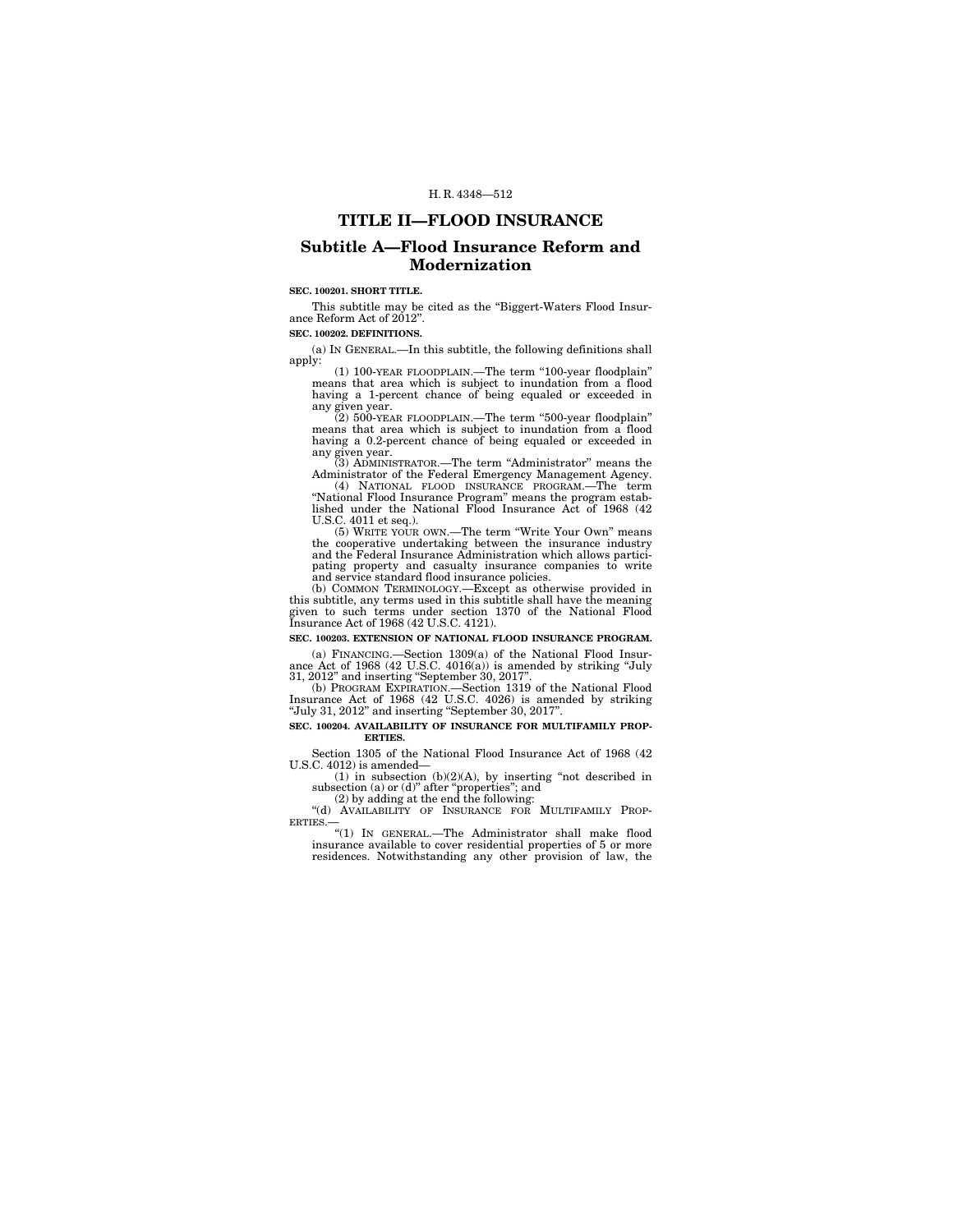maximum coverage amount that the Administrator may make available under this subsection to such residential properties shall be equal to the coverage amount made available to commercial properties.

''(2) RULE OF CONSTRUCTION.—Nothing in this subsection shall be construed to limit the ability of individuals residing in residential properties of 5 or more residences to obtain insurance for the contents and personal articles located in such residences.''.

#### **SEC. 100205. REFORM OF PREMIUM RATE STRUCTURE.**

(a) TO EXCLUDE CERTAIN PROPERTIES FROM RECEIVING SUB-SIDIZED PREMIUM RATES.—

(1) IN GENERAL.—Section 1307 of the National Flood Insurance Act of 1968 (42 U.S.C. 4014) is amended—<br>(A) in subsection (a)(2), by striking "for any residential

property which is not the primary residence of an individual; and'' and inserting the following: ''for—

"(A) any residential property which is not the primary residence of an individual;

''(B) any severe repetitive loss property;

"(C) any property that has incurred flood-related damage in which the cumulative amounts of payments under this title equaled or exceeded the fair market value of such property;

''(D) any business property; or

''(E) any property which on or after the date of enact-ment of the Biggert-Waters Flood Insurance Reform Act of 2012 has experienced or sustained—

''(i) substantial damage exceeding 50 percent of the fair market value of such property; or ''(ii) substantial improvement exceeding 30 percent

of the fair market value of such property; and''; and (B) by adding at the end the following: ''(g) NO EXTENSION OF SUBSIDY TO NEW POLICIES OR LAPSED POLICIES.—The Administrator shall not provide flood insurance to prospective insureds at rates less than those estimated under subsection  $(a)(1)$ , as required by paragraph  $(2)$  of that subsection, for—

''(1) any property not insured by the flood insurance pro-gram as of the date of enactment of the Biggert-Waters Flood Insurance Reform Act of 2012;

''(2) any property purchased after the date of enactment of the Biggert-Waters Flood Insurance Reform Act of 2012;

''(3) any policy under the flood insurance program that has lapsed in coverage, as a result of the deliberate choice of the holder of such policy; or

"(4) any prospective insured who refuses to accept any offer for mitigation assistance by the Administrator (including an offer to relocate), including an offer of mitigation assistance—

''(A) following a major disaster, as defined in section 102 of the Robert T. Stafford Disaster Relief and Emergency Assistance Act (42 U.S.C. 5122); or

''(B) in connection with—

''(i) a repetitive loss property; or

''(ii) a severe repetitive loss property.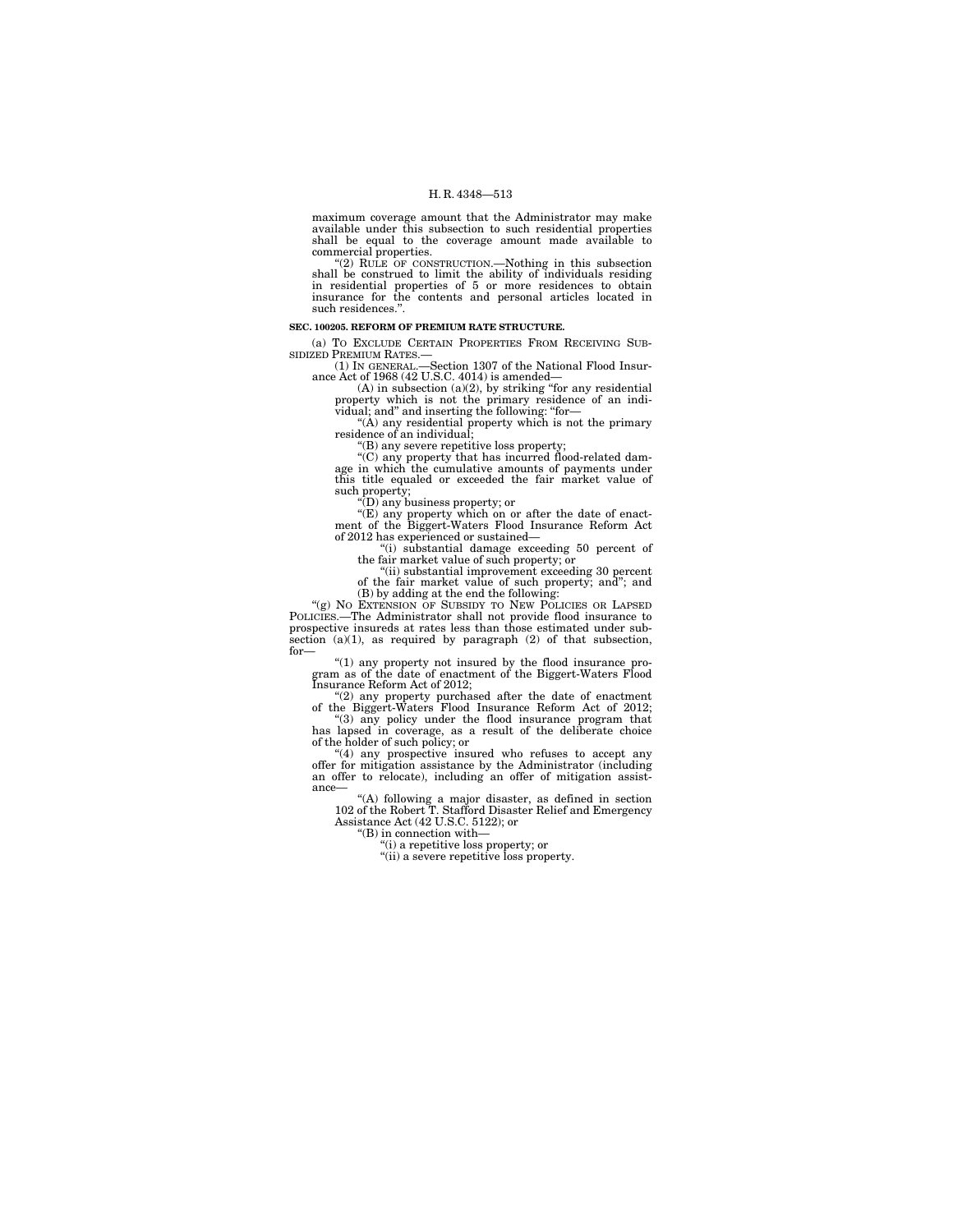"(h) DEFINITION.—In this section, the term 'severe repetitive loss property' has the following meaning:

"(1) SINGLE-FAMILY PROPERTIES.—In the case of a property consisting of 1 to 4 residences, such term means a property that—

''(A) is covered under a contract for flood insurance made available under this title; and

''(B) has incurred flood-related damage—

''(i) for which 4 or more separate claims payments have been made under flood insurance coverage under this chapter, with the amount of each such claim exceeding \$5,000, and with the cumulative amount of such claims payments exceeding \$20,000; or

"(ii) for which at least 2 separate claims payments have been made under such coverage, with the cumulative amount of such claims exceeding the value of the property.

"(2) MULTIFAMILY PROPERTIES.—In the case of a property consisting of 5 or more residences, such term shall have such meaning as the Director shall by regulation provide.''.

(2) EFFECTIVE DATE.—The amendments made by paragraph (1) shall become effective 90 days after the date of enactment of this Act.

(b) ESTIMATES OF PREMIUM RATES.—Section  $1307(a)(1)(B)$  of the National Flood Insurance Act of 1968  $(42 \text{ U.S.C. } 4014(a)(1)(B))$ is amended—

(1) in clause (ii), by striking ''and'' at the end; (2) in clause (iii), by adding ''and'' at the end; and (3) by inserting after clause (iii) the following:

''(iv) all costs, as prescribed by principles and standards of practice in ratemaking adopted by the American Academy of Actuaries and the Casualty Actuarial Society, including—

''(I) an estimate of the expected value of future

costs, ''(II) all costs associated with the transfer of risk, and

''(III) the costs associated with an individual risk transfer with respect to risk classes, as defined by the Administrator,

(c) INCREASE IN ANNUAL LIMITATION ON PREMIUM INCREASES.— Section 1308(e) of the National Flood Insurance Act of 1968 (42 U.S.C. 4015(e)) is amended—

(1) in the matter preceding paragraph (1)—<br>
(A) by striking "or (3)"; and<br>
(B) by inserting "any properties" after "under this title

for";<br>
(2) in paragraph (1)—<br>
(A) by striking "any properties within any single" and<br>
inserting "within any single"; and<br>
(B) by striking "10 percent" and inserting "20 percent";

and

(3) by striking paragraph (2) and inserting the following: ''(2) described in subparagraphs (A) through (E) of section 1307(a)(2) shall be increased by 25 percent each year, until the average risk premium rate for such properties is equal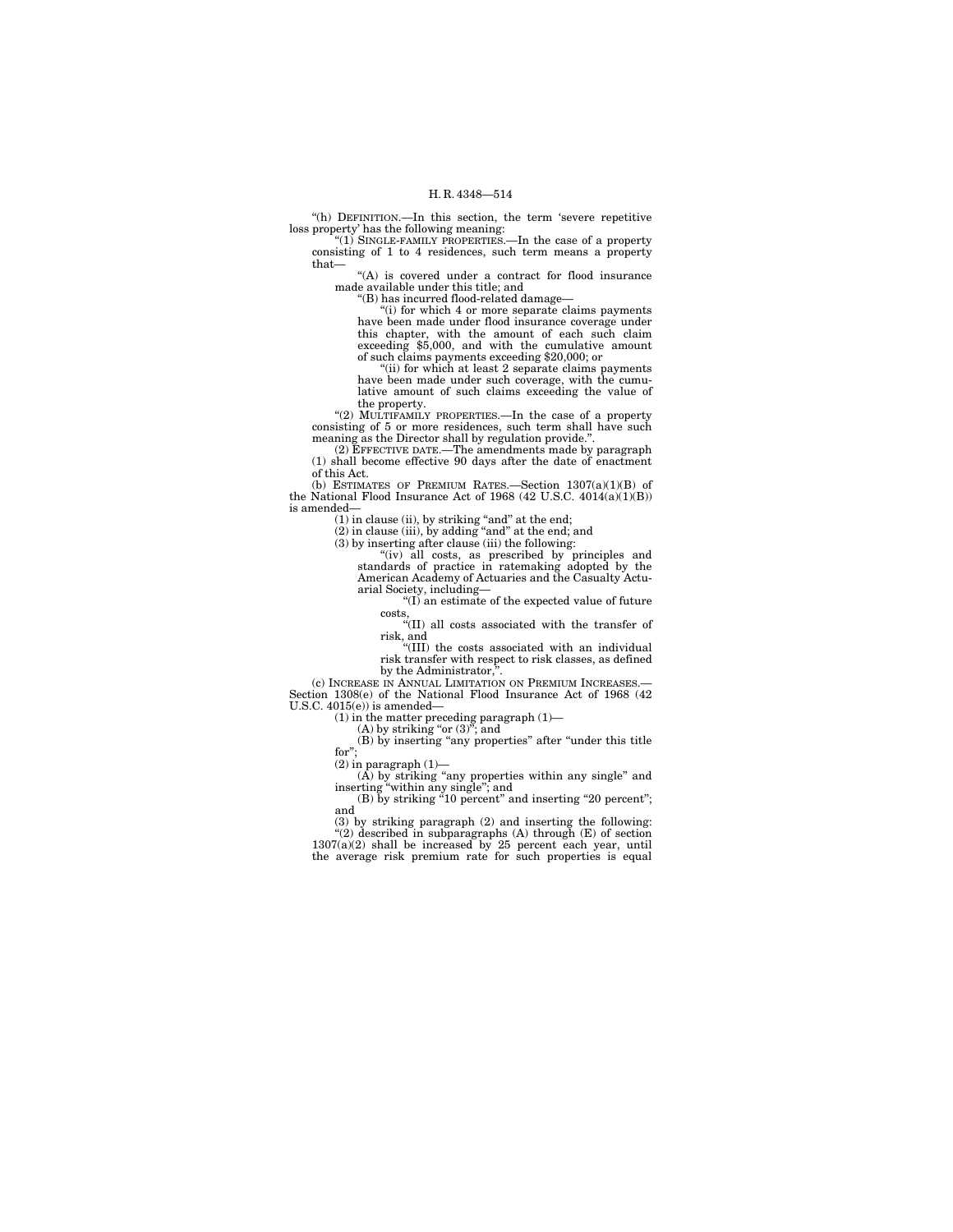to the average of the risk premium rates for properties described under paragraph (1).''.

(d) PREMIUM PAYMENT FLEXIBILITY FOR NEW AND EXISTING POLICYHOLDERS.—Section 1308 of the National Flood Insurance Act of 1968 (42 U.S.C. 4015) is amended by adding at the end the following:

'(g) FREQUENCY OF PREMIUM COLLECTION.—With respect to any chargeable premium rate prescribed under this section, the Administrator shall provide policyholders that are not required to escrow their premiums and fees for flood insurance as set forth under section 102 of the Flo annually or in more frequent installments.''.

(e) RULE OF CONSTRUCTION.—Nothing in this section or the amendments made by this section may be construed to affect the requirement under section 2(c) of the Act entitled ''An Act to extend the National Flood Insurance Program, and for other purposes'', approved May 31, 2012 (Public Law 112–123), that the first increase in chargeable risk premium rates for residential properties which are not the primary residence of an individual take effect on July 1, 2012.

#### **SEC. 100207. PREMIUM ADJUSTMENT.**

Section 1308 of the National Flood Insurance Act of 1968 (42 U.S.C. 4015), as amended by section 100205, is further amended by adding at the end the following:<br>"(h) PREMIUM ADJUSTMENT TO REFLECT CURRENT RISK OF

FLOOD.—Notwithstanding subsection (f), upon the effective date<br>of any revised or updated flood insurance rate map under this<br>Act, the Flood Disaster Protection Act of 1973, or the Biggert-<br>Waters Flood Insurance Reform Act program shall have the risk premium rate charged for flood insurance on such property adjusted to accurately reflect the current<br>risk of flood to such property, subject to any other provision of<br>this Act. Any increase in the risk premium rate charged for flood<br>insurance on any property of such updating shall be phased in over a 5-year period, at the rate of 20 percent for each year following such effective date. In the case of any area that was not previously designated as an area having special flood ha issuance, revision, updating, or other change in a flood insurance map, becomes designated as such an area, the chargeable risk premium rate for flood insurance under this title that is purchased on or after the date of enactment of this subsection with respect to any property that is located within such area shall be phased in over a 5-year period, at the rate of 20 percent for each year following the effective date of such issuance, revision, updating, or change.''.

## **SEC. 100208. ENFORCEMENT.**

Section 102(f)(5) of the Flood Disaster Protection Act of 1973  $(42 \text{ U.S.C. } 4012a(f)(5))$  is amended—

(1) in the first sentence, by striking ''\$350'' and inserting " $$2,000$ "; and

(2) by striking the second sentence.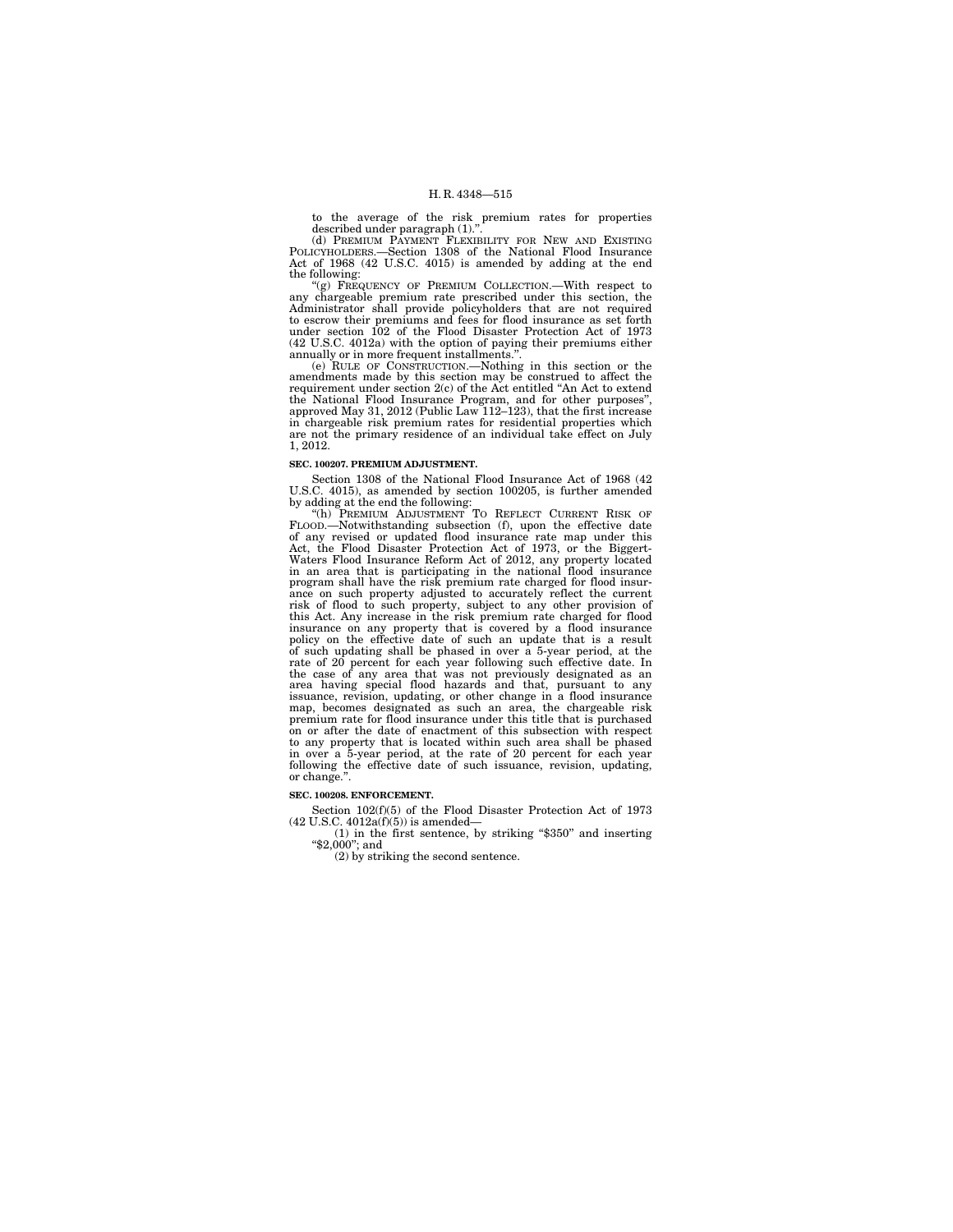#### **SEC. 100209. ESCROW OF FLOOD INSURANCE PAYMENTS.**

(a) IN GENERAL.—Paragraph (1) of section 102(d) of the Flood Disaster Protection Act of 1973 (42 U.S.C. 4012a(d)) is amended to read as follows:

''(1) REGULATED LENDING INSTITUTIONS.—

''(A) FEDERAL ENTITIES RESPONSIBLE FOR LENDING REGULATIONS.—Each Federal entity for lending regulation (after consultation and coordination with the Federal Financial Institutions Examination Council) shall, by regulation, direct that all premiums and fees for flood insurance under the National Flood Insurance Act of 1968, for improved real estate or a mobile home, shall be paid to the regulated lending institution or servicer for any loan secured by the improved real estate or mobile home, with the same frequency as payments on the loan are made, for the duration of the loan. Except as provided in subparagraph (C), upon receipt of any premiums or fees, the regu-lated lending institution or servicer shall deposit such premiums and fees in an escrow account on behalf of the borrower. Upon receipt of a notice from the Administrator or the provider of the flood insurance that insurance premiums are due, the premiums deposited in the escrow account shall be paid to the provider of the flood insurance.

''(B) LIMITATION.—Except as may be required under applicable State law, a Federal entity for lending regulation may not direct or require a regulated lending institution to deposit premiums or fees for flood insurance under the National Flood Insurance Act of 1968 in an escrow account on behalf of a borrower under subparagraph (A) or (B), if—

''(i) the regulated lending institution has total assets of less than \$1,000,000,000; and

''(ii) on or before the date of enactment of the Biggert-Waters Flood Insurance Reform Act of 2012, the regulated lending institution—

''(I) in the case of a loan secured by residential improved real estate or a mobile home, was not required under Federal or State law to deposit taxes, insurance premiums, fees, or any other charges in an escrow account for the entire term of the loan; and

''(II) did not have a policy of consistently and uniformly requiring the deposit of taxes, insurance premiums, fees, or any other charges in an escrow account for loans secured by residential improved

real estate or a mobile home.''. (b) APPLICABILITY.—The amendment made by subsection (a) shall apply to any mortgage outstanding or entered into on or after the expiration of the 2-year period beginning on the date of enactment of this Act.

#### **SEC. 100210. MINIMUM DEDUCTIBLES FOR CLAIMS UNDER THE NATIONAL FLOOD INSURANCE PROGRAM.**

Section 1312 of the National Flood Insurance Act of 1968 (42

U.S.C. 4019) is amended—<br>
(1) by striking "The Director is" and inserting the following:<br>
"(a) In GENERAL.—The Administrator is"; and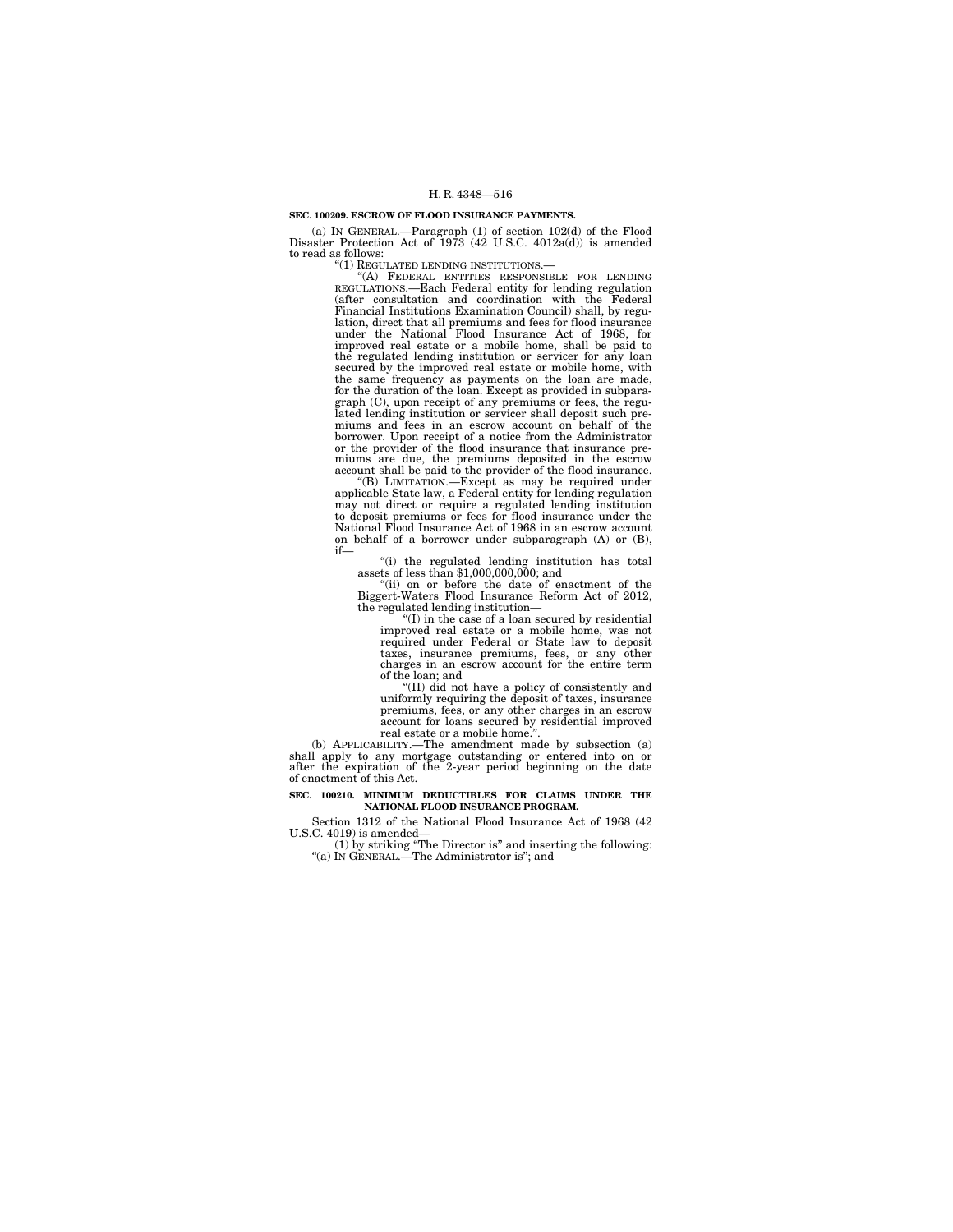(2) by adding at the end the following:

''(b) MINIMUM ANNUAL DEDUCTIBLE.—

''(1) PRE-FIRM PROPERTIES.—For any structure which is covered by flood insurance under this title, and on which construction or substantial improvement occurred on or before December 31, 1974, or before the effective date of an initial flood insurance rate map published by the Administrator under section 1360 for the area in which such structure is located, the minimum annual deductible for damage to such structure shall be—

''(A) \$1,500, if the flood insurance coverage for such structure covers loss of, or physical damage to, such struc-ture in an amount equal to or less than \$100,000; and

''(B) \$2,000, if the flood insurance coverage for such structure covers loss of, or physical damage to, such structure in an amount greater than \$100,000.

''(2) POST-FIRM PROPERTIES.—For any structure which is covered by flood insurance under this title, and on which construction or substantial improvement occurred after December 31, 1974, or after the effective date of an initial flood insurance rate map published by the Administrator under section 1360 for the area in which such structure is located, the minimum annual deductible for damage to such structure shall be—

"(A) \$1,000, if the flood insurance coverage for such structure covers loss of, or physical damage to, such structure in an amount equal to or less than \$100,000; and

''(B) \$1,250, if the flood insurance coverage for such structure covers loss of, or physical damage to, such structure in an amount greater than \$100,000.''.

#### **SEC. 100211. CONSIDERATIONS IN DETERMINING CHARGEABLE PRE-MIUM RATES.**

Section 1308 of the National Flood Insurance Act of 1968 (42

U.S.C. 4015), as amended by this Act, is amended—<br>
(1) in subsection (a), by striking ", after consultation with"<br>
and all that follows through "by regulation" and inserting "pre-<br>
scribe, after providing notice";<br>
(2) in

 $(A)$  in paragraph  $(1)$ , by striking the period at the

end and inserting a semicolon; (B) in paragraph (2), by striking the comma at the end and inserting a semicolon;

 $(C)$  in paragraph  $(3)$ , by striking ", and" and inserting a semicolon;

(D) in paragraph (4), by striking the period at the end and inserting ''; and''; and (E) by adding at the end the following:

''(5) adequate, on the basis of accepted actuarial principles, to cover the average historical loss year obligations incurred by the National Flood Insurance Fund.''; and

(3) by adding at the end the following:<br>"(i) RULE OF CONSTRUCTION.—For purposes of this section, the calculation of an 'average historical loss year'—

''(1) includes catastrophic loss years; and "(2) shall be computed in accordance with generally accepted actuarial principles.''.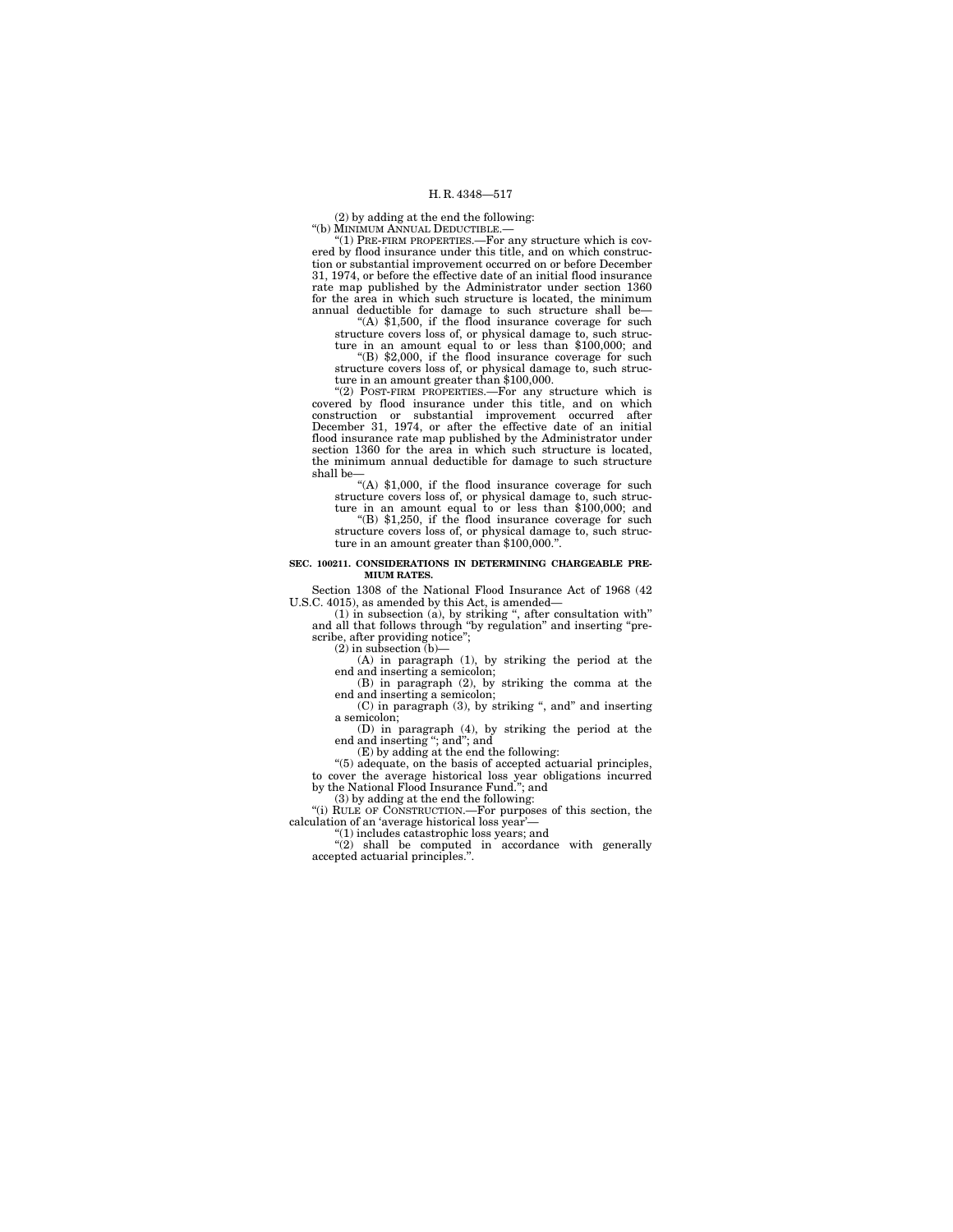#### **SEC. 100212. RESERVE FUND.**

Chapter I of the National Flood Insurance Act of 1968 (42 U.S.C. 4011 et seq.) is amended by inserting after section 1310 (42 U.S.C. 4017) the following:

#### **''SEC. 1310A. RESERVE FUND.**

''(a) ESTABLISHMENT OF RESERVE FUND.—In carrying out the flood insurance program authorized by this chapter, the Administrator shall establish in the Treasury of the United States a National Flood Insurance Reserve Fund (in this section referred to as the 'Reserve Fund') which shall—

''(1) be an account separate from any other accounts or funds available to the Administrator; and

''(2) be available for meeting the expected future obligations of the flood insurance program, including—

''(A) the payment of claims;

''(B) claims adjustment expenses; and

''(C) the repayment of amounts outstanding under any note or other obligation issued by the Administrator under section 1309(a).

''(b) RESERVE RATIO.—Subject to the phase-in requirements under subsection (d), the Reserve Fund shall maintain a balance

equal to— ''(1) 1 percent of the sum of the total potential loss exposure of all outstanding flood insurance policies in force in the prior of all outstanding flood insurance policies in force in the prior fiscal year; or

 $(2)$  such higher percentage as the Administrator determines to be appropriate, taking into consideration any circumstance that may raise a significant risk of substantial future losses to the Reserve Fund.

''(c) MAINTENANCE OF RESERVE RATIO.—

''(1) IN GENERAL.—The Administrator shall have the authority to establish, increase, or decrease the amount of aggregate annual insurance premiums to be collected for any fiscal year necessary—

"(A) to maintain the reserve ratio required under subsection (b); and

 $(4)$  to achieve such reserve ratio, if the actual balance of such reserve is below the amount required under subsection (b).

''(2) CONSIDERATIONS.—In exercising the authority granted under paragraph (1), the Administrator shall consider

"(A) the expected operating expenses of the Reserve Fund;

''(B) the insurance loss expenditures under the flood insurance program;<br>"(C) any investment income generated under the flood

insurance program; and

''(D) any other factor that the Administrator determines appropriate.

"(3) LIMITATIONS.-

''(A) RATES.—In exercising the authority granted under paragraph (1), the Administrator shall be subject to all other provisions of this Act, including any provisions relating to chargeable premium rates or annual increases of such rates.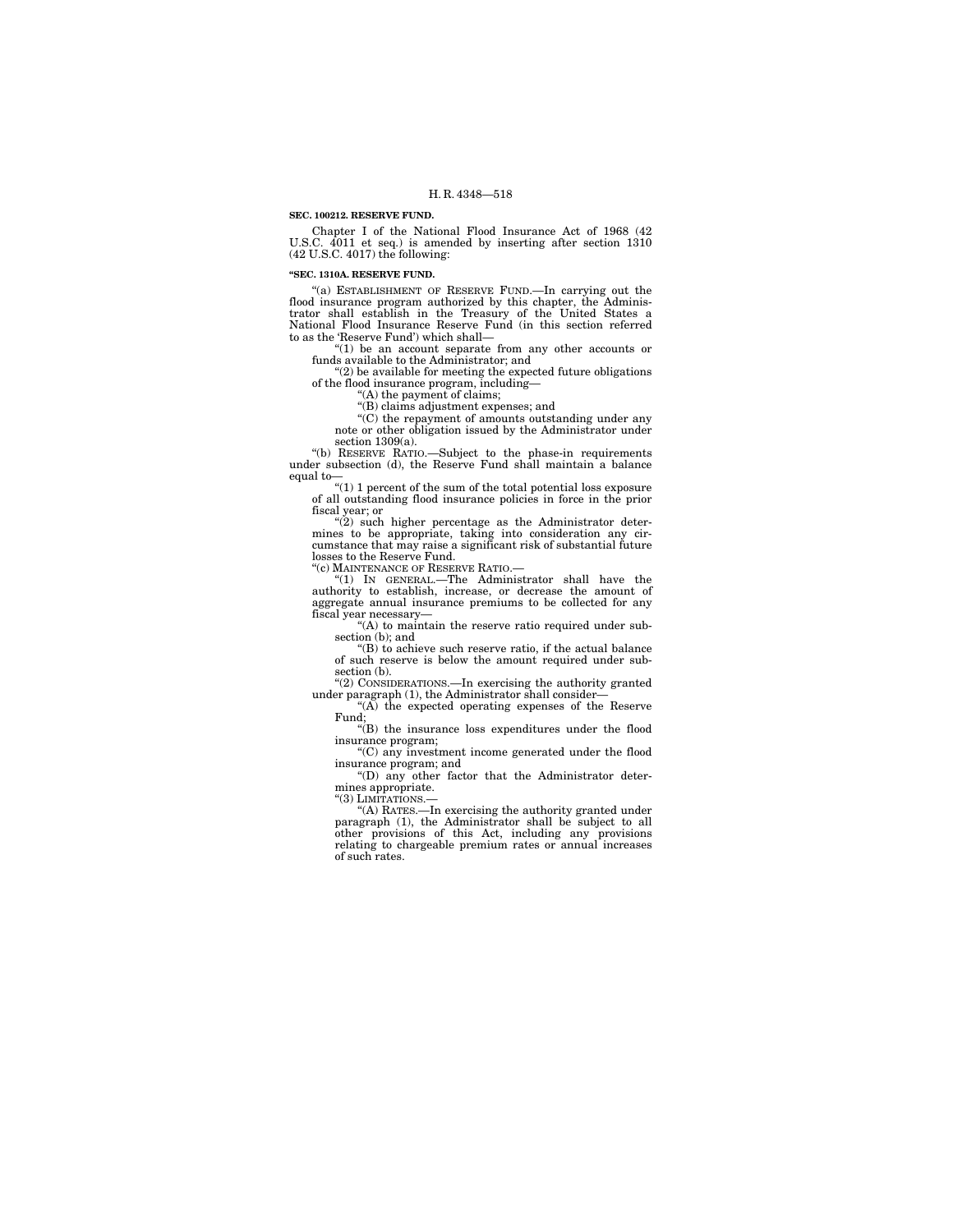''(B) USE OF ADDITIONAL ANNUAL INSURANCE PRE- MIUMS.—Notwithstanding any other provision of law or any agreement entered into by the Administrator, the Administrator shall ensure that all amounts attributable to the establishment or increase of annual insurance premiums under paragraph (1) are transferred to the Administrator for deposit into the Reserve Fund, to be available for meeting the expected future obligations of the flood

insurance program as described in subsection  $(a)(2)$ .<br>
"(d) PHASE-IN REQUIREMENTS.—The phase-in requirements under this subsection are as follows:

''(1) IN GENERAL.—Beginning in fiscal year 2013 and not ending until the fiscal year in which the ratio required under subsection (b) is achieved, in each such fiscal year the Administrator shall place in the Reserve Fund an amount equal to not less than 7.5 percent of the reserve ratio required under subsection (b).

''(2) AMOUNT SATISFIED.—As soon as the ratio required under subsection (b) is achieved, and except as provided in paragraph (3), the Administrator shall not be required to set

aside any amounts for the Reserve Fund.<br>"(3) EXCEPTION.—If at any time after the ratio required under subsection (b) is achieved, the Reserve Fund falls below the required ratio under subsection (b), the Administrator shall place in the Reserve Fund for that fiscal year an amount equal to not less than 7.5 percent of the reserve ratio required under subsection (b).

''(e) LIMITATION ON RESERVE RATIO.—In any given fiscal year, if the Administrator determines that the reserve ratio required under subsection (b) cannot be achieved, the Administrator shall submit a report to Congress that—

 $''(1)$  describes and details the specific concerns of the Administrator regarding the consequences of the reserve ratio not being achieved;

''(2) demonstrates how such consequences would harm the long-term financial soundness of the flood insurance program; and

''(3) indicates the maximum attainable reserve ratio for

that particular fiscal year. ''(f) INVESTMENT.—The Secretary of the Treasury shall invest such amounts of the Reserve Fund as the Secretary determines advisable in obligations issued or guaranteed by the United States.''.

## **SEC. 100213. REPAYMENT PLAN FOR BORROWING AUTHORITY.**

(a) REPAYMENT PLAN REQUIRED.—Section 1309 of the National Flood Insurance Act of 1968 (42 U.S.C. 4016) is amended by adding at the end the following:

"(c) Upon the exercise of the authority established under subsection (a), the Administrator shall transmit a schedule for repayment of such amounts to—

''(1) the Secretary of the Treasury; ''(2) the Committee on Banking, Housing, and Urban Affairs of the Senate; and

''(3) the Committee on Financial Services of the House of Representatives.

''(d) In connection with any funds borrowed by the Administrator under the authority established in subsection (a), the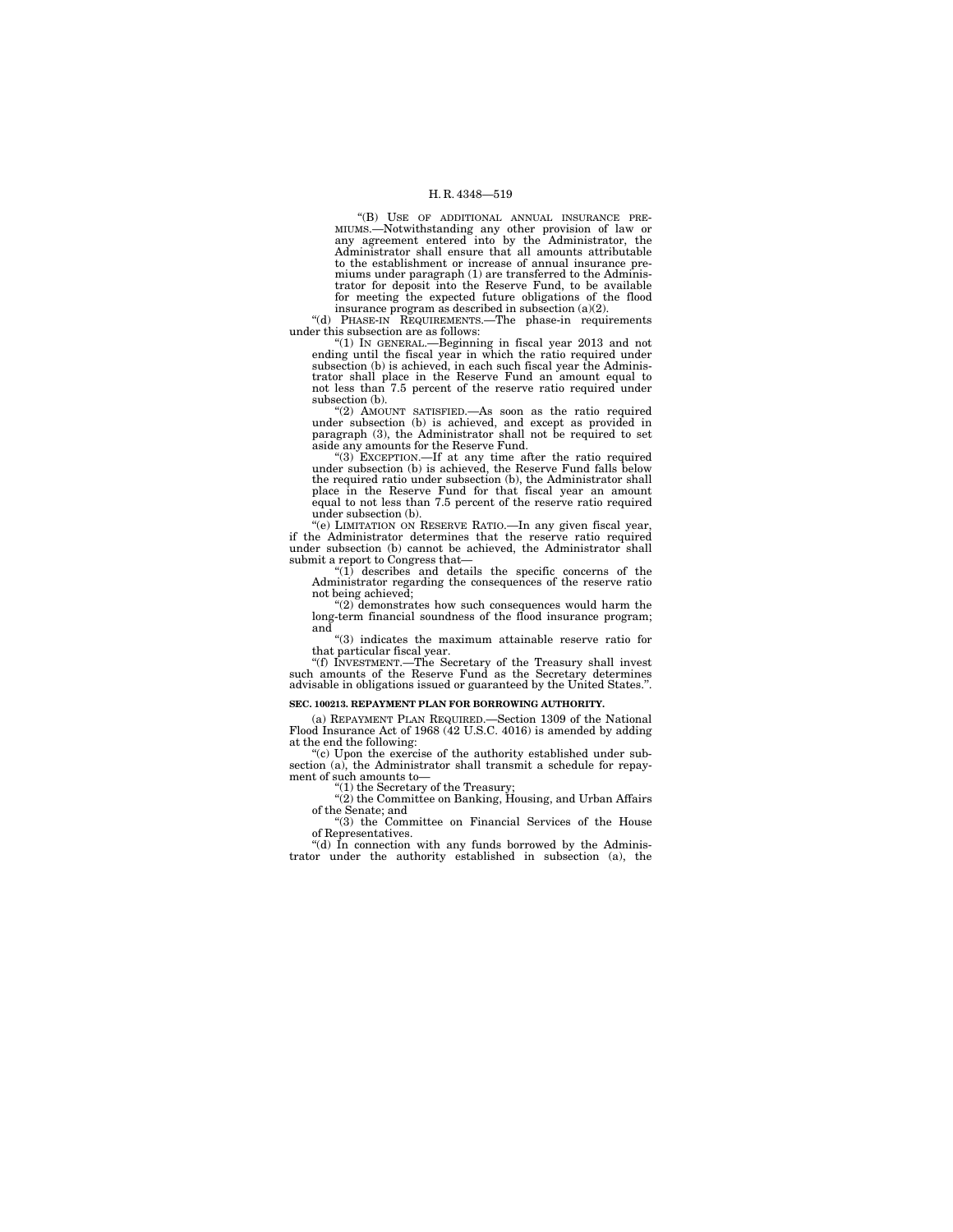Administrator, beginning 6 months after the date on which such funds are borrowed, and continuing every 6 months thereafter until such borrowed funds are fully repaid, shall submit a report on the progress of such repayment to— ''(1) the Secretary of the Treasury;

''(2) the Committee on Banking, Housing, and Urban Affairs of the Senate; and ''(3) the Committee on Financial Services of the House

of Representatives."

(b) REPORT.—Not later than the expiration of the 6-month period beginning on the date of enactment of this Act, the Adminis-trator shall submit a report to the Congress setting forth options for repaying within 10 years all amounts, including any amounts previously borrowed but not yet repaid, owed pursuant to clause (2) of subsection (a) of section 1309 of the National Flood Insurance Act of 1968 (42 U.S.C. 4016(a)(2)).

#### **SEC. 100214. PAYMENT OF CONDOMINIUM CLAIMS.**

Section 1312 of the National Flood Insurance Act of 1968 (42 U.S.C. 4019), as amended by section 100210, is amended by adding at the end the following:<br>"(c) PAYMENT OF CLAIMS TO CONDOMINIUM OWNERS.—The

Administrator may not deny payment for any damage to or loss<br>of property which is covered by flood insurance to condominium<br>owners who purchased such flood insurance separate and apart<br>from the flood insurance purchased by in which such owner is a member, based solely, or in any part, on the flood insurance coverage of the condominium association or others on the overall property owned by the condominium association.''.

#### **SEC. 100215. TECHNICAL MAPPING ADVISORY COUNCIL.**

(a) ESTABLISHMENT.—There is established a council to be known as the Technical Mapping Advisory Council (in this section referred to as the "Council").<br>(b) MEMBERSHIP.

(1) IN GENERAL.—The Council shall consist of—

(A) the Administrator (or the designee thereof);

(B) the Secretary of the Interior (or the designee

thereof); (C) the Secretary of Agriculture (or the designee thereof); (D) the Under Secretary of Commerce for Oceans and

Atmosphere (or the designee thereof); and

(E) 16 additional members appointed by the Adminis-trator or the designee of the Administrator, who shall be—

(i) a member of a recognized professional surveying association or organization;

(ii) a member of a recognized professional mapping association or organization; (iii) a member of a recognized professional

engineering association or organization;

(iv) a member of a recognized professional association or organization representing flood hazard determination firms;

(v) a representative of the United States Geological Survey;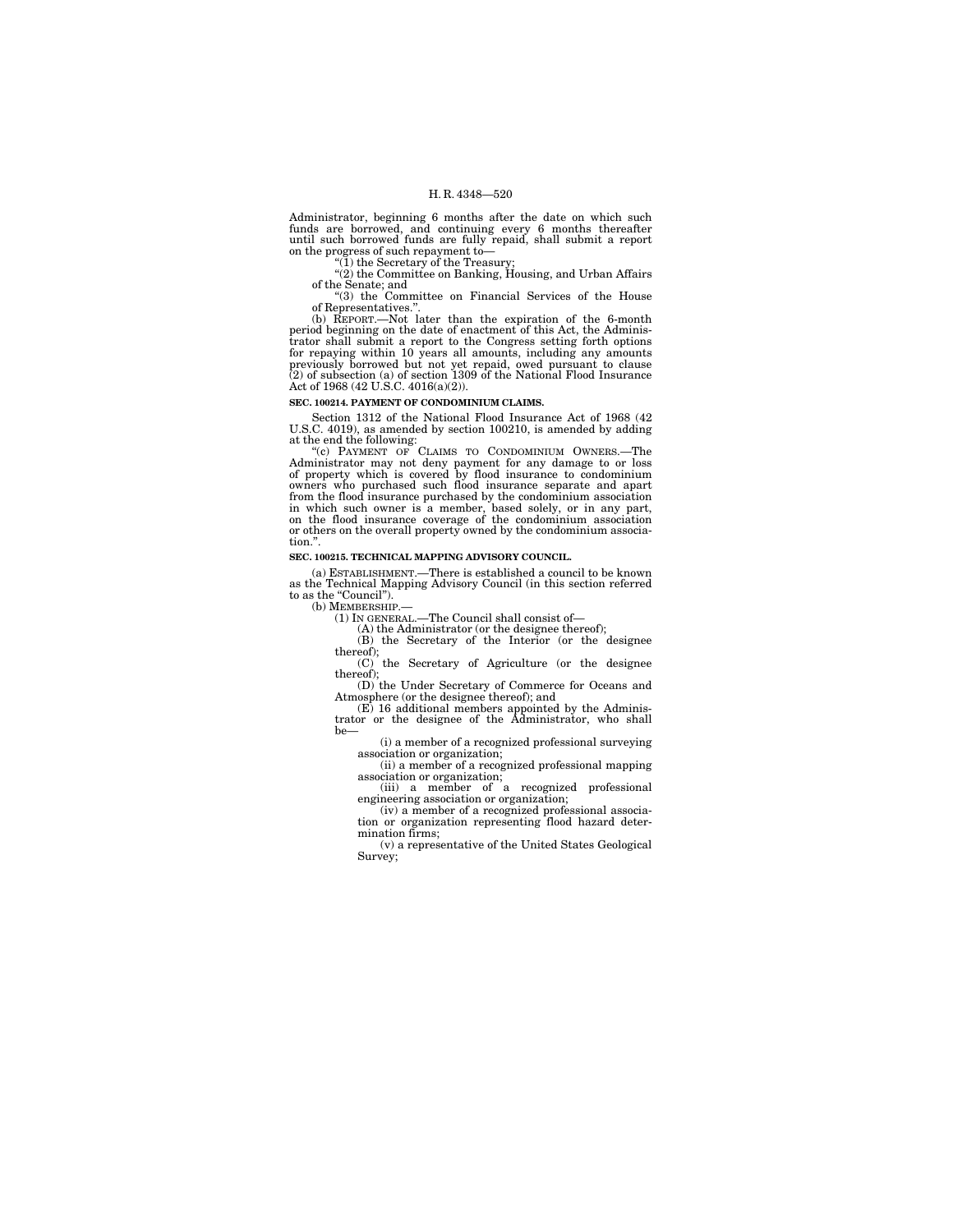(vi) a representative of a recognized professional association or organization representing State geographic information;

(vii) a representative of State national flood insurance coordination offices;

(viii) a representative of the Corps of Engineers; (ix) a member of a recognized regional flood and

storm water management organization; (x) 2 representatives of different State government agencies that have entered into cooperating technical partnerships with the Administrator and have demonstrated the capability to produce flood insurance rate maps;

(xi) 2 representatives of different local government agencies that have entered into cooperating technical partnerships with the Administrator and have demonstrated the capability to produce flood insurance maps;

(xii) a member of a recognized floodplain management association or organization;

(xiii) a member of a recognized risk management association or organization; and

(xiv) a State mitigation officer.

(2) QUALIFICATIONS.—Members of the Council shall be appointed based on their demonstrated knowledge and competence regarding surveying, cartography, remote sensing, geographic information systems, or the technical aspects of preparing and using flood insurance rate maps. In appointing members under paragraph (1)(E), the Administrator shall, to the maximum extent practicable, ensure that the membership<br>of the Council has a balance of Federal, State, local, tribal,<br>and private members, and includies geographic diversity,<br>including representation from areas with co of Mexico and other States containing areas identified by the Administrator as at high risk for flooding or as areas having special flood hazards.

(c) DUTIES.—The Council shall—

(1) recommend to the Administrator how to improve in a cost-effective manner the—

(A) accuracy, general quality, ease of use, and distribu-tion and dissemination of flood insurance rate maps and risk data; and

(B) performance metrics and milestones required to effectively and efficiently map flood risk areas in the United States;

(2) recommend to the Administrator mapping standards and guidelines for—

(A) flood insurance rate maps; and

(B) data accuracy, data quality, data currency, and data eligibility;

(3) recommend to the Administrator how to maintain, on an ongoing basis, flood insurance rate maps and flood risk identification;

(4) recommend procedures for delegating mapping activities to State and local mapping partners; (5) recommend to the Administrator and other Federal

agencies participating in the Council—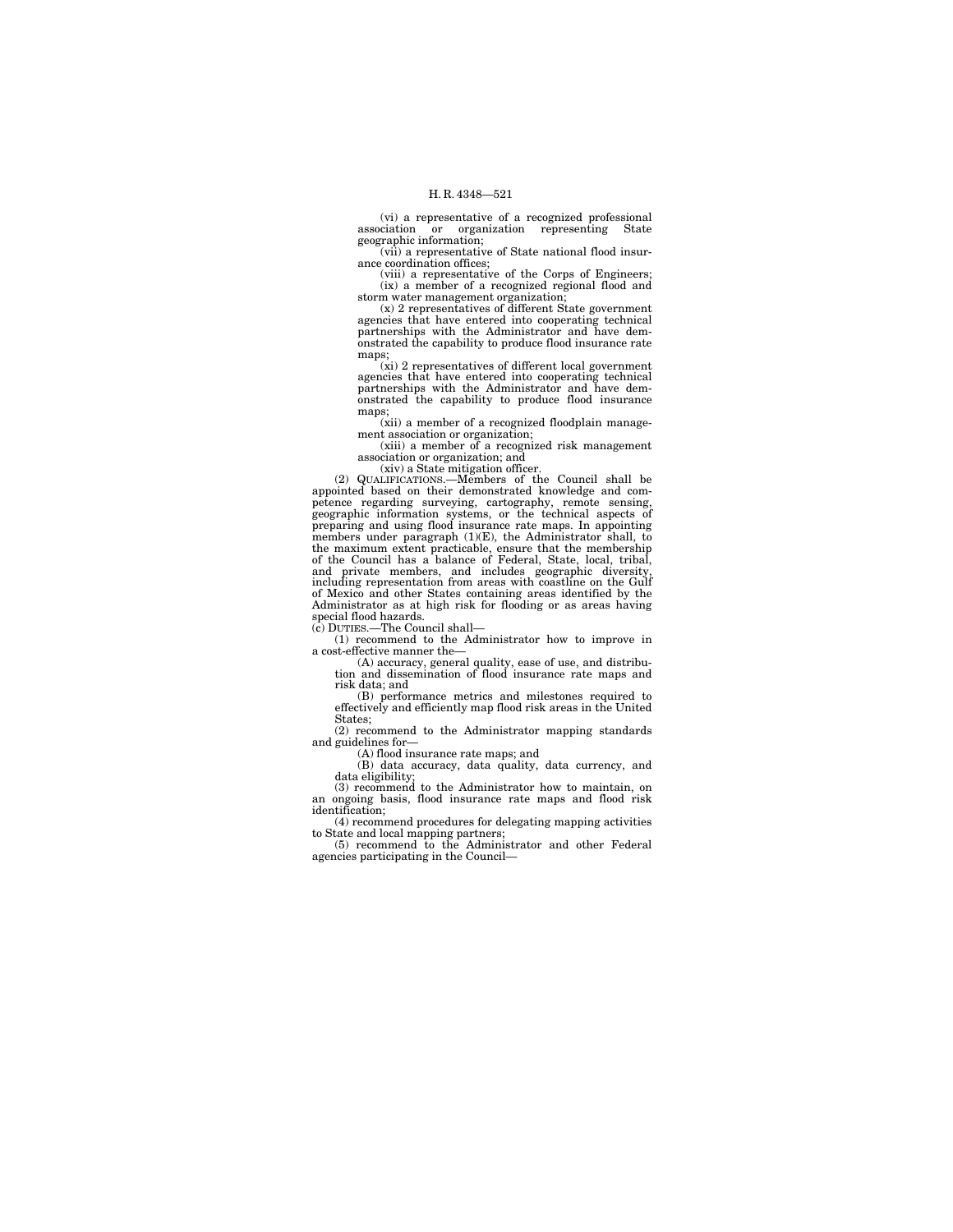(A) methods for improving interagency and intergovernmental coordination on flood mapping and flood risk determination; and

(B) a funding strategy to leverage and coordinate budgets and expenditures across Federal agencies; and (6) submit an annual report to the Administrator that contains—

(A) a description of the activities of the Council; (B) an evaluation of the status and performance of flood insurance rate maps and mapping activities to revise and update flood insurance rate maps, as required under section 100216; and

(C) a summary of recommendations made by the Council to the Administrator.

(d) FUTURE CONDITIONS RISK ASSESSMENT AND MODELING REPORT.—

(1) IN GENERAL.—The Council shall consult with scientists and technical experts, other Federal agencies, States, and local communities to—

(A) develop recommendations on how to—

(i) ensure that flood insurance rate maps incorporate the best available climate science to assess flood risks; and

(ii) ensure that the Federal Emergency Management Agency uses the best available methodology to consider the impact of—

(I) the rise in the sea level; and

(II) future development on flood risk; and

(B) not later than 1 year after the date of enactment of this Act, prepare written recommendations in a future conditions risk assessment and modeling report and to submit such recommendations to the Administrator.

(2) RESPONSIBILITY OF THE ADMINISTRATOR.—The Administrator, as part of the ongoing program to review and update National Flood Insurance Program rate maps under section 100216, shall incorporate any future risk assessment submitted under paragraph  $(1)(B)$  in any such revision or update.

(e) CHAIRPERSON.—The members of the Council shall elect 1 member to serve as the chairperson of the Council (in this section referred to as the "Chairperson").

(f) COORDINATION.—To ensure that the Council's recommenda-tions are consistent, to the maximum extent practicable, with national digital spatial data collection and management standards, the Chairperson shall consult with the Chairperson of the Federal Geographic Data Committee (established pursuant to Office of Management and Budget Circular A–16). (g) COMPENSATION.—Members of the Council shall receive no

additional compensation by reason of their service on the Council. (h) MEETINGS AND ACTIONS.—

(1) IN GENERAL.—The Council shall meet not less frequently than twice each year at the request of the Chairperson or a majority of its members, and may take action by a vote of the majority of the members.

(2) INITIAL MEETING.—The Administrator, or a person designated by the Administrator, shall request and coordinate the initial meeting of the Council.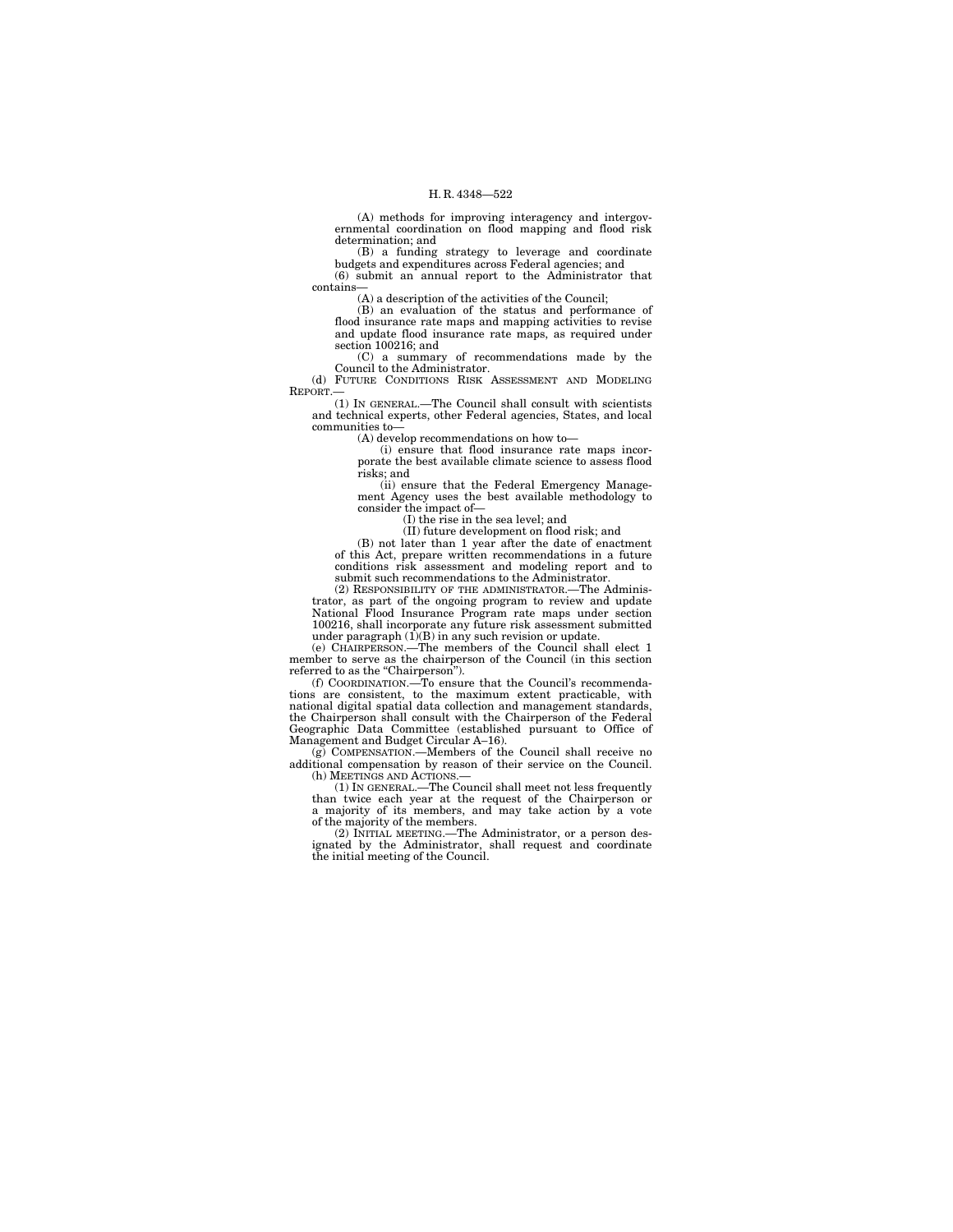(i) OFFICERS.—The Chairperson may appoint officers to assist in carrying out the duties of the Council under subsection (c).  $(j)$   $\text{STAFF}$ .

(1) STAFF OF FEMA.—Upon the request of the Chairperson, the Administrator may detail, on a nonreimbursable basis, personnel of the Federal Emergency Management Agency to assist the Council in carrying out its duties.

(2) STAFF OF OTHER FEDERAL AGENCIES.—Upon request of the Chairperson, any other Federal agency that is a member of the Council may detail, on a nonreimbursable basis, per-sonnel to assist the Council in carrying out its duties.

(k) POWERS.—In carrying out this section, the Council may hold hearings, receive evidence and assistance, provide information, and conduct research, as it considers appropriate.

(l) REPORT TO CONGRESS.—The Administrator, on an annual basis, shall report to the Committee on Banking, Housing, and Urban Affairs of the Senate, the Committee on Financial Services of the House of Representatives, and the Office of Management and Budget on the—

(1) recommendations made by the Council;

(2) actions taken by the Federal Emergency Management Agency to address such recommendations to improve flood insurance rate maps and flood risk data; and

(3) any recommendations made by the Council that have been deferred or not acted upon, together with an explanatory statement.

#### **SEC. 100216. NATIONAL FLOOD MAPPING PROGRAM.**

(a) REVIEWING, UPDATING, AND MAINTAINING MAPS.—The Administrator, in coordination with the Technical Mapping Advisory Council established under section 100215, shall establish an ongoing program under which the Administrator shall review, update, and maintain National Flood Insurance Program rate maps in accordance with this section.

(b) MAPPING.—

(1) IN GENERAL.—In carrying out the program established under subsection (a), the Administrator shall— (A) identify, review, update, maintain, and publish National Flood Insurance Program rate maps with respect

to—

(i) all populated areas and areas of possible population growth located within the 100-year floodplain; (ii) all populated areas and areas of possible popu-

lation growth located within the 500-year floodplain; (iii) areas of residual risk, including areas that are protected by levees, dams, and other flood control structures;

(iv) areas that could be inundated as a result of the failure of a levee, dam, or other flood control struc-

ture; and (v) the level of protection provided by flood control structures;

(B) establish or update flood-risk zone data in all such areas, and make estimates with respect to the rates of probable flood caused loss for the various flood risk zones for each such area; and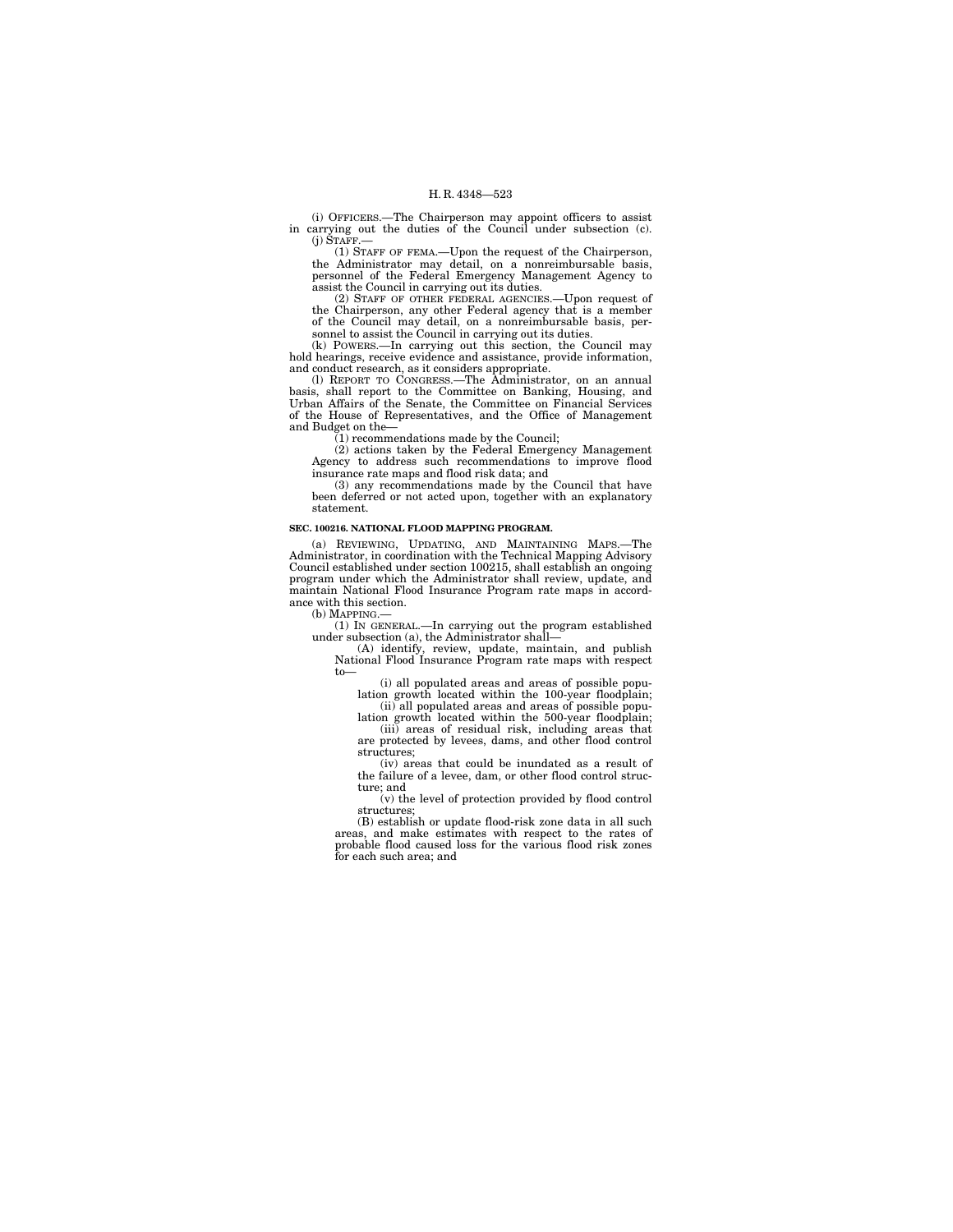(C) use, in identifying, reviewing, updating, maintaining, or publishing any National Flood Insurance Program rate map required under this section or under the National Flood Insurance Act of 1968 (42 U.S.C. 4011 et seq.), the most accurate topography and elevation data available.

(2) MAPPING ELEMENTS.—Each map updated under this section shall—

(A) assess the accuracy of current ground elevation data used for hydrologic and hydraulic modeling of flooding sources and mapping of the flood hazard and wherever necessary acquire new ground elevation data utilizing the most up-to-date geospatial technologies in accordance with guidelines and specifications of the Federal Emergency Management Agency; and

(B) develop National Flood Insurance Program flood data on a watershed basis—

(i) to provide the most technically effective and efficient studies and hydrologic and hydraulic modeling; and

(ii) to eliminate, to the maximum extent possible, discrepancies in base flood elevations between adjacent political subdivisions.

(3) OTHER INCLUSIONS.—In updating maps under this sec-tion, the Administrator shall include—

(A) any relevant information on coastal inundation from—

(i) an applicable inundation map of the Corps of Engineers; and

(ii) data of the National Oceanic and Atmospheric Administration relating to storm surge modeling; (B) any relevant information of the United States

Geological Survey on stream flows, watershed characteris-tics, and topography that is useful in the identification of flood hazard areas, as determined by the Administrator;

(C) any relevant information on land subsidence, coastal erosion areas, changing lake levels, and other floodrelated hazards;

(D) any relevant information or data of the National Oceanic and Atmospheric Administration and the United States Geological Survey relating to the best available science regarding future changes in sea levels, precipitation, and intensity of hurricanes; and

(E) any other relevant information as may be rec-ommended by the Technical Mapping Advisory Committee. (c) STANDARDS.—In updating and maintaining maps under this section, the Administrator shall—

(1) establish standards to—

(A) ensure that maps are adequate for—

(i) flood risk determinations; and

(ii) use by State and local governments in man-

aging development to reduce the risk of flooding; and (B) facilitate identification and use of consistent methods of data collection and analysis by the Administrator, in conjunction with State and local governments, in developing maps for communities with similar flood risks, as determined by the Administrator; and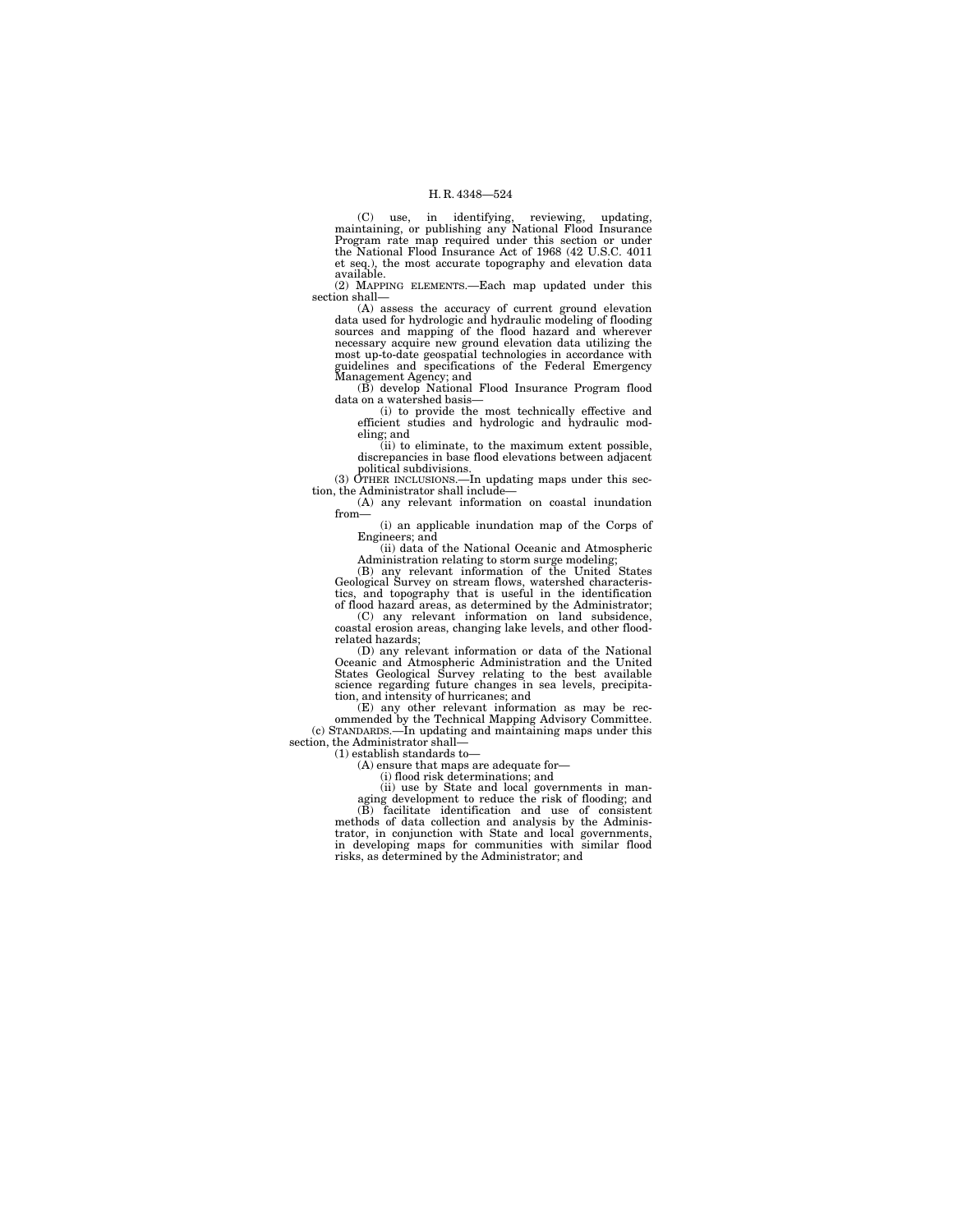(2) publish maps in a format that is—

(A) digital geospatial data compliant; (B) compliant with the open publishing and data exchange standards established by the Open Geospatial Consortium; and

(C) aligned with official data defined by the National Geodetic Survey. (d) COMMUNICATION AND OUTREACH.—

(1) IN GENERAL.—The Administrator shall—

(A) work to enhance communication and outreach to States, local communities, and property owners about the effects—

(i) of any potential changes to National Flood Insurance Program rate maps that may result from the mapping program required under this section; and (ii) that any such changes may have on flood insurance purchase requirements;

(B) engage with local communities to enhance communication and outreach to the residents of such communities, including tenants (with regard to contents insurance), on

the matters described under subparagraph (A); and<br>(C) upon the issuance of any proposed map and any<br>notice of an opportunity to make an appeal relating to<br>the proposed map, notify the Senators for each State<br>affected and e for each congressional district affected by the proposed map of any action taken by the Administrator with respect to the proposed map or an appeal relating to the proposed

map. (2) REQUIRED ACTIVITIES.—The communication and out-

reach activities required under paragraph  $(1)$  shall include—<br>(A) notifying property owners when their properties<br>become included in, or when they are excluded from, an<br>area covered by the mandatory flood insurance purch

(B) educating property owners regarding the flood risk and reduction of this risk in their community, including the continued flood risks to areas that are no longer subject to the flood insurance mandatory purchase requirement; (C) educating property owners regarding the benefits

and costs of maintaining or acquiring flood insurance, including, where applicable, lower-cost preferred risk political cies under the National Flood Insurance Act of 1968 (42 U.S.C. 4011 et seq.) for such properties and t of such properties;

(D) educating property owners about flood map revisions and the process available to such owners to appeal proposed changes in flood elevations through their community, including by notifying local radio and television sta-

tions; and (E) encouraging property owners to maintain or acquire flood insurance coverage.

(e) COMMUNITY REMAPPING REQUEST.—Upon the adoption by the Administrator of any recommendation by the Technical Mapping Advisory Council for reviewing, updating, or maintaining National Flood Insurance Program rate maps in accordance with this section,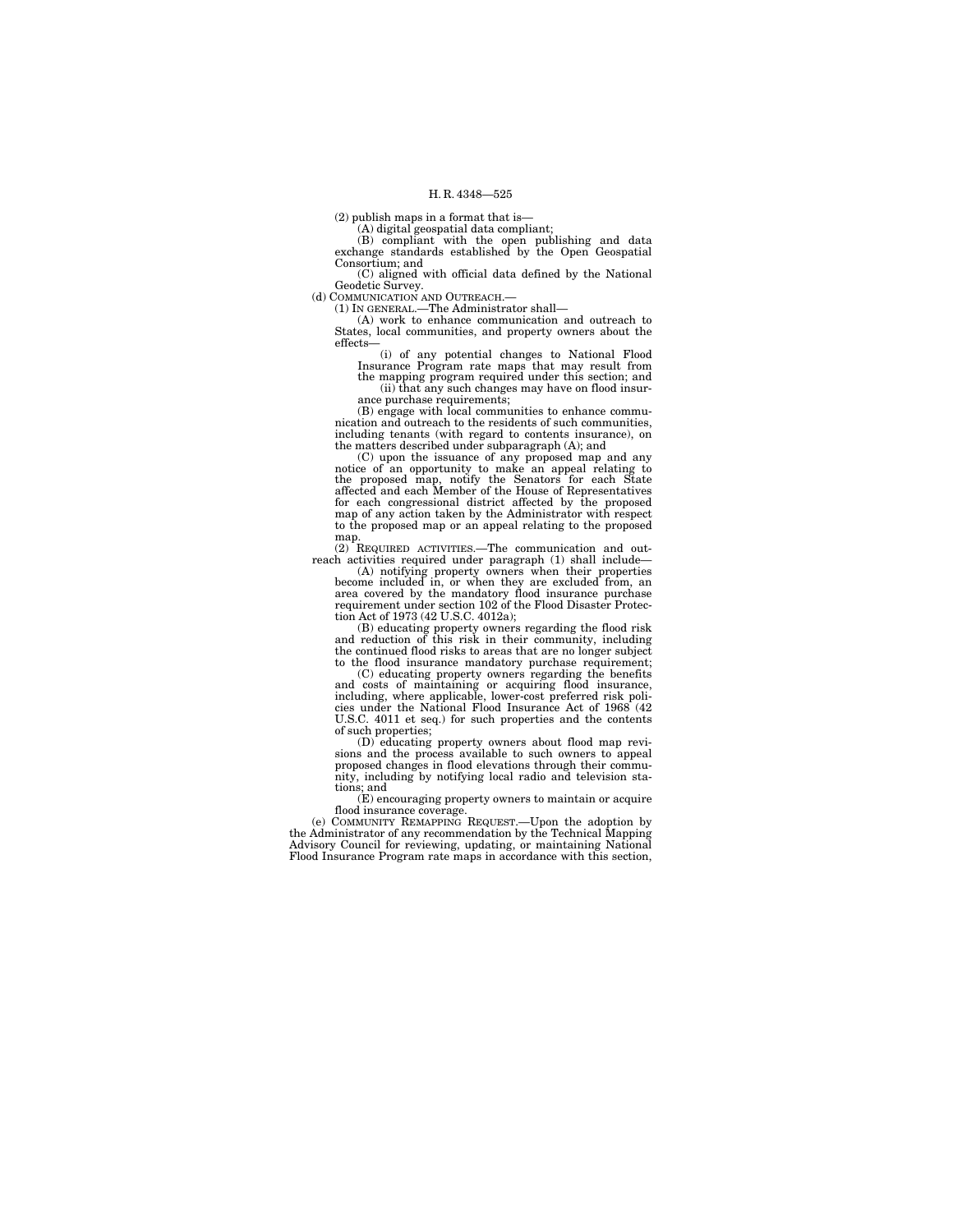a community that believes that its flood insurance rates in effect prior to adoption would be affected by the adoption of such recommendation may submit a request for an update of its rate maps, which may be considered at the Administrator's sole discretion. The Administrator shall establish a protocol for the evaluation of such community map update requests.

(f) AUTHORIZATION OF APPROPRIATIONS.—There is authorized to be appropriated to the Administrator to carry out this section \$400,000,000 for each of fiscal years 2013 through 2017.

#### **SEC. 100217. SCOPE OF APPEALS.**

Section 1363 of the National Flood Insurance Act of 1968 (42 U.S.C. 4104) is amended-

 $(1)$  in subsection  $(a)$ 

(A) by inserting ''and designating areas having special flood hazards'' after ''flood elevations''; and (B) by striking ''such determinations'' and inserting

''such determinations and designations''; and

(2) in subsection (b)—

 $(A)$  in the first sentence, by inserting "and designations" of areas having special flood hazards'' after ''flood elevation determinations''; and

(B) by amending the third sentence to read as follows:<br>"The sole grounds for appeal shall be the possession of<br>knowledge or information indicating that (1) the elevations<br>being proposed by the Administrator with respect to technically incorrect.''.

#### **SEC. 100218. SCIENTIFIC RESOLUTION PANEL.**

(a) ESTABLISHMENT.—Chapter III of the National Flood Insur-ance Act of 1968 (42 U.S.C. 4101 et seq.) is amended by inserting after section 1363 (42 U.S.C. 4104) the following:

#### **''SEC. 1363A. SCIENTIFIC RESOLUTION PANEL.**

"(a) AVAILABILITY.-

''(1) IN GENERAL.—Pursuant to the authority provided under section 1363(e), the Administrator shall make available an independent review panel, to be known as the Scientific Resolution Panel, to any community—

"(A) that has—"(i) filed a timely map appeal in accordance with section 1363;

''(ii) completed 60 days of consultation with the Federal Emergency Management Agency on the appeal; and

"(iii) not allowed more than 120 days, or such longer period as may be provided by the Administrator by waiver, to pass since the end of the appeal period; or

''(B) that has received an unsatisfactory ruling under the map revision process established pursuant to section 1360(f).

''(2) APPEALS BY OWNERS AND LESSEES.—If a community and an owner or lessee of real property within the community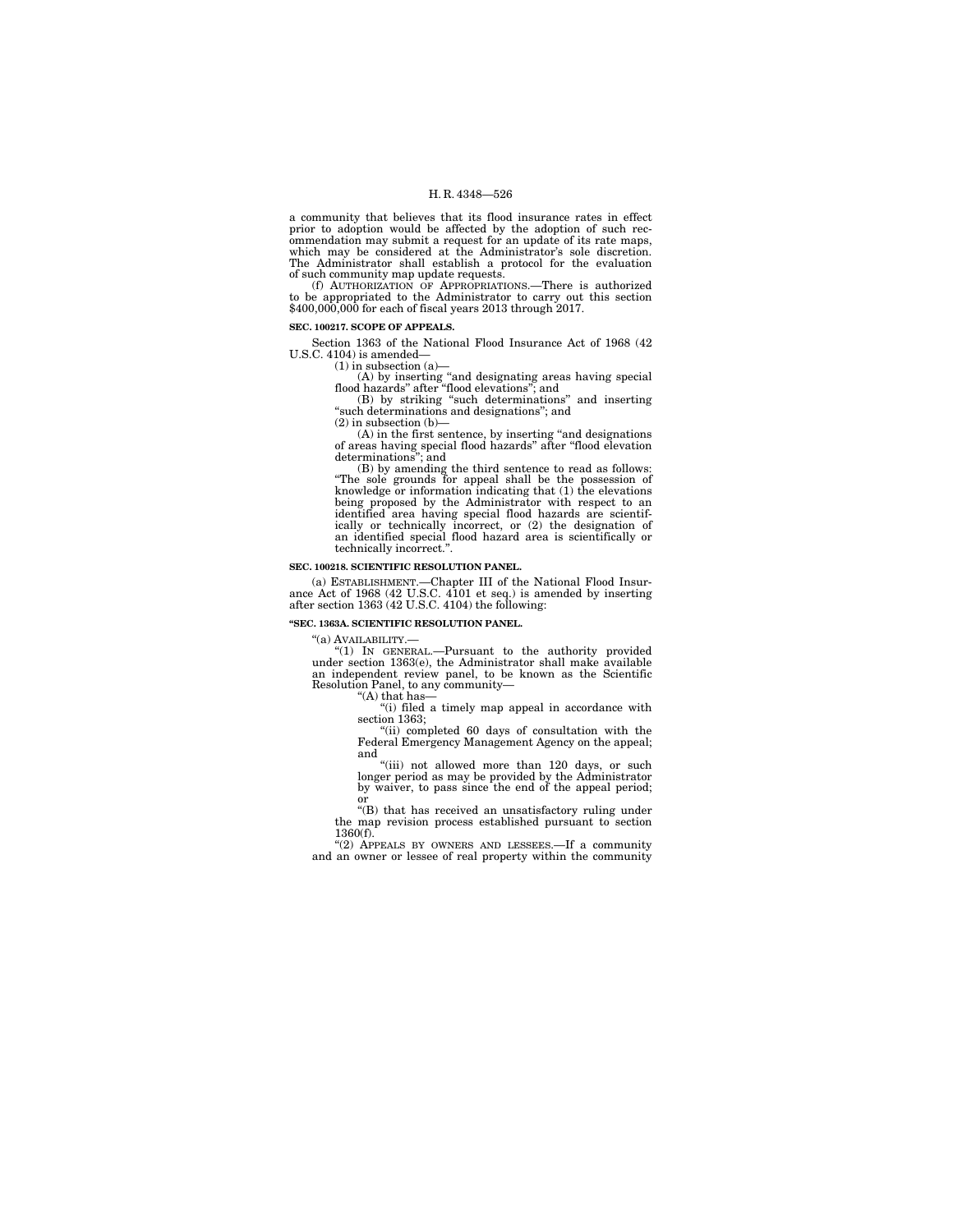appeal a proposed determination of a flood elevation under section 1363(b), upon the request of the community—

''(A) the owner or lessee shall submit scientific and technical data relating to the appeals to the Scientific Resolution Panel; and

''(B) the Scientific Resolution Panel shall make a determination with respect to the appeals in accordance with subsection (c).

''(3) DEFINITION.—For purposes of paragraph (1)(B), an 'unsatisfactory ruling' means that a community— ''(A) received a revised Flood Insurance Rate Map from

the Federal Emergency Management Agency, via a Letter of Final Determination, after September 30, 2008, and prior to the date of enactment of this section;

''(B) has subsequently applied for a Letter of Map Revision or Physical Map Revision with the Federal Emergency Management Agency; and ''(C) has received an unfavorable ruling on their request

for a map revision.

''(b) MEMBERSHIP.—The Scientific Resolution Panel made available under subsection (a) shall consist of 5 members with expertise that relates to the creation and study of flood hazard maps and flood insurance. The Scientific Resolution Panel may include representatives from Federal agencies not involved in the mapping study in question and from other impartial experts. Employees of the Federal Emergency Management Agency may not serve on the Scientific Resolution Panel.

''(c) DETERMINATION.—

''(1) IN GENERAL.—Following deliberations, and not later than 90 days after its formation, the Scientific Resolution Panel shall issue a determination of resolution of the dispute. Such determination shall set forth recommendations for the base flood elevation determination or the designation of an area having special flood hazards that shall be reflected in the Flood Insurance Rate Maps.

''(2) BASIS.—The determination of the Scientific Resolution Panel shall be based on—

''(A) data previously provided to the Administrator by the community, and, in the case of a dispute submitted under subsection (a)(2), an owner or lessee of real property in the community; and

''(B) data provided by the Administrator.

''(3) NO ALTERNATIVE DETERMINATIONS PERMISSIBLE.—The Scientific Resolution Panel—<br>"(A) shall provide a determination of resolution of a

dispute that—<br>"(i) is either in favor of the Administrator or in

favor of the community on each distinct element of the dispute; or

" $(ii)$  in the case of a dispute submitted under subsection (a)(2), is in favor of the Administrator, in favor

of the community, or in favor of the owner or lessee of real property in the community on each distinct element of the dispute; and

''(B) may not offer as a resolution any other alternative determination.

"(4) EFFECT OF DETERMINATION.—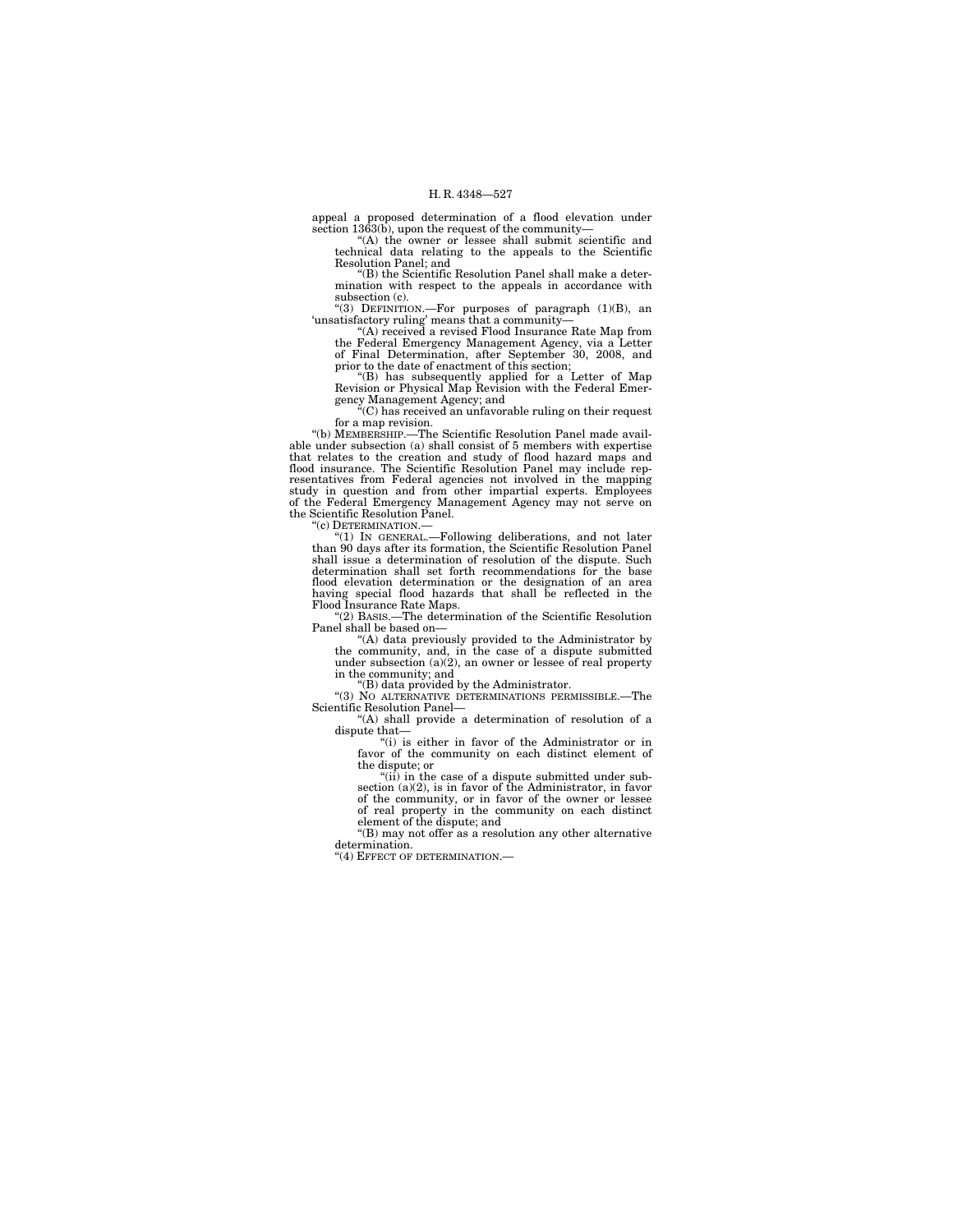''(A) BINDING.—The recommendations of the Scientific Resolution Panel shall be binding on all appellants and not subject to further judicial review unless the Administrator determines that implementing the determination of the panel would—

''(i) pose a significant threat due to failure to identify a substantial risk of special flood hazards; or ''(ii) violate applicable law.

"(B) WRITTEN JUSTIFICATION NOT TO ENFORCE.—If the Administrator elects not to implement the determination of the Scientific Resolution Panel pursuant to subparagraph (A), then not later than 60 days after the issuance of the determination, the Administrator shall issue a written justification explaining such election.<br>"(C) APPEAL OF DETERMINATION NOT TO ENFORCE.

If the Administrator elects not to implement the determination of the Scientific Resolution Panel pursuant to subpara-

graph (A), the community may appeal the determination of the Administrator as provided for under section 1363(g). ''(d) MAPS USED FOR INSURANCE AND MANDATORY PURCHASE REQUIREMENTS.—With respect to any community that has a dispute that is being considered by the Scientific Resolution Panel formed pursuant to this subsection, the Federal Emergency Management Agency shall ensure that for each such community that—

''(1) the Flood Insurance Rate Map described in the most recently issued Letter of Final Determination shall be in force

and effect with respect to such community; and "(2) flood insurance shall continue to be made available to the property owners and residents of the participating community.".<br>(b) CONFORMING AMENDMENTS.-

(b) CONFORMING AMENDMENTS.— (1) ADMINISTRATIVE REVIEW.—Section 1363(e) of the National Flood Insurance Act of 1968 (42 U.S.C. 4104(e)) is amended, in the second sentence, by striking ''an independent scientific body or appropriate Federal agency for advice'' and inserting ''the Scientific Resolution Panel provided for in section 1363A'

(2) JUDICIAL REVIEW.—The first sentence of section 1363(g) of the National Flood Insurance Act of 1968 (42 U.S.C. 4104(g)) is amended by striking ''Any appellant'' and inserting ''Except as provided in section 1363A, any appellant''.

#### **SEC. 100219. REMOVAL OF LIMITATION ON STATE CONTRIBUTIONS FOR UPDATING FLOOD MAPS.**

Section 1360(f)(2) of the National Flood Insurance Act of 1968  $(42 \text{ U.S.C. } 4101 \text{ (f)}(2))$  is amended by striking ", but which may not exceed 50 percent of the cost of carrying out the requested revision or update''.

## **SEC. 100220. COORDINATION.**

(a) INTERAGENCY BUDGET CROSSCUT AND COORDINATION REPORT.—

(1) IN GENERAL.—The Secretary of Homeland Security, the Administrator, the Director of the Office of Management and Budget, and the heads of each Federal department or agency carrying out activities under sections 100215 and 100216 shall work together to ensure that flood risk determination data and geospatial data are shared among Federal agencies in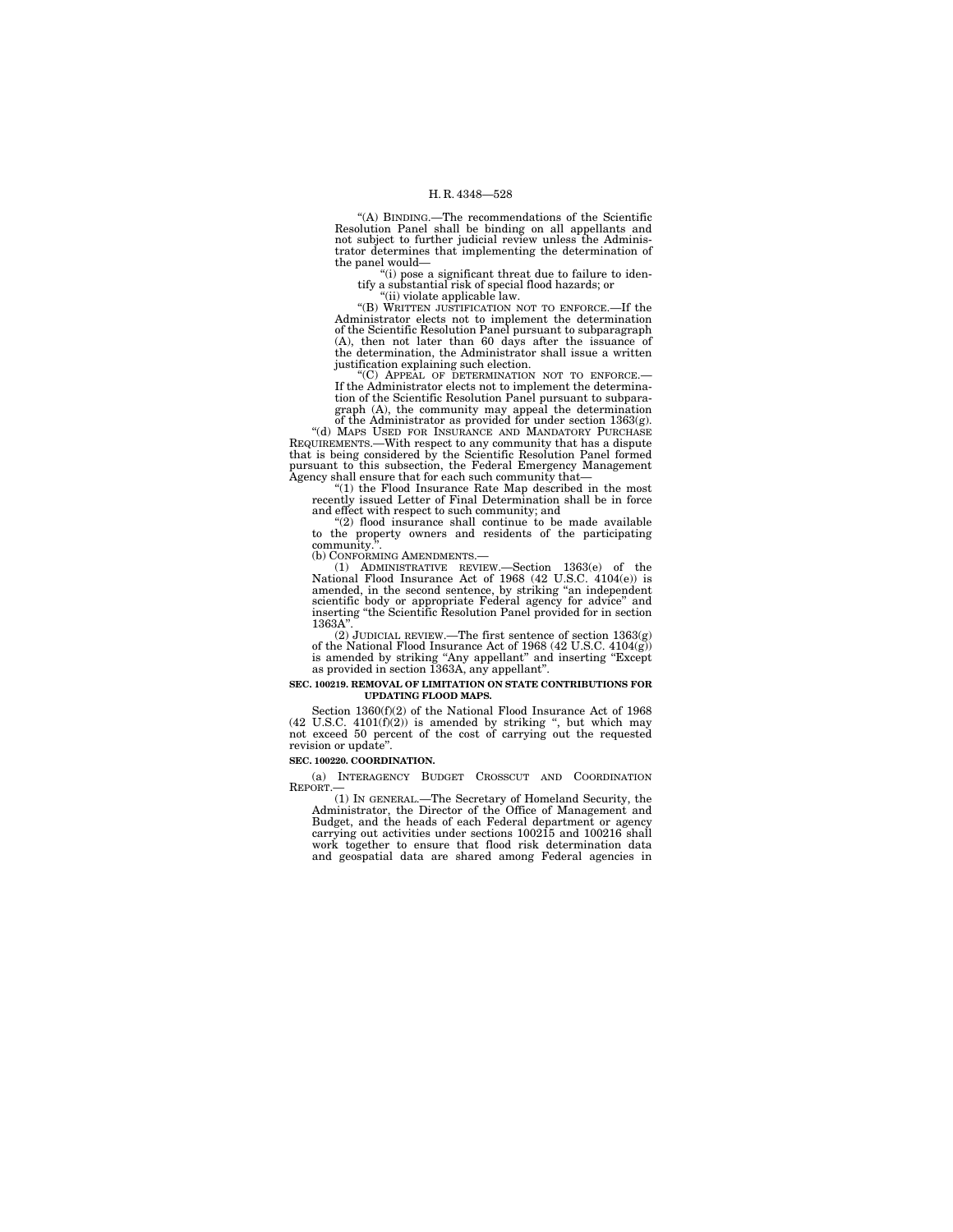order to coordinate the efforts of the Nation to reduce its vulnerability to flooding hazards.

(2) REPORT.—Not later than 30 days after the submission of the budget of the United States Government by the President to Congress, the Director of the Office of Management and Budget, in coordination with the Federal Emergency Management Agency, the United States Geological Survey, the National Oceanic and Atmospheric Administration, the Corps of Engi-neers, and other Federal agencies, as appropriate, shall submit to the appropriate authorizing and appropriating committees of the Senate and the House of Representatives an interagency budget crosscut and coordination report, certified by the Secretary or head of each such agency, that—

(A) contains an interagency budget crosscut report that displays relevant sections of the budget proposed for each of the Federal agencies working on flood risk determination data and digital elevation models, including any planned interagency or intra-agency transfers; and

(B) describes how the efforts aligned with such sections complement one another.

(b) DUTIES OF THE ADMINISTRATOR.—In carrying out sections 100215 and 100216, the Administrator shall—

(1) participate, pursuant to section 216 of the E–Govern-ment Act of 2002 (44 U.S.C. 3501 note), in the establishment of such standards and common protocols as are necessary to assure the interoperability of geospatial data for all users of such information;

(2) coordinate with, seek assistance and cooperation of, and provide a liaison to the Federal Geographic Data Committee pursuant to the Office of Management and Budget Circular A–16 and Executive Order 12906 (43 U.S.C. 1457 note; relating to the National Spatial Data Infrastructure) for the implementation of and compliance with such standards;

(3) integrate with, leverage, and coordinate funding of, to the maximum extent practicable, the current flood mapping activities of each unit of State and local government;

(4) integrate with, leverage, and coordinate, to the max-imum extent practicable, the current geospatial activities of other Federal agencies and units of State and local government; and

(5) develop a funding strategy to leverage and coordinate budgets and expenditures, and to maintain or establish joint funding and other agreement mechanisms with other Federal agencies and units of State and local government to share in the collection and utilization of geospatial data among all governmental users.

## **SEC. 100221. INTERAGENCY COORDINATION STUDY.**

(a) IN GENERAL.—The Administrator shall enter into a contract

with the National Academy of Public Administration to conduct<br>a study on how the Federal Emergency Management Agency—<br>(1) should improve interagency and intergovernmental<br>coordination on flood mapping, including a funding

(2) can establish joint funding mechanisms with other Federal agencies and units of State and local government to share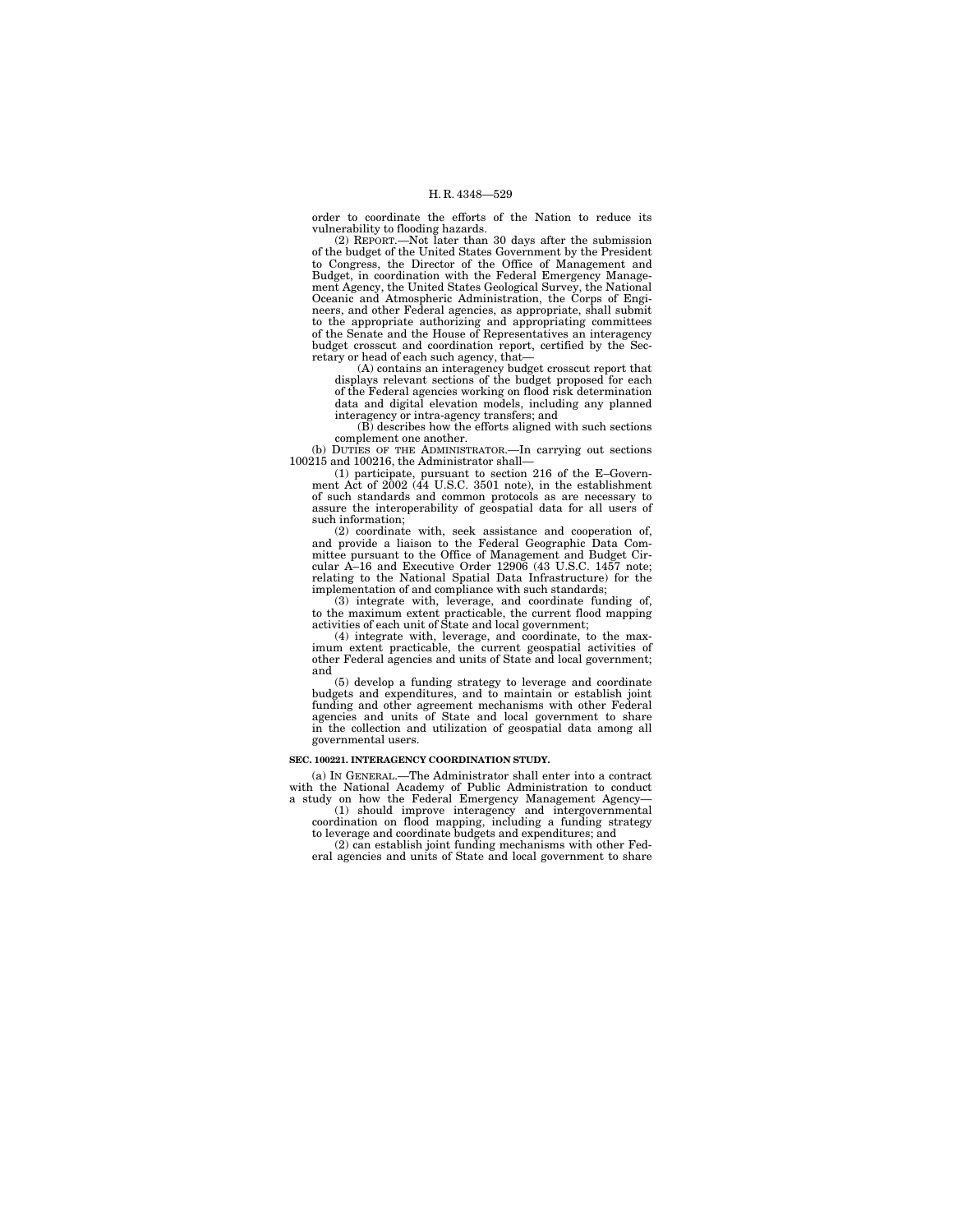the collection and utilization of data among all governmental users.

(b) TIMING.—A contract entered into under subsection (a) shall require that, not later than 180 days after the date of enactment of this subtitle, the National Academy of Public Administration shall report the findings of the study required under subsection  $(a)$  to-

(1) the Committee on Banking, Housing, and Urban Affairs of the Senate;

(2) the Committee on Financial Services of the House of Representatives;

(3) the Committee on Appropriations of the Senate; and (4) the Committee on Appropriations of the House of Representatives.

#### **SEC. 100222. NOTICE OF FLOOD INSURANCE AVAILABILITY UNDER RESPA.**

Section 5(b) of the Real Estate Settlement Procedures Act of 1974 (12 U.S.C. 2604(b)), as amended by section 1450 of the Dodd-Frank Wall Street Reform and Consumer Protection Act (Public Law 111–203; 124 Stat. 2174), is amended by adding at the end

the following:<br>"(14) An explanation of flood insurance and the availability of flood insurance under the National Flood Insurance Program

or from a private insurance company, whether or not the real estate is located in an area having special flood hazards.''.

#### **SEC. 100223. PARTICIPATION IN STATE DISASTER CLAIMS MEDIATION PROGRAMS.**

Chapter I of the National Flood Insurance Act of 1968 (42 U.S.C. 4011 et seq.) is amended by inserting after section 1313 (42 U.S.C. 4020) the following:

#### **''SEC. 1314. PARTICIPATION IN STATE DISASTER CLAIMS MEDIATION PROGRAMS.**

''(a) REQUIREMENT TO PARTICIPATE.—In the case of the occurrence of a major disaster, as defined in section 102 of the Robert T. Stafford Disaster Relief and Emergency Assistance Act (42 U.S.C. 5122), that may have resulted in flood damage covered under the national flood insurance program established under this title and other personal lines residential property insurance coverage offered by a State regulated insurer, upon a request made by the insurance commissioner of a State (or such other official responsible for regulating the business of insurance in the State) for the participation of representatives of the Administrator in a program sponsored by such State for nonbinding mediation of insurance claims resulting from a major disaster, the Administrator shall cause representatives of the national flood insurance program to participate in such a State program where claims under the national flood insurance program are involved to expedite settlement of flood damage claims resulting from such disaster.

(b) EXTENT OF PARTICIPATION.—In satisfying the requirements of subsection (a), the Administrator shall require that each representative of the Administrator—

 $''(1)$  be certified for purposes of the national flood insurance program to settle claims against such program resulting from such disaster in amounts up to the limits of policies under such program;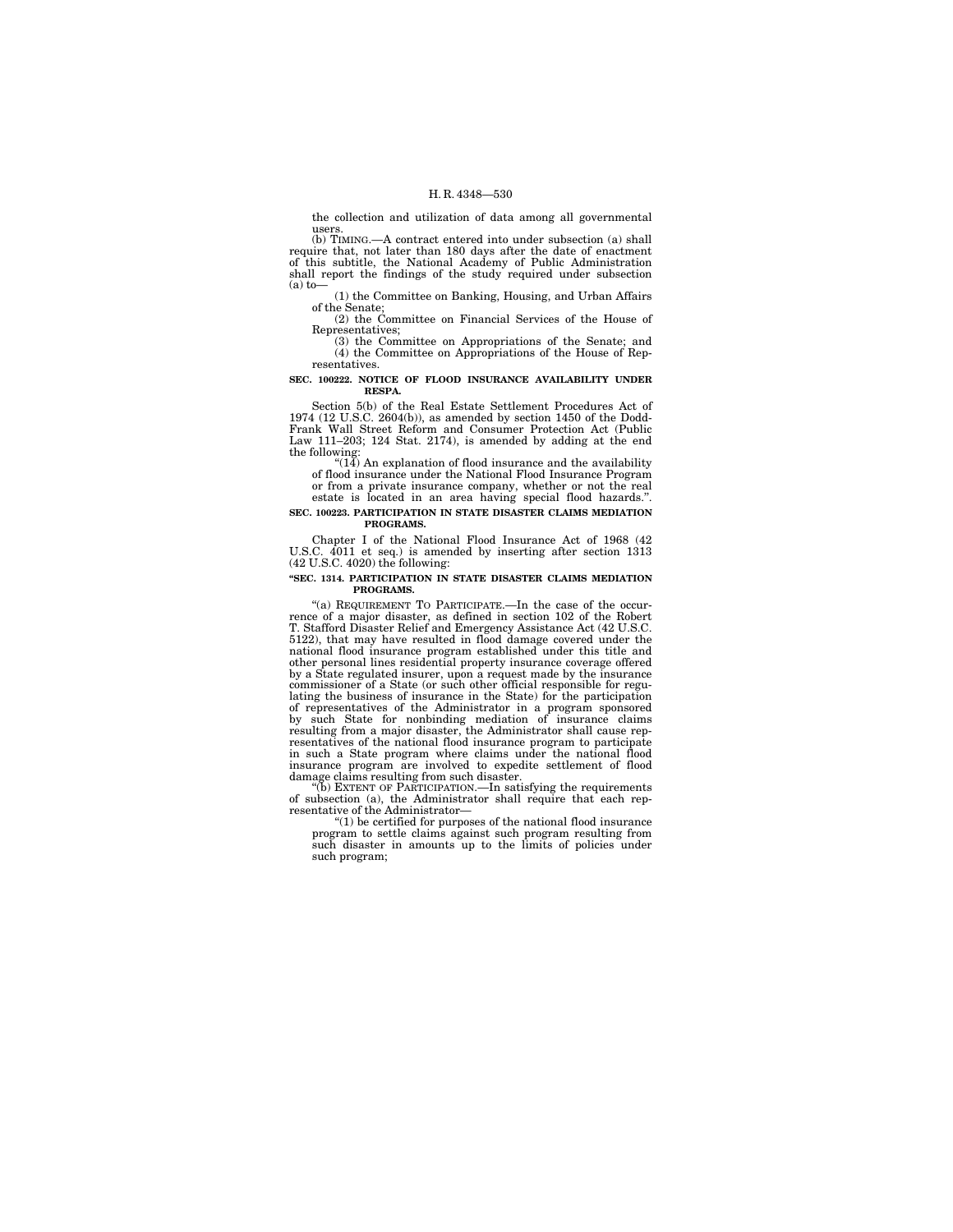''(2) attend State-sponsored mediation meetings regarding flood insurance claims resulting from such disaster at such times and places as may be arranged by the State;

''(3) participate in good-faith negotiations toward the settlement of such claims with policyholders of coverage made available under the national flood insurance program; and

''(4) finalize the settlement of such claims on behalf of the national flood insurance program with such policyholders. '(c) COORDINATION.—Representatives of the Administrator shall at all times coordinate their activities with insurance officials of

the State and representatives of insurers for the purposes of consolidating and expediting settlement of claims under the national flood insurance program resulting from such disaster.

''(d) QUALIFICATIONS OF MEDIATORS.—Each State mediator participating in State-sponsored mediation under this section shall be—

 $'(1)(A)$  a member in good standing of the State bar in the State in which the mediation is to occur with at least 2 years of practical experience; and

''(B) an active member of such bar for at least 1 year prior to the year in which such mediator's participation is sought; or

''(2) a retired trial judge from any United States jurisdiction who was a member in good standing of the bar in the State in which the judge presided for at least 5 years prior to the year in which such mediator's participation is sought.

''(e) MEDIATION PROCEEDINGS AND DOCUMENTS PRIVILEGED.— As a condition of participation, all statements made and documents produced pursuant to State-sponsored mediation involving rep-resentatives of the Administrator shall be deemed privileged and confidential settlement negotiations made in anticipation of litigation.

"(f) LIABILITY, RIGHTS, OR OBLIGATIONS NOT AFFECTED. Participation in State-sponsored mediation, as described in this section does not—

 $(1)$  affect or expand the liability of any party in contract or in tort; or

''(2) affect the rights or obligations of the parties, as established—

"(A) in any regulation issued by the Administrator, including any regulation relating to a standard flood insurance policy;

''(B) under this title; and

''(C) under any other provision of Federal law.

''(g) EXCLUSIVE FEDERAL JURISDICTION.—Participation in State-sponsored mediation shall not alter, change, or modify the original exclusive jurisdiction of United States courts, as set forth in this title.

''(h) COST LIMITATION.—Nothing in this section shall be construed to require the Administrator or a representative of the Administrator to pay additional mediation fees relating to flood insurance claims associated with a State-sponsored mediation program in which such representative of the Administrator participates.

''(i) EXCEPTION.—In the case of the occurrence of a major disaster that results in flood damage claims under the national flood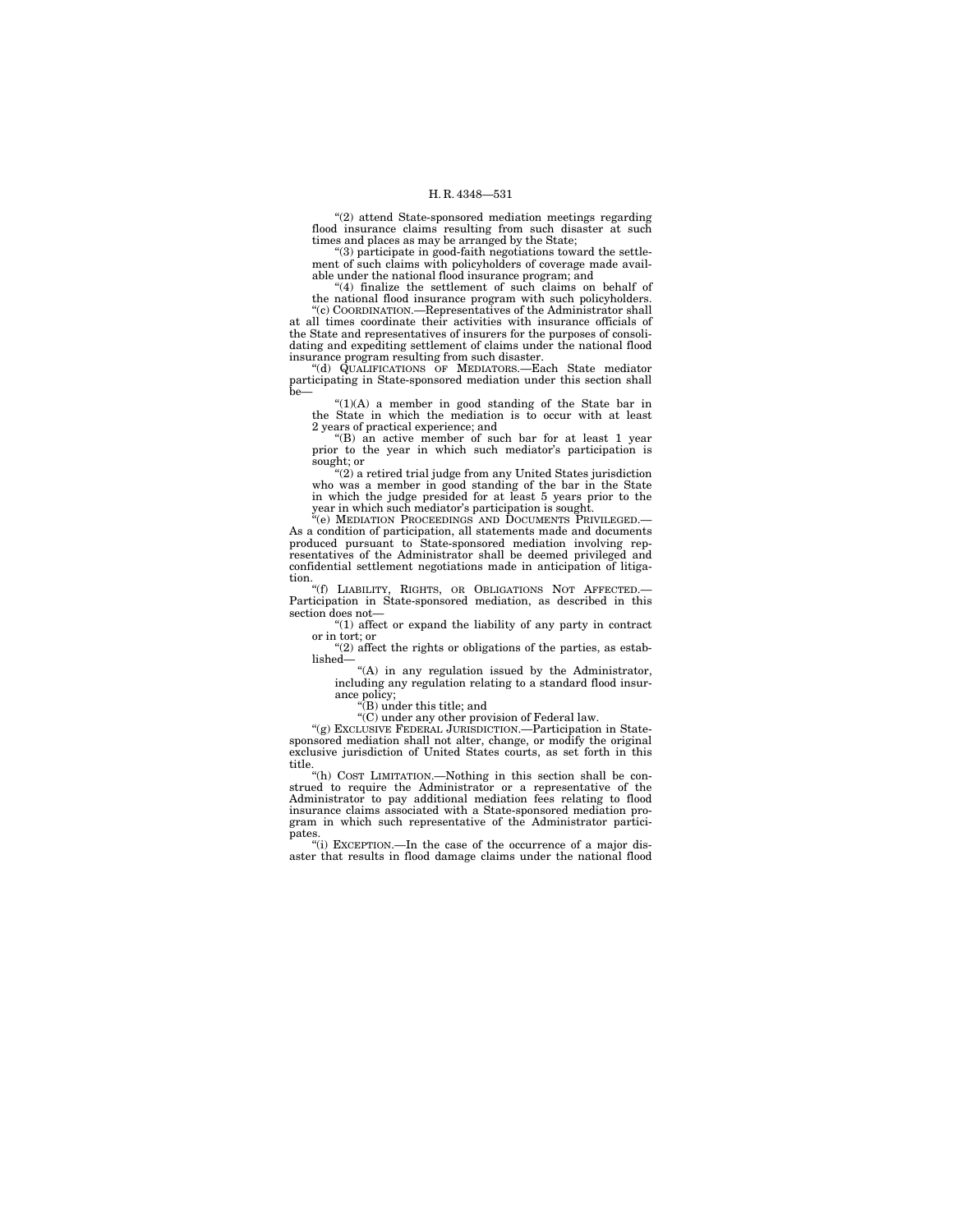insurance program and that does not result in any loss covered by a personal lines residential property insurance policy—

''(1) this section shall not apply; and ''(2) the provisions of the standard flood insurance policy under the national flood insurance program and the appeals process established under section 205 of the Bunning-Bereuter-Blumenauer Flood Insurance Reform Act of 2004 (42 U.S.C. 4011 note) and the regulations issued pursuant to such section

shall apply exclusively. ''(j) REPRESENTATIVES OF THE ADMINISTRATOR.—For purposes of this section, the term 'representatives of the Administrator' means representatives of the national flood insurance program who participate in the appeals process established under section 205 of the Bunning-Bereuter-Blumenauer Flood Insurance Reform Act of 2004 (42 U.S.C. 4011 note)."

#### **SEC. 100224. OVERSIGHT AND EXPENSE REIMBURSEMENTS OF INSUR-ANCE COMPANIES.**

(a) SUBMISSION OF BIENNIAL REPORTS.—

(1) To THE ADMINISTRATOR.—Not later than 20 days after the date of enactment of this Act, each property and casualty insurance company participating in the Write Your Own pro-<br>insurance company participating in the Write Y required by the Federal Emergency Management Agency to be prepared in the prior 5 years by such company.

(2) TO GAO.—Not later than 10 days after the submission of the biennial reports under paragraph (1), the Administrator shall submit all such reports to the Comptroller General of the United States.

(3) NOTICE TO CONGRESS OF FAILURE TO COMPLY.—The Administrator shall notify and report to the Committee on Banking, Housing, and Urban Affairs of the Senate and the Committee on Financial Services of the House of Representatives on any property and casualty insurance company partici-pating in the Write Your Own program that failed to submit its biennial reports as required under paragraph (1).

(4) FAILURE TO COMPLY.—A property and casualty insur-<br>ance company participating in the Write Your Own program<br>which fails to comply with the reporting requirement under<br>this subsection or the requirement under section  $6$ of title 44, Code of Federal Regulations (relating to biennial audit of the flood insurance financial statements) shall be subject to a civil penalty in an amount of not more than \$1,000 per day for each day that the company remains in noncompli-ance with either such requirement. (b) METHODOLOGY TO DETERMINE REIMBURSED EXPENSES.—

Not later than 180 days after the date of enactment of this Act, the Administrator shall develop a methodology for determining the appropriate amounts that property and casualty insurance companies participating in the Write Your Own program should be reimbursed for selling, writing, and servicing flood insurance policies and adjusting flood insurance claims on behalf of the National Flood Insurance Program. The methodology shall be developed using actual expense data for the flood insurance line and can be derived from—

(1) flood insurance expense data produced by the property and casualty insurance companies;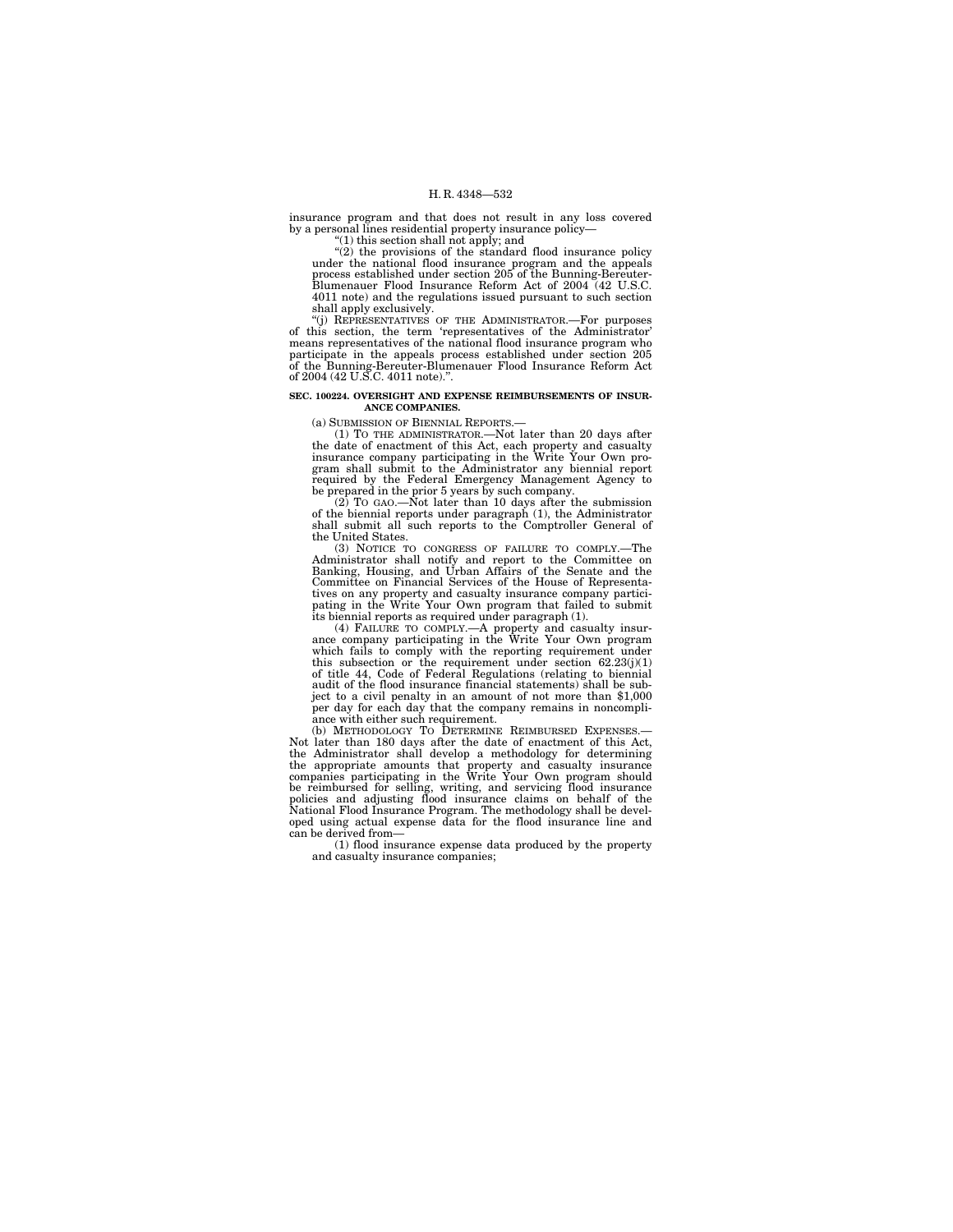(2) flood insurance expense data collected by the National Association of Insurance Commissioners; or

(3) a combination of the methodologies described in paragraphs (1) and (2).

(c) SUBMISSION OF EXPENSE REPORTS.—To develop the methodology established under subsection (b), the Administrator may require each property and casualty insurance company participating in the Write Your Own program to submit a report to the Administrator, in a format determined by the Administrator and within 60 days of the request, that details the expense levels of each such company for selling, writing, and servicing standard flood insurance policies and adjusting and servicing claims.

(d) FEMA RULEMAKING ON REIMBURSEMENT OF EXPENSES UNDER THE WRITE YOUR OWN PROGRAM.—Not later than 12 months after the date of enactment of this Act, the Administrator shall issue a rule to formulate revised expense reimbursements to property and casualty insurance companies participating in the Write Your Own program for their expenses (including their operating and administrative expenses for adjustment of claims) in selling, writing, and servicing standard flood insurance policies, including how such companies shall be reimbursed in both catastrophic and noncatastrophic years. Such reimbursements shall be structured to ensure reimbursements track the actual expenses, including standard business costs and operating expenses, of such companies as closely as practicably possible.

(e) REPORT OF THE ADMINISTRATOR.—Not later than 60 days after the effective date of the final rule issued pursuant to subsection (d), the Administrator shall submit to the Committee on Banking, Housing, and Urban Affairs of the Senate and the Com-mittee on Financial Services of the House of Representatives a report containing—

(1) the specific rationale and purposes of such rule;

(2) the reasons for the adoption of the policies contained in such rule; and

(3) the degree to which such rule accurately represents the true operating costs and expenses of property and casualty insurance companies participating in the Write Your Own program.

(f) GAO STUDY AND REPORT ON EXPENSES OF WRITE YOUR OWN PROGRAM.—

(1) STUDY.—Not later than 180 days after the effective date of the final rule issued pursuant to subsection (d), the Comptroller General of the United States shall—

(A) conduct a study on the efficacy, adequacy, and sufficiency of the final rules issued pursuant to subsection (d); and

(B) report to the Committee on Banking, Housing, and Urban Affairs of the Senate and the Committee on Financial Services of the House of Representatives on the findings of the study conducted under subparagraph (A). (2) GAO AUTHORITY.—In conducting the study and report required under paragraph (1), the Comptroller General—

(A) may use any previous findings, studies, or reports that the Comptroller General previously completed on the Write Your Own program;

(B) shall determine if—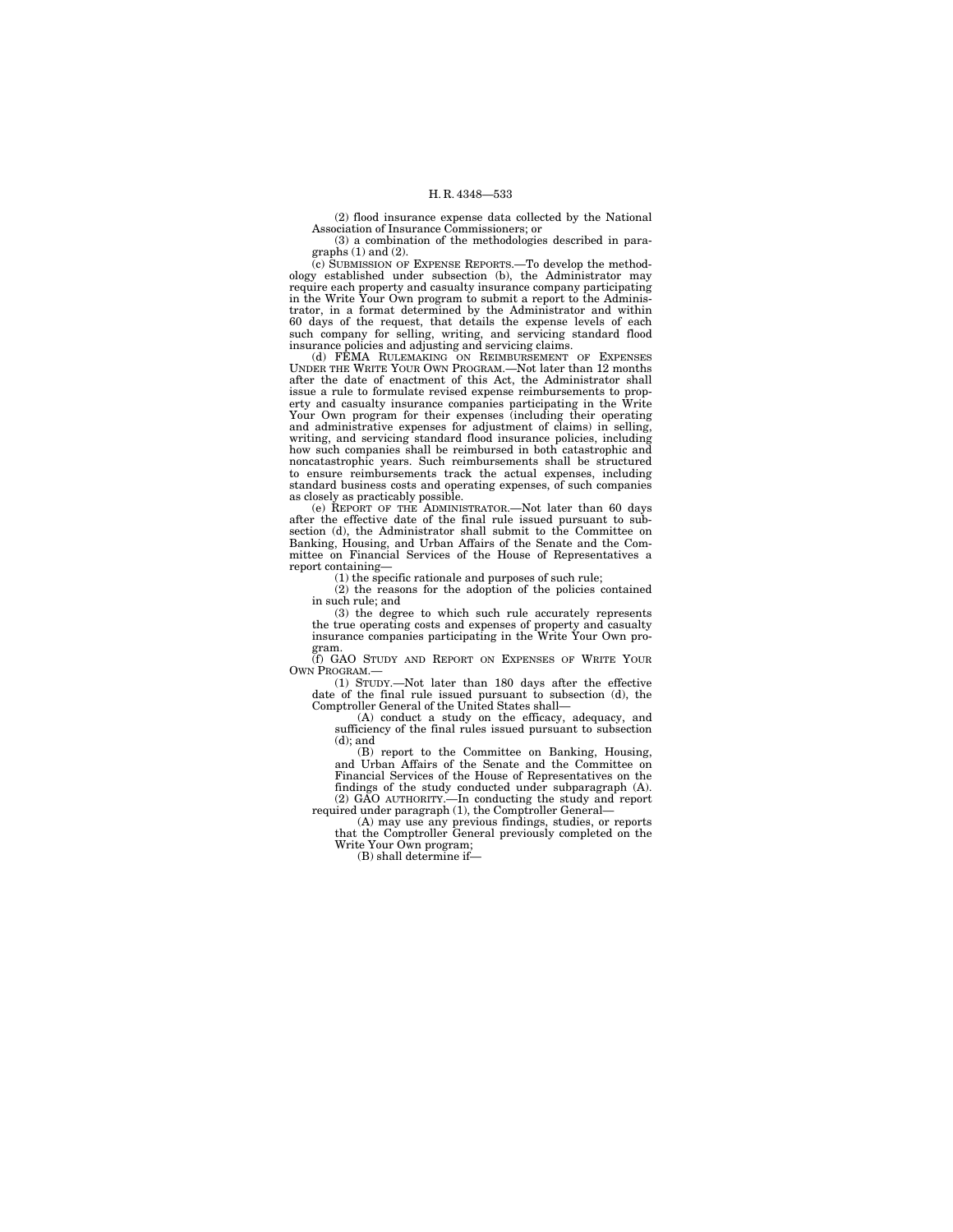(i) the final rule issued pursuant to subsection (d) allows the Federal Emergency Management Agency to access adequate information regarding the actual expenses of property and casualty insurance companies participating in the Write Your Own program; and (ii) the actual reimbursements paid out under the

final rule issued pursuant to subsection (d) accurately reflect the expenses reported by property and casualty insurance companies participating in the Write Your Own program, including the standard business costs and operating expenses of such companies; and

(C) shall analyze the effect of the final rule issued pursuant to subsection (d) on the level of participation of property and casualty insurers in the Write Your Own program.

#### **SEC. 100225. MITIGATION.**

(a) MITIGATION ASSISTANCE GRANTS.—Section 1366 of the National Flood Insurance Act of 1968 (42 U.S.C. 4104c) is amended—

(1) by striking subsections (b), (d), (f), (g), (h), (k), and (m);

(2) by redesignating subsections (c), (e), (i), and (j) as subsections (b),  $(c)$ ,  $(e)$ , and  $(f)$ , respectively; (3) in subsection (a), by striking the last sentence and

inserting the following: ''Such financial assistance shall be made available—

''(1) to States and communities in the form of grants under this section for carrying out mitigation activities;

''(2) to States and communities in the form of grants under this section for carrying out mitigation activities that reduce flood damage to severe repetitive loss structures; and

''(3) to property owners in the form of direct grants under this section for carrying out mitigation activities that reduce flood damage to individual structures for which 2 or more claim payments for losses have been made under flood insur-ance coverage under this title if the Administrator, after consultation with the State and community, determines that nei-ther the State nor community in which such a structure is located has the capacity to manage such grants.'';

(4) in subsection (b), as so redesignated, in the first sentence—

(A) by striking ''and provides protection against'' and

inserting "provides for reduction of"; and<br>
(B) by inserting before the period at the end the fol-<br>
lowing: ", and may be included in a multihazard mitigation plan'';

 $(5)$  in subsection  $(c)$ , as so redesignated-

(A) in paragraph (1), by striking ''(1) USE OF AMOUNTS.—'' and all that follows through the end of the first sentence and inserting the following:

"(1) REQUIREMENT OF CONSISTENCY WITH APPROVED MITIGA-TION PLAN.—Amounts provided under this section may be used only for mitigation activities that are consistent with mitigation plans that are approved by the Administrator and identified under paragraph  $(4)$ .";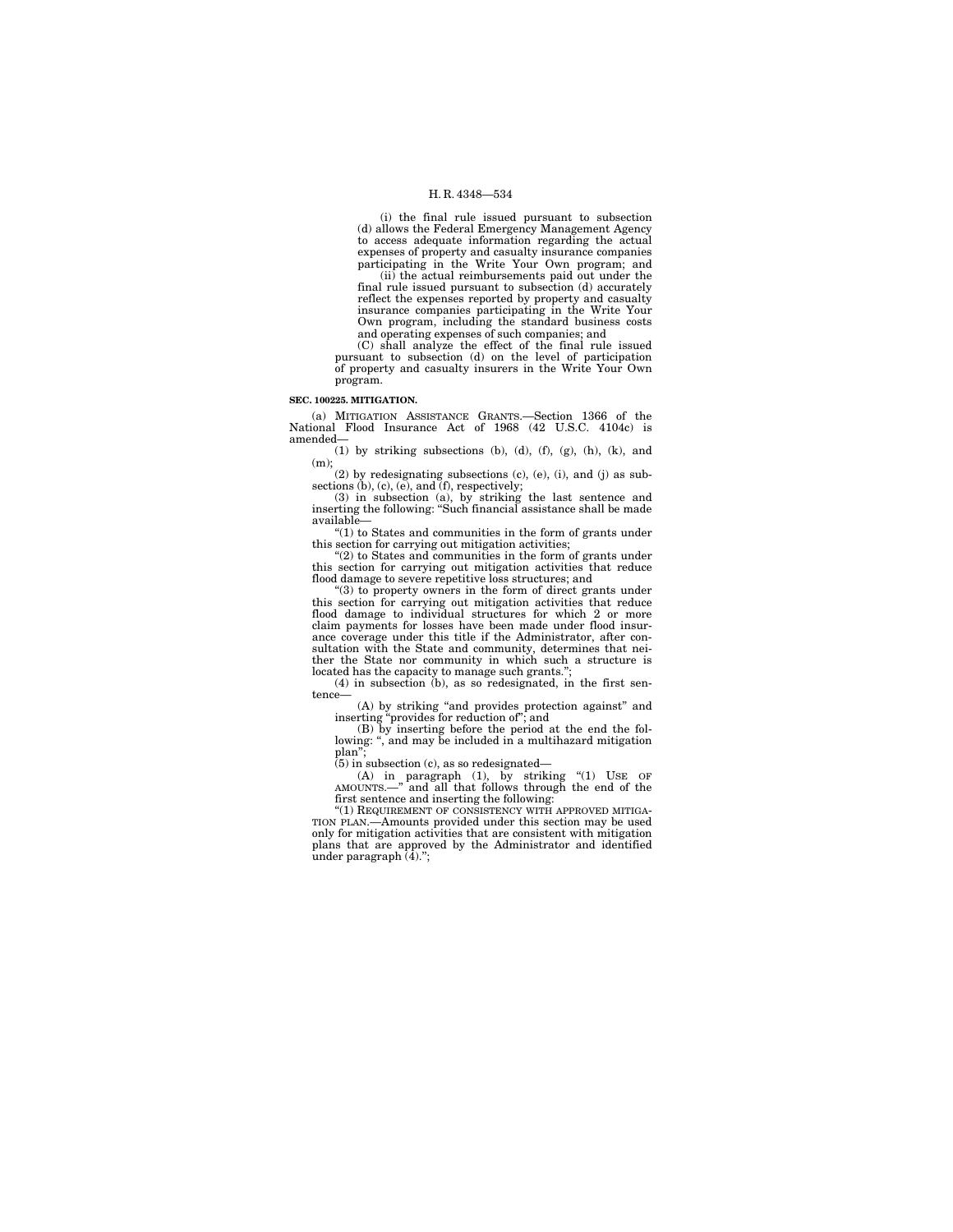(B) by striking paragraphs (2), (3), and (4) and inserting the following new paragraphs:

"(2) REQUIREMENTS OF TECHNICAL FEASIBILITY, COST EFFECTIVENESS, AND INTEREST OF NATIONAL FLOOD INSURANCE FUND.—

''(A) IN GENERAL.—The Administrator may approve only mitigation activities that the Administrator determines—

''(i) are technically feasible and cost-effective; or ''(ii) will eliminate future payments from the National Flood Insurance Fund for severe repetitive loss structures through an acquisition or relocation activity.

''(B) CONSIDERATIONS.—In making a determination under subparagraph (A), the Administrator shall take into consideration recognized ancillary benefits.'';

(C) by redesignating paragraph (5) as paragraph (3); (D) in paragraph (3), as so redesignated—

(i) in the matter preceding subparagraph (A), by striking ''The Director'' and all that follows through ''Such activities may'' and inserting ''Eligible activities under a mitigation plan may'';

(ii) by striking subparagraphs (E) and (H);

(iii) by redesignating subparagraphs (D), (F), and (G) as subparagraphs (E), (G), and (H), respectively; (iv) by inserting after subparagraph (C) the fol-

lowing new subparagraph: ''(D) elevation, relocation, or floodproofing of utilities

(including equipment that serves structures);''; (v) by inserting after subparagraph (E), as so

redesignated, the following new subparagraph: "(F) the development or update of mitigation plans

by a State or community which meet the planning criteria established by the Administrator, except that the amount from grants under this section that may be used under this subparagraph may not exceed \$50,000 for any mitigation plan of a State or \$25,000 for any mitigation plan of a community;'';

(vi) in subparagraph (H); as so redesignated, by striking "and" at the end; and

(vii) by adding at the end the following new subparagraphs:

 $\mathcal{F}(I)$  other mitigation activities not described in subparagraphs (A) through (G) or the regulations issued under

subparagraph (H), that are described in the mitigation plan of a State or community; and requirements under para-<br>"(J) without regard to the requirements under para-<br>graphs (1) and (2) of subsection (d), and if the State a for and was awarded at least \$1,000,000 in grants available under this section in the prior fiscal year, technical assistance to communities to identify eligible activities, to develop grant applications, and to implement grants awarded under this section, not to exceed \$50,000 to any 1 State in any fiscal year.''; and

(E) by striking paragraph (6) and inserting the following: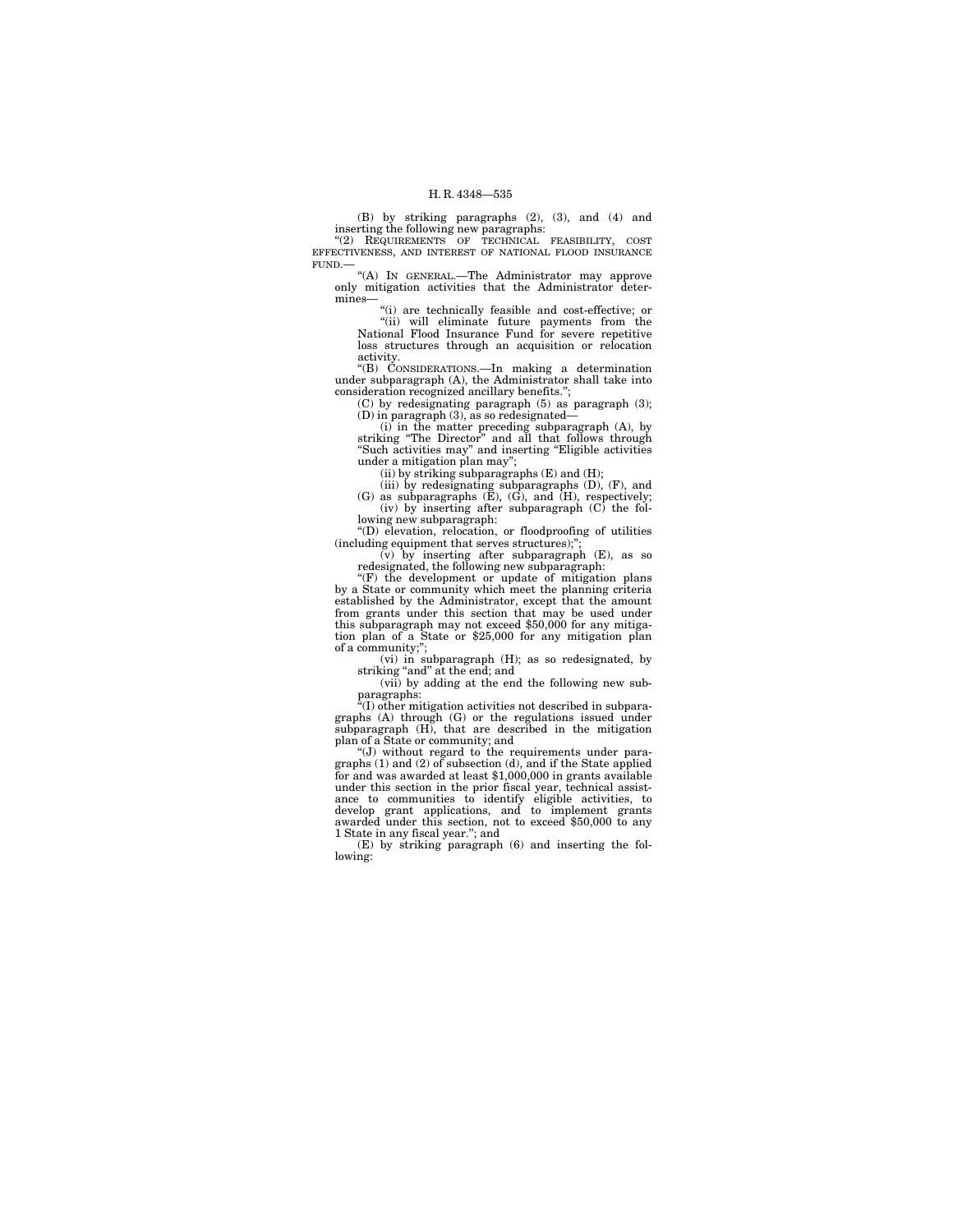''(4) ELIGIBILITY OF DEMOLITION AND REBUILDING OF PROP-ERTIES.—The Administrator shall consider as an eligible activity the demolition and rebuilding of properties to at least base flood elevation or greater, if required by the Administrator or if required by any State regulation or local ordinance, and in accordance with criteria established by the Administrator.'';

(6) by inserting after subsection (c), as so redesignated, the following new subsection:

''(d) MATCHING REQUIREMENT.—The Administrator may provide grants for eligible mitigation activities as follows:<br>"(1) SEVERE REPETITIVE LOSS STRUCTURES.—In the case

of mitigation activities to severe repetitive loss structures, in an amount up to—

" $(A)$  100 percent of all eligible costs, if the activities are approved under subsection  $(c)(2)(A)(i)$ ; or "(B) the expected savings to the National Flood Insur-

ance Fund from expected avoided damages through acquisition or relocation activities, if the activities are approved under subsection (c)(2)(A)(ii).

"(2) REPETITIVE LOSS STRUCTURES.—In the case of mitigation activities to repetitive loss structures, in an amount up to 90 percent of all eligible costs.

''(3) OTHER MITIGATION ACTIVITIES.—In the case of all other mitigation activities, in an amount up to 75 percent of all eligible costs.'';

(7) in subsection (e)(2), as so redesignated—<br>
(A) by striking "certified under subsection (g)" and<br>
inserting "required under subsection (d)"; and<br>
(B) by striking "3 times the amount" and inserting

"the amount";

(8) in subsection (f), as so redesignated, by striking ''Riegle Community Development and Regulatory Improvement Act of 1994'' and inserting ''Biggert-Waters Flood Insurance Reform Act of 2012''; and

(9) by adding at the end the following new subsections: ''(g) FAILURE TO MAKE GRANT AWARD WITHIN 5 YEARS.—For any application for a grant under this section for which the Administrator fails to make a grant award within 5 years of the date of the application, the grant application shall be considered to be denied and any funding amounts allocated for such grant applications shall remain in the National Flood Mitigation Fund under section 1367 of this title and shall be made available for grants under this section.

''(h) DEFINITIONS.—For purposes of this section, the following definitions shall apply: ''(1) COMMUNITY.—The term 'community' means—

 $(A)$  a political subdivision that—

''(i) has zoning and building code jurisdiction over a particular area having special flood hazards; and "(ii) is participating in the national flood insurance program; or

 $E(B)$  a political subdivision of a State, or other authority, that is designated by political subdivisions, all of which meet the requirements of subparagraph (A), to administer grants for mitigation activities for such political subdivisions.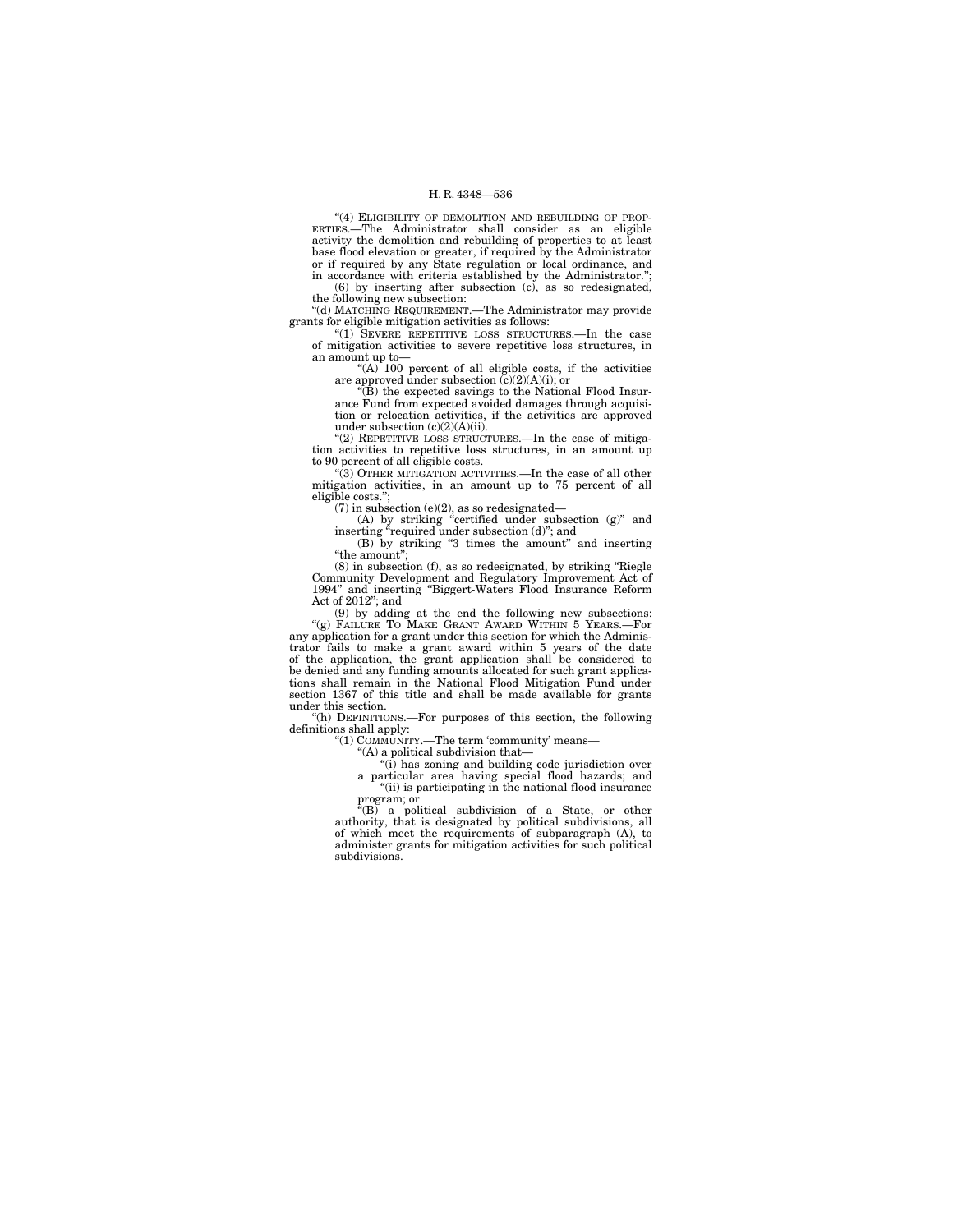''(2) REPETITIVE LOSS STRUCTURE.—The term 'repetitive loss structure' has the meaning given such term in section 1370. ''(3) SEVERE REPETITIVE LOSS STRUCTURE.—The term 'severe repetitive loss structure' means a structure that—

''(A) is covered under a contract for flood insurance made available under this title; and

''(B) has incurred flood-related damage—

''(i) for which 4 or more separate claims payments have been made under flood insurance coverage under this title, with the amount of each such claim exceeding \$5,000, and with the cumulative amount of such claims payments exceeding \$20,000; or

"(ii) for which at least  $2$  separate claims payments have been made under such coverage, with the cumulative amount of such claims exceeding the value of

the insured structure.''. (b) ELIMINATION OF GRANTS PROGRAM FOR REPETITIVE INSUR- ANCE CLAIMS PROPERTIES.—Chapter I of the National Flood Insur-ance Act of 1968 is amended by striking section 1323 (42 U.S.C. 4030).

(c) ELIMINATION OF PILOT PROGRAM FOR MITIGATION OF SEVERE REPETITIVE LOSS PROPERTIES.—Chapter III of the National Flood Insurance Act of 1968 is amended by striking section 1361A (42) U.S.C. 4102a).

(d) NATIONAL FLOOD INSURANCE FUND.—Section 1310(a) of the National Flood Insurance Act of 1968 (42 U.S.C. 4017(a)) is amended—

(1) in paragraph (6), by inserting ''and'' after the semicolon; (2) in paragraph (7), by striking the semicolon and inserting a period; and

(3) by striking paragraphs (8) and (9).

(e) NATIONAL FLOOD MITIGATION FUND.—Section 1367 of the National Flood Insurance Act of 1968 (42 U.S.C. 4104d) is amended—

 $(1)$  in subsection (b)-

(A) by striking paragraph (1) and inserting the fol-lowing new paragraph:

''(1) in each fiscal year, amounts from the National Flood Insurance Fund not to exceed \$90,000,000 and to remain avail-

"(A) not more than  $$40,000,000$  shall be available pursuant to subsection (a) of this section for assistance described in section 1366(a)(1);

''(B) not more than \$40,000,000 shall be available pursuant to subsection (a) of this section for assistance described in section 1366(a)(2); and ''(C) not more than \$10,000,000 shall be available

pursuant to subsection (a) of this section for assistance described in section  $1366(a)(3)$ ;"; and

(B) in paragraph (3), by striking "section 1366(i)" and

inserting "section 1366(e)";<br>
(2) in subsection (c), by striking "sections 1366 and 1323"<br>
and inserting "section 1366";

(3) by redesignating subsections (d) and (e) as subsections (f) and (g), respectively; and (4) by inserting after subsection (c) the following new sub-

sections: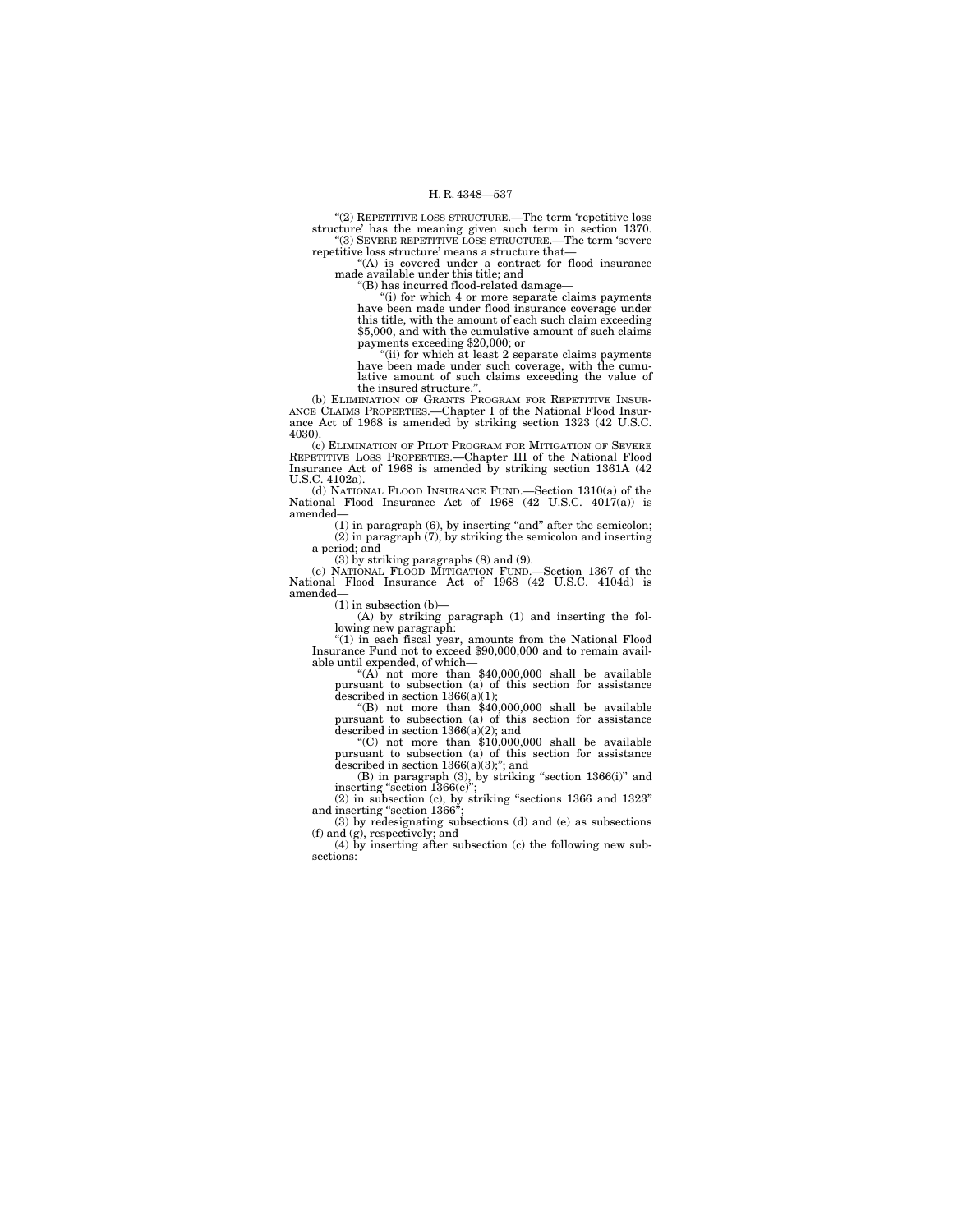''(d) PROHIBITION ON OFFSETTING COLLECTIONS.—Notwithstanding any other provision of this title, amounts made available pursuant to this section shall not be subject to offsetting collections through premium rates for flood insurance coverage under this

title. "(e) CONTINUED AVAILABILITY AND REALLOCATION.—Any amounts made available pursuant to subparagraph (A), (B), or (C) of subsection (b)(1) that are not used in any fiscal year shall continue to be available for the pur tion of such unused amounts to meet demonstrated need for other mitigation activities under section 1366 is in the best interest of the National Flood Insurance Fund.''.

(f) INCREASED COST OF COMPLIANCE COVERAGE.—Section 1304(b)(4) of the National Flood Insurance Act of 1968 (42 U.S.C.  $4011(b)(4)$ ) is amended—

(1) by striking subparagraph (B); and

(2) by redesignating subparagraphs (C), (D), and (E) as subparagraphs (B), (C), and (D), respectively.

#### **SEC. 100226. FLOOD PROTECTION STRUCTURE ACCREDITATION TASK FORCE.**

(a) DEFINITIONS.—In this section— (1) the term ''flood protection structure accreditation requirements'' means the requirements established under sec-tion 65.10 of title 44, Code of Federal Regulations, for levee systems to be recognized on maps created for purposes of the National Flood Insurance Program; (2) the term ''National Committee on Levee Safety'' means

the Committee on Levee Safety established under section 9003 of the National Levee Safety Act of 2007 (33 U.S.C. 3302); and

(3) the term "task force" means the Flood Protection Structure Accreditation Task Force established under subsection (b). (b) ESTABLISHMENT.—

(1) IN GENERAL.—The Administrator and the Secretary of the Army, acting through the Chief of Engineers, in cooperation with the National Committee on Levee Safety, shall jointly establish a Flood Protection Structure Accreditation Task Force. (2) DUTIES.—

(A) DEVELOPING PROCESS.—The task force shall develop a process to better align the information and data collected by or for the Corps of Engineers under the Inspection of Completed Works Program with the flood protection structure accreditation requirements so that—

(i) information and data collected for either purpose can be used interchangeably; and

(ii) information and data collected by or for the Corps of Engineers under the Inspection of Completed Works Program is sufficient to satisfy the flood protection structure accreditation requirements. (B) GATHERING RECOMMENDATIONS.—The task force

shall gather, and consider in the process developed under subparagraph (A), recommendations from interested persons in each region relating to the information, data, and accreditation requirements described in subparagraph (A).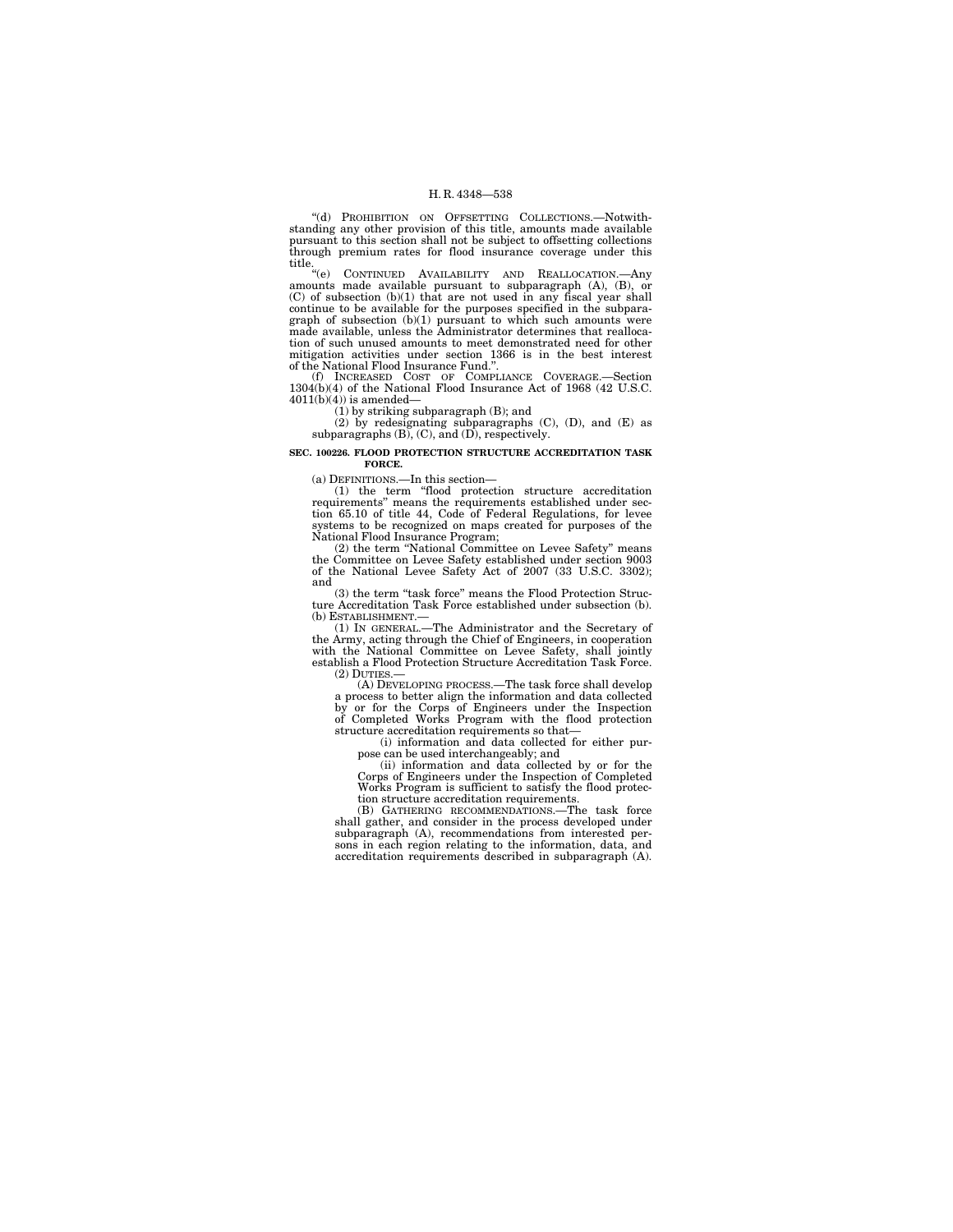(3) CONSIDERATIONS.—In developing the process under paragraph (2), the task force shall consider changes to—

(A) the information and data collected by or for the Corps of Engineers under the Inspection of Completed Works Program; and

(B) the flood protection structure accreditation requirements.

(4) RULE OF CONSTRUCTION.—Nothing in this section shall be construed to require a reduction in the level of public safety and flood control provided by accredited levees, as determined by the Administrator for purposes of this section. (c) IMPLEMENTATION.—The Administrator and the Secretary of

the Army, acting through the Chief of Engineers, shall implement the process developed by the task force under subsection (b) not<br>later than 1 year after the date of enactment of this Act and<br>shall complete the process under subsection (b) not later than<br>2 years after the date of enactm

(d) REPORTS.—The Administrator and the Secretary of the Army, acting through the Chief of Engineers, in cooperation with<br>the National Committee on Levee Safety, shall jointly submit to<br>the Committee on Banking, Housing, and Urban Affairs and the<br>Committee on Environment and Pub the Committee on Financial Services, the Committee on Transportation and Infrastructure, and the Committee on Natural Resources of the House of Representatives reports concerning the activities of the task force and the implementation of the process developed by the task force under subsection (b), including—

(1) an interim report, not later than 180 days after the date of enactment of this Act; and

(2) a final report, not later than 1 year after the date of enactment of this Act.

(e) TERMINATION.—The task force shall terminate on the date of submission of the report under subsection (d)(2).

## **SEC. 100227. FLOOD IN PROGRESS DETERMINATIONS.**

(a) REPORT.—

(1) REVIEW.—The Administrator shall review—

(A) the processes and procedures for determining that a flood event has commenced or is in progress for purposes of flood insurance coverage made available under the National Flood Insurance Program;

(B) the processes and procedures for providing public notification that such a flood event has commenced or

is in progress; (C) the processes and procedures regarding the timing of public notification of flood insurance requirements and availability; and

(D) the effects and implications that weather conditions, including rainfall, snowfall, projected snowmelt, existing water levels, and other conditions, have on the determination that a flood event has commenced or is in progress.

(2) REPORT.—Not later than 6 months after the date of enactment of this Act, the Administrator shall submit a report to Congress that describes-

(A) the results and conclusions of the review under paragraph (1); and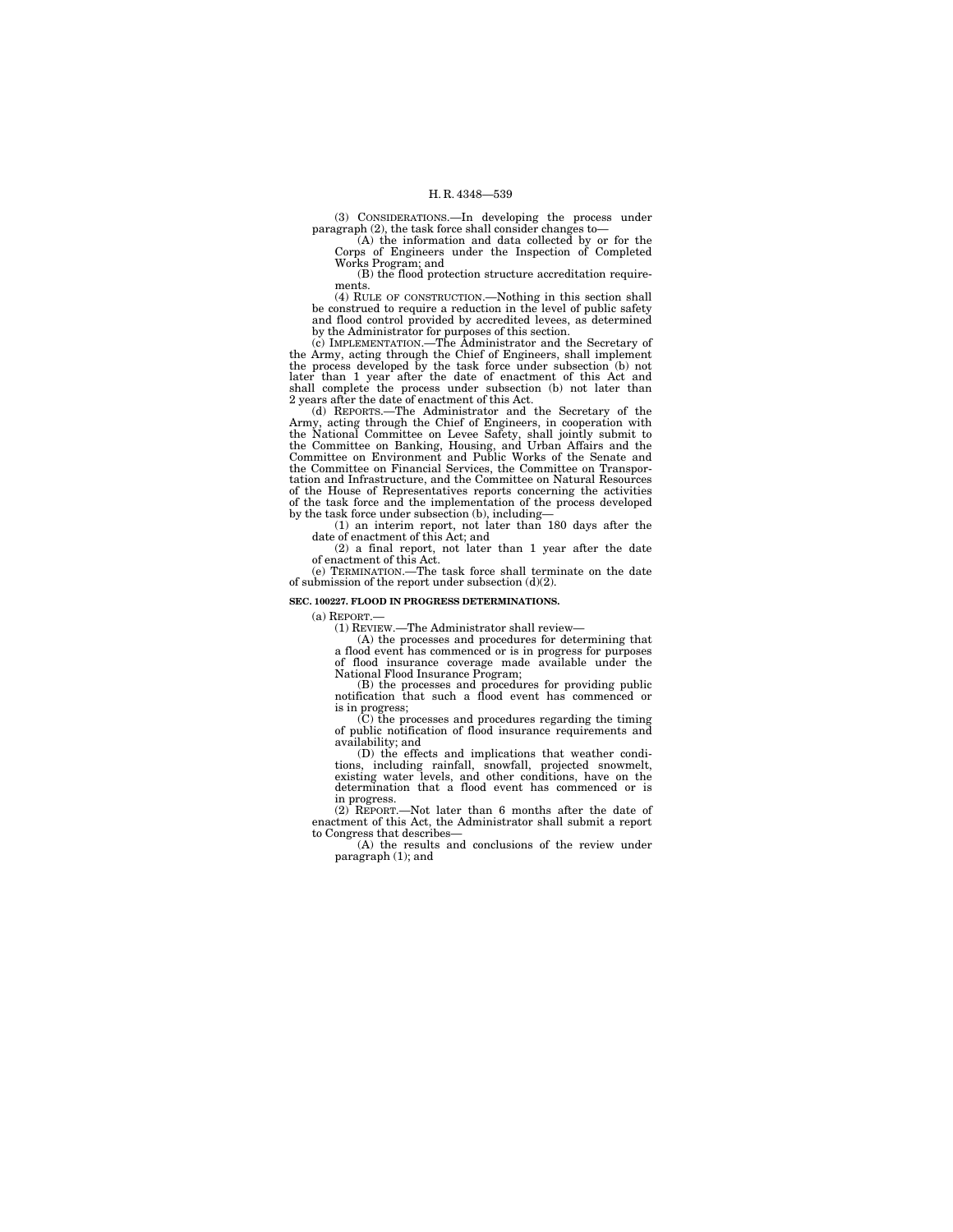(B) any actions taken, or proposed actions to be taken, by the Administrator to provide for more precise and technical processes and procedures for determining that a flood event has commenced or is in progress.

(b) EFFECTIVE DATE OF POLICIES COVERING PROPERTIES AFFECTED BY FLOODING OF THE MISSOURI RIVER IN 2011.—

(1) ELIGIBLE COVERAGE.—For purposes of this subsection, the term "eligible coverage" means coverage under a new contract for flood insurance coverage under the National Flood Insurance Program, or a modification to coverage under an existing flood insurance contract, for property damaged by the flooding of the Missouri River that commenced on June 1, 2011, that was purchased or made during the period beginning May 1, 2011, and ending June 6, 2011.

(2) EFFECTIVE DATES.—Notwithstanding section 1306(c) of the National Flood Insurance Act of 1968 (42 U.S.C. 4013(c)),

or any other provision of law, any eligible coverage shall— (A) be deemed to take effect on the date that is 30 days after the date on which all obligations for the eligible coverage (including completion of the application and payment of any initial premiums owed) are satisfactorily completed; and

(B) cover damage to property occurring after the effective date described in subparagraph (A) that resulted from the flooding of the Missouri River that commenced on June 1, 2011, if the property did not suffer damage or loss as a result of such flooding before the effective date described in subparagraph (A).

(c) TIMELY NOTIFICATION.—Not later than 90 days after the date on which the Administrator submits the report required under subsection (a)(2), the Administrator shall, taking into consideration the results of the review under subsection  $(a)(1)(B)$ , develop procedures for providing timely notification, to the extent practicable, to policyholders who have purchased flood insurance coverage under the National Flood Insurance Program within 30 days of a determination of a flood in progress and who may be affected by the flood of the determination and how the determination may affect their coverage.

#### **SEC. 100228. CLARIFICATION OF RESIDENTIAL AND COMMERCIAL COV-ERAGE LIMITS.**

Section 1306(b) of the National Flood Insurance Act of 1968 (42 U.S.C. 4013(b)) is amended—

(1) in paragraph (2)—

(A) by striking "in the case of any residential property"<br>and inserting "in the case of any residential building<br>designed for the occupancy of from 1 to 4 families"; and<br>(B) by striking "shall be made available to every<br>i so as to enable such insured or applicant to receive coverage up to a total amount (including such limits specified in<br>paragraph (1)(A)(i)) of \$250,000" and inserting "shall be<br>made available, with respect to any single such building,<br>up to an aggregate liability (including such limi in paragraph  $(I)(A)(i)$  of  $$250,000$ "; and (2) in paragraph (4)—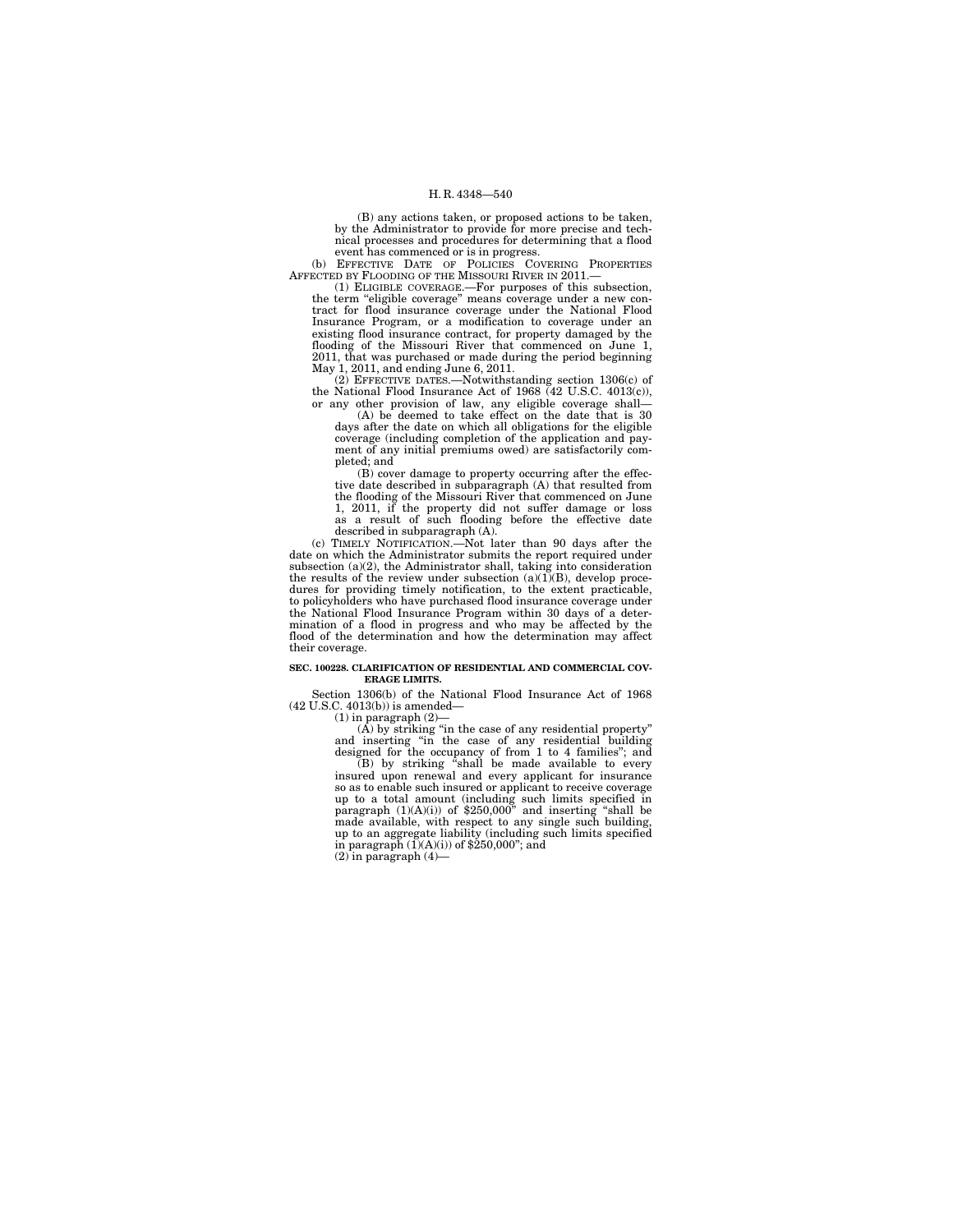(A) by striking "in the case of any nonresidential property, including churches," and inserting "in the case of any nonresidential building, including a church,", and (B) by striking "shall be made available to every

insured upon renewal and every applicant for insurance, in respect to any single structure, up to a total amount<br>(including such limit specified in subparagraph (B) or  $(C)$ <br>of paragraph (1), as applicable) of \$500,000 for each struc-<br>ture and \$500,000 for any contents related ture" and inserting "shall be made available with respect<br>to any single such building, up to an aggregate liability<br>(including such limits specified in subparagraph (B) or<br>(C) of paragraph (1), as applicable) of \$500,000, aggregate liability for contents owned by the building owner and \$500,000 aggregate liability for each unit within the building for contents owned by the tenant''.

## **SEC. 100229. LOCAL DATA REQUIREMENT.**

(a) IN GENERAL.—Notwithstanding any other provision of this subtitle, no area or community participating in the National Flood Insurance Program that is or includes a community that is identified by the Administrator as Community Identification Number 360467 and impacted by the Jamaica Bay flooding source or identi-fied by the Administrator as Community Identification Number 360495 may be or become designated as an area having special flood hazards for purposes of the National Flood Insurance Program, unless the designation is made on the basis of—

(1) flood hazard analyses of hydrologic, hydraulic, or coastal flood hazards that have been properly calibrated and validated, and are specific and directly relevant to the geographic area being studied; and

(2) ground elevation information of sufficient accuracy and precision to meet the guidelines of the Administration for accuracy at the 95 percent confidence level. (b) REMAPPING.—

(1) REMAPPING REQUIRED.—If the Administrator determines that an area described in subsection (a) has been designated as an area of special flood hazard on the basis of information that does not comply with the requirements under subsection (a), the Administrator shall revise and update any National Flood Insurance Program rate map for the area-

(A) using information that complies with the requirements under subsection (a); and

(B) in accordance with the procedures established under section 1363 of the National Flood Insurance Act of 1968 (42 U.S.C. 4104) for flood elevation determinations.

(2) INTERIM PERIOD.—A National Flood Insurance Program rate map in effect on the date of enactment of this Act for an area for which the Administrator has made a determination under paragraph (1) shall continue in effect with respect to the area during the period—

(A) beginning on the date of enactment of this Act; and

(B) ending on the date on which the Administrator determines that the requirements under section 1363 of the National Flood Insurance Act of 1968 (42 U.S.C. 4104)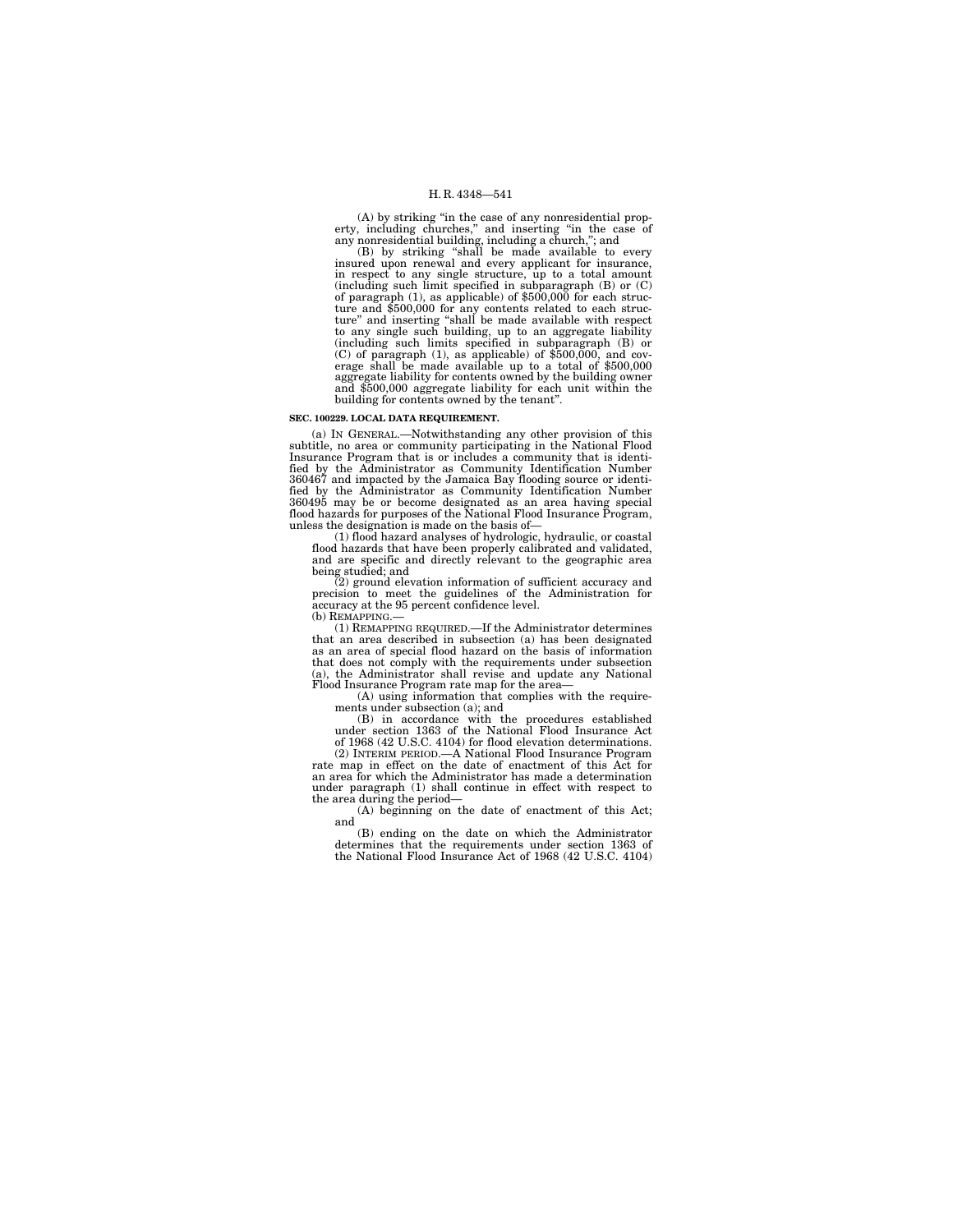for flood elevation determinations have been met with respect to a revision and update under paragraph (1) of a National Flood Insurance Program rate map for the area.

(3) DEADLINE.—The Administrator shall issue a preliminary National Flood Insurance Program rate map resulting from a revision and update required under paragraph (1) not later than 1 year after the date of enactment of this Act. (4) RISK PREMIUM RATE CLARIFICATION.—

(A) IN GENERAL.—If a revision and update required under paragraph (1) results in a reduction in the risk premium rate for a property in an area for which the Administrator has made a determination under paragraph (1), the Administrator shall—

(i) calculate the difference between the reduced risk premium rate and the risk premium rate paid by a policyholder with respect to the property during the period—

(I) beginning on the date on which the National Flood Insurance Program rate map in effect for the area on the date of enactment of this Act took effect; and

(II) ending on the date on which the revised or updated National Flood Insurance Program rate map takes effect; and

(ii) reimburse the policyholder an amount equal to such difference.

(B) FUNDING.—Notwithstanding section 1310 of the National Flood Insurance Act of 1968 (42 U.S.C. 4017), there shall be available to the Administrator from premiums deposited in the National Flood Insurance Fund pursuant to subsection (d) of such section 1310, of amounts not otherwise obligated, the amount necessary to carry out this paragraph.

(c) TERMINATION.—

(1) IN GENERAL.—Except as provided in paragraph (2), this section shall cease to have effect on the effective date of a National Flood Insurance Program rate map revised and updated under subsection (b)(1).

(2) REIMBURSEMENTS.—Subsection  $(\mathrm{b})(4)$  shall cease to have effect on the date on which the Administrator has made all reimbursements required under subsection (b)(4).

#### **SEC. 100230. ELIGIBILITY FOR FLOOD INSURANCE FOR PERSONS RESIDING IN COMMUNITIES THAT HAVE MADE ADE-QUATE PROGRESS ON THE RECONSTRUCTION OR IMPROVEMENT OF A FLOOD PROTECTION SYSTEM.**

(a) ELIGIBILITY FOR FLOOD INSURANCE COVERAGE.—

(1) IN GENERAL.—Notwithstanding any other provision of law (including section 1307(e) of the National Flood Insurance Act of 1968 (42 U.S.C. 4014(e))), a person residing in a community that the Administrator determines has made adequate progress on the reconstruction or improvement of a flood protection system that will afford flood protection for a 100-year floodplain (without regard to the level of Federal funding of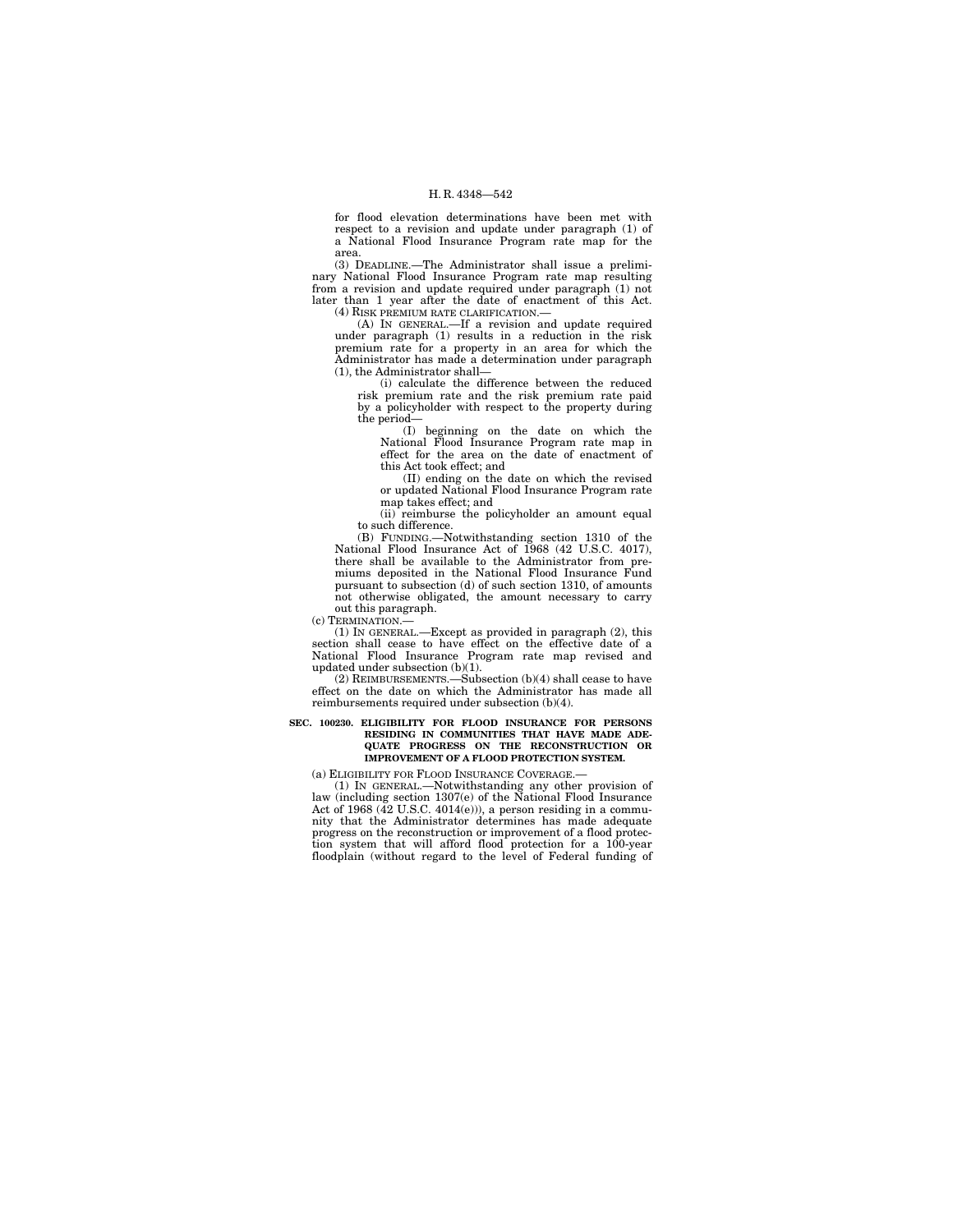or participation in the construction, reconstruction, or improvement), shall be eligible for flood insurance coverage under the National Flood Insurance Program—

(A) if the person resides in a community that is a participant in the National Flood Insurance Program; and

(B) at a risk premium rate that does not exceed the risk premium rate that would be chargeable if the flood protection system had been completed. (2) ADEQUATE PROGRESS.—

(A) RECONSTRUCTION OR IMPROVEMENT.—For purposes of paragraph (1), the Administrator shall determine that a community has made adequate progress on the reconstruction or improvement of a flood protection system if—

(i) 100 percent of the project cost has been authorized;

(ii) not less than 60 percent of the project cost

has been secured or appropriated; (iii) not less than 50 percent of the flood protection system has been assessed as being without deficiencies; and

(iv) the reconstruction or improvement has a project schedule that does not exceed 5 years, beginning on the date on which the reconstruction or construction of the improvement commences.

(B) CONSIDERATIONS.—In determining whether a flood protection system has been assessed as being without deficiencies, the Administrator shall consider the requirements under section 65.10 of chapter 44, Code of Federal Regulations, or any successor thereto.

(C) DATE OF COMMENCEMENT.—For purposes of subparagraph (A)(iv) of this paragraph and subsection  $(b)(2)(B)$ , the date of commencement of the reconstruction or improvement of a flood protection system that is undergoing reconstruction or improvement on the date of enactment of this Act shall be deemed to be the date on which the owner of the flood protection system submits a request under paragraph (3). (3) REQUEST FOR DETERMINATION.—The owner of a flood

protection system that is undergoing reconstruction or improvement on the date of enactment of this Act may submit to the Administrator a request for a determination under paragraph (2) that the community in which the flood protection system is located has made adequate progress on the reconstruction or improvement of the flood protection system.

(4) RULE OF CONSTRUCTION.—Nothing in this subsection shall be construed to prohibit the Administrator from making a determination under paragraph (2) for any community in which a flood protection system is not undergoing reconstruc-tion or improvement on the date of enactment of this Act. (b) TERMINATION OF ELIGIBILITY.—

(1) ADEQUATE CONTINUING PROGRESS.—The Administrator shall issue rules to establish a method of determining whether a community has made adequate continuing progress on the reconstruction or improvement of a flood protection system that includes—

(A) a requirement that the Administrator shall—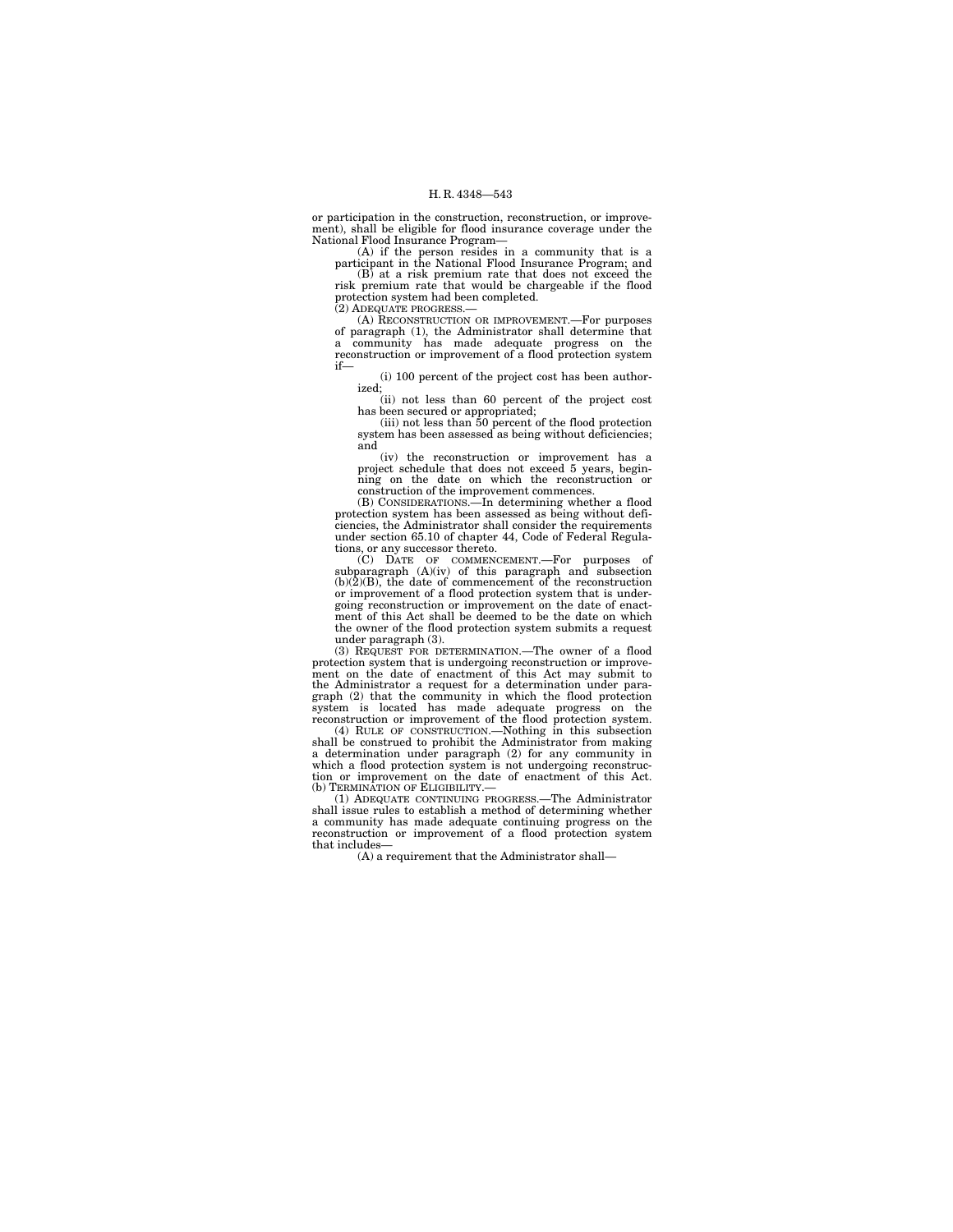(i) consult with the owner of the flood protection system—

(I) 6 months after the date of a determination under subsection (a);

(II) 18 months after the date of a determination under subsection (a); and (III) 36 months after the date of a determina-

tion under subsection (a); and

(ii) after each consultation under clause (i), determine whether the reconstruction or improvement is reasonably likely to be completed in accordance with the project schedule described in subsection  $(a)(2)(\overrightarrow{A})(iv)$ ; and

(B) a requirement that, if the Administrator makes a determination under subparagraph (A)(ii) that reconstruction or improvement is not reasonably likely to be completed in accordance with the project schedule, the Administrator shall—

(i) not later than 30 days after the date of the determination, notify the owner of the flood protection system of the determination and provide the rationale and evidence for the determination; and

(ii) provide the owner of the flood protection system

the opportunity to appeal the determination. (2) TERMINATION.—The Administrator shall terminate the eligibility for flood insurance coverage under subsection (a) for persons residing in a community with respect to which the Administrator made a determination under subsection (a) if—

(A) the Administrator determines that the community has not made adequate continuing progress; or

(B) on the date that is 5 years after the date on which the reconstruction or construction of the improvement commences, the project has not been completed.

(3) WAIVER.—A person whose eligibility would otherwise be terminated under paragraph (2)(B) shall continue to be eligible to purchase flood insurance coverage described in sub-section (a) if the Administrator determines—

(A) the community has made adequate continuing progress on the reconstruction or improvement of a flood protection system; and

(B) there is a reasonable expectation that the reconstruction or improvement of the flood protection system will be completed not later than 1 year after the date of the determination under this paragraph.

(4) RISK PREMIUM RATE.—If the Administrator terminates the eligibility of persons residing in a community to purchase flood insurance coverage described in subsection (a), the Administrator shall establish an appropriate risk premium rate for flood insurance coverage under the National Flood Insurance Program for persons residing in the community that purchased flood insurance coverage before the date on which the termi-nation of eligibility takes effect, taking into consideration the then-current state of the flood protection system. (c) ADDITIONAL AUTHORITY.—

(1) ADDITIONAL AUTHORITY.—Notwithstanding subsection (a), in exceptional and exigent circumstances, the Administrator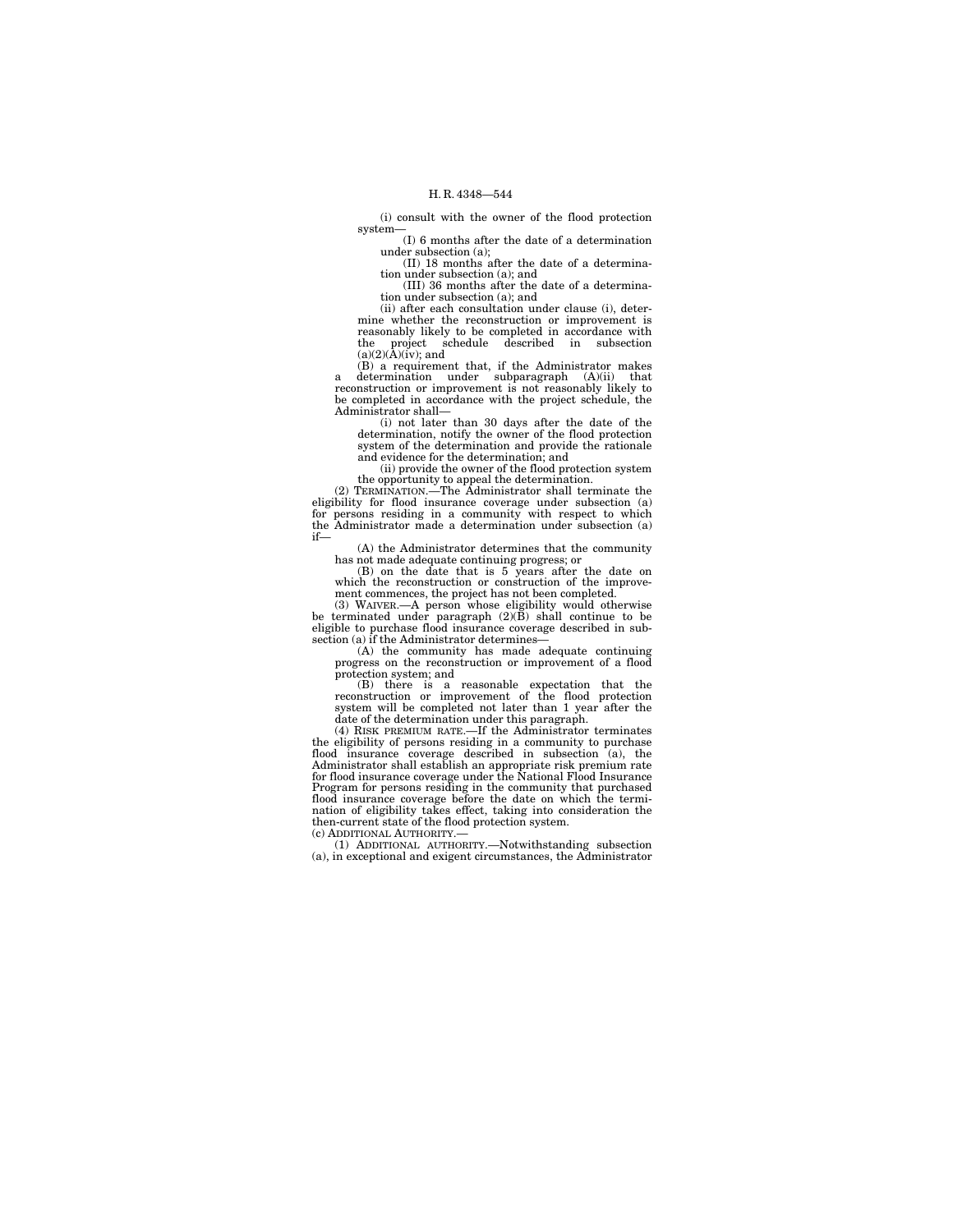may, in the Administrator's sole discretion, determine that a person residing in a community, which is a participant in the National Flood Insurance Program, that has begun reconstruction or improvement of a flood protection system that will afford flood protection for a 100-year floodplain (without regard to the level of Federal funding of or participation in the reconstruction or improvement) shall be eligible for flood insurance coverage under the National Flood Insurance Pro-gram at a risk premium rate that does not exceed the risk premium rate that would be chargeable if the flood protection system had been completed, provided—

(A) the community makes a written request for the determination setting forth the exceptional and exigent circumstances, including why the community cannot meet the criteria for adequate progress set forth in under sub-section (a)(2)(A) and why immediate relief is necessary; (B) the Administrator submits a written report setting

forth findings of the exceptional and exigent circumstances on which the Administrator based an affirmative determination to the Committee on Banking, Housing, and Urban Affairs of the Senate, and the Committee on Finan-cial Services of the House of Representatives not later than 15 days before making the determination; and

(C) the eligibility for flood insurance coverage at a risk premium rate determined under this subsection terminates no later than 1 year after the date on which the Administrator makes the determination.

(2) LIMITATION.—Upon termination of eligibility under paragraph (1)(C), a community may submit another request pursuant to paragraph (1)(A). The Administrator may make no more than two determinations under paragraph (1) with respect to persons residing within any single requesting commu-

nity. (3) TERMINATION.—The authority provided under para-graphs (1) and (2) shall terminate two years after the enactment of this Act.

#### **SEC. 100231. STUDIES AND REPORTS.**

(a) REPORT ON IMPROVING THE NATIONAL FLOOD INSURANCE PROGRAM.—Not later than 1 year after the date of enactment of this Act, the Comptroller General of the United States shall conduct a study and submit a report to the Committee on Banking, Housing, and Urban Affairs of the Senate and the Committee on Financial Services of the House of Representatives, on— (1) the number of flood insurance policy holders currently

insuring—<br>
(A) a residential structure up to the maximum avail-<br>
able coverage amount, as established in section 61.6 of<br>
title 44, Code of Federal Regulations, of—<br>
(i) \$250,000 for the structure; and

 $(ii)$  \$100,000 for the contents of such structure;

(B) a commercial structure up to the maximum avail-able coverage amount, as established in section 61.6 of title 44, Code of Federal Regulations, of \$500,000;

(2) the increased losses the National Flood Insurance Program would have sustained during the 2004 and 2005 hurricane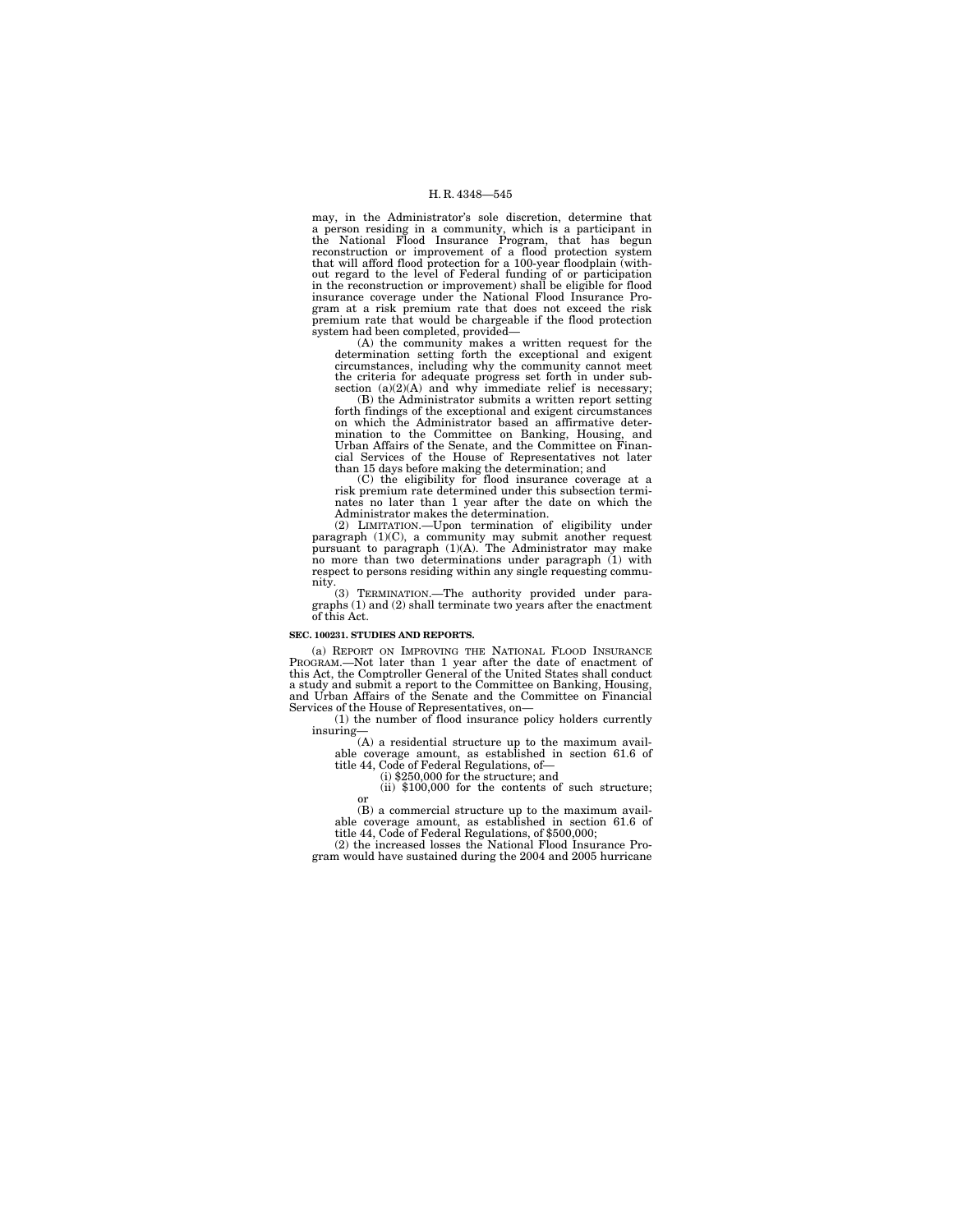season if the National Flood Insurance Program had insured all policyholders up to the maximum conforming loan limit for fiscal year 2006 of \$417,000, as established under section 302(b)(2) of the Federal National Mortgage Association Charter Act (12 U.S.C. 1717(b)(2));

(3) the availability in the private marketplace of flood insurance coverage in amounts that exceed the current limits of coverage amounts established in section 61.6 of title 44, Code of Federal Regulations; and

(4) what effect, if any— (A) raising the current limits of coverage amounts established in section 61.6 of title 44, Code of Federal Regulations, would have on the ability of private insurers to continue providing flood insurance coverage; and

(B) reducing the current limits of coverage amounts established in section 61.6 of title 44, Code of Federal Regulations, would have on the ability of private insurers to provide sufficient flood insurance coverage to effectively replace the current level of flood insurance coverage being provided under the National Flood Insurance Program.

(b) REPORT OF THE ADMINISTRATOR ON ACTIVITIES UNDER THE NATIONAL FLOOD INSURANCE PROGRAM.

(1) IN GENERAL.—The Administrator shall, on an annual basis, submit a full report on the operations, activities, budget, receipts, and expenditures of the National Flood Insurance Program for the preceding 12-month period to the Committee on Banking, Housing, and Urban Affair the Committee on Financial Services of the House of Represent-

atives. (2) TIMING.—Each report required under paragraph (1) shall be submitted to the committees described in paragraph (1) not later than 3 months following the end of each fiscal year. (3) CONTENTS.—Each report required under paragraph (1)

shall include-

(A) the current financial condition and income statement of the National Flood Insurance Fund established under section 1310 of the National Flood Insurance Act of 1968 (42 U.S.C. 4017), including—

(i) premiums paid into such Fund;

(ii) policy claims against such Fund; and

(iii) expenses in administering such Fund; (B) the number and face value of all policies issued under the National Flood Insurance Program that are in force;

(C) a description and summary of the losses attributable to repetitive loss structures;

(D) a description and summary of all losses incurred by the National Flood Insurance Program due to—

(i) hurricane related damage; and

(ii) nonhurricane related damage; (E) the amounts made available by the Administrator for mitigation assistance under section  $1366(c)(4)$  of the National Flood Insurance Act of 1968 (42 U.S.C. 4104c(c)(4)), as so redesignated by this Act, for the purchase of properties substantially damaged by flood for that fiscal year, and the actual number of flood damaged properties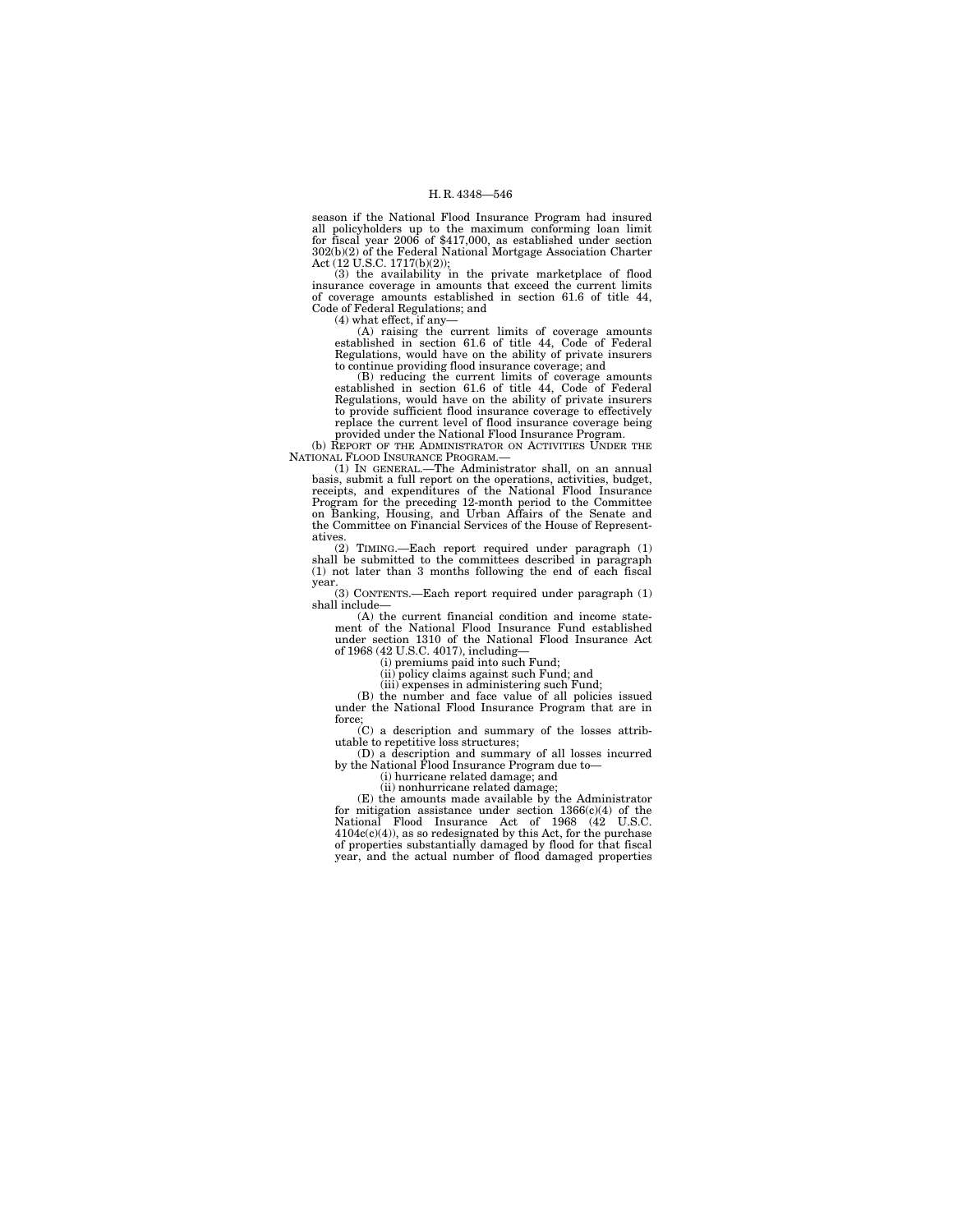purchased and the total cost expended to purchase such properties;

(F) the estimate of the Administrator as to the average historical loss year, and the basis for that estimate;

(G) the estimate of the Administrator as to the maximum amount of claims that the National Flood Insurance Program would have to expend in the event of a catastrophic year;

 $(H)$  the average-

(i) amount of insurance carried per flood insurance policy;

(ii) premium per flood insurance policy; and

(iii) loss per flood insurance policy; and

(I) the number of claims involving damages in excess of the maximum amount of flood insurance available under the National Flood Insurance Program and the sum of the amount of all damages in excess of such amount.

(c) GAO STUDY ON PRE-FIRM STRUCTURES.—Not later than 1 year after the date of enactment of this Act, the Comptroller General of the United States shall conduct a study and submit a report to the Committee on Banking, Housing, and Urban Affairs of the Senate and the Committee on Financial Services of the House of Representatives, on the—

(1) composition of the remaining pre-FIRM structures that are explicitly receiving discounted premium rates under section 1307 of the National Flood Insurance Act of 1968 (42 U.S.C. 4014), including the historical basis for the receipt of such subsidy and the extent to which pre-FIRM structures are currently owned by the same owners of the property at the time of the original National Flood Insurance Program rate map;

(2) number and fair market value of such structures;

(3) respective income level of the owners of such structures; (4) number of times each such structure has been sold since 1968, including specific dates, sales price, and any other

information the Secretary determines appropriate; (5) total losses incurred by such structures since the establishment of the National Flood Insurance Program compared to the total losses incurred by all structures that are charged a nondiscounted premium rate;

(6) total cost of foregone premiums since the establishment of the National Flood Insurance Program, as a result of the subsidies provided to such structures;

(7) annual cost as a result of the subsidies provided to such structures;

(8) the premium income collected and the losses incurred by the National Flood Insurance Program as a result of such explicitly subsidized structures compared to the premium income collected and the losses incurred by such Program as a result of structures that are charged a nondiscounted premium rate, on a State-by-State basis; and

(9) the options for eliminating the subsidy to such structures.

(d) GAO REVIEW OF FEMA CONTRACTORS.—The Comptroller General of the United States, in conjunction with the Office of the Inspector General of the Department of Homeland Security, shall—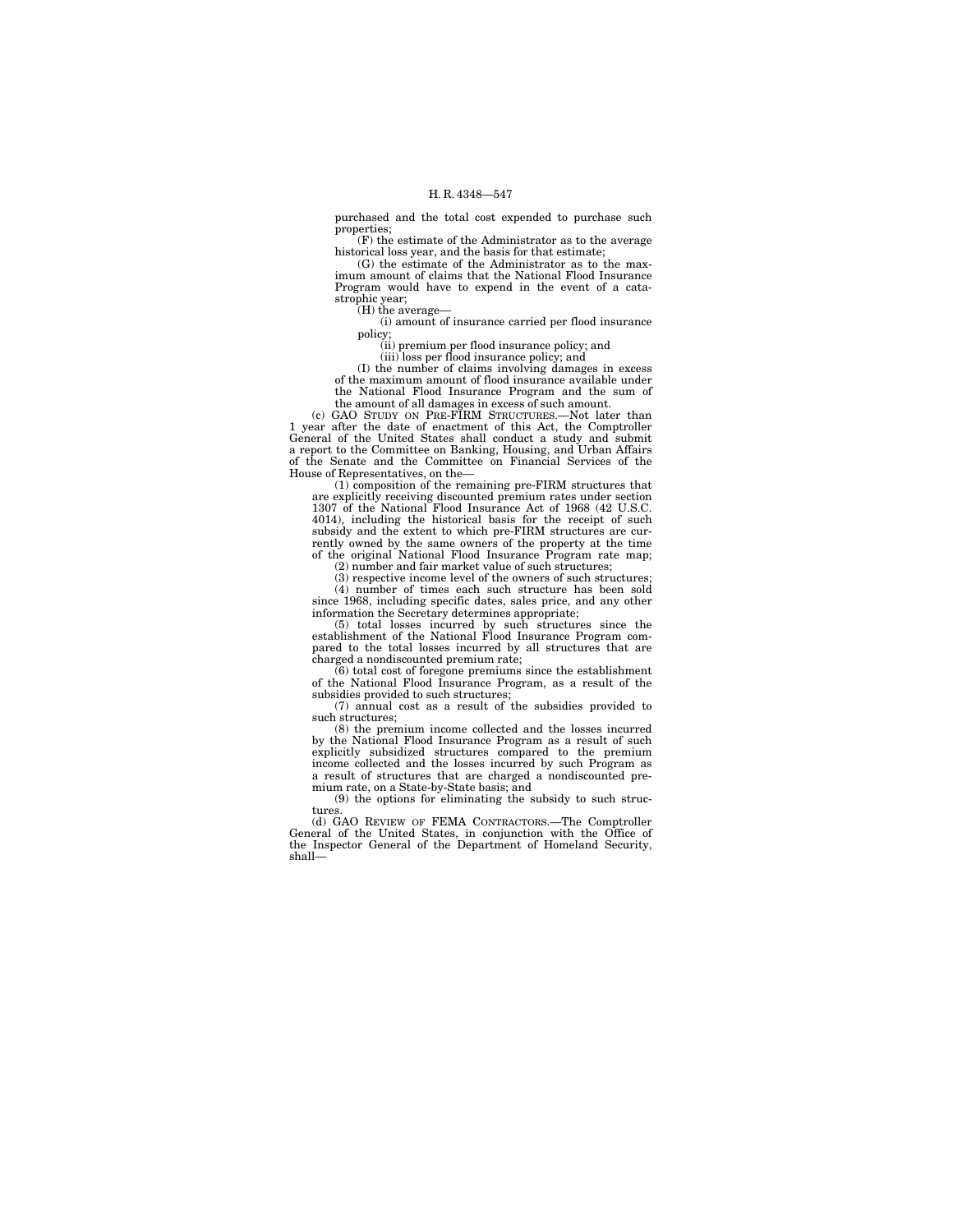(1) conduct a review of the 3 largest contractors the Administrator uses in administering the National Flood Insurance Program; and

(2) not later than 18 months after the date of enactment of this Act, submit a report on the findings of such review to the Administrator, the Committee on Banking, Housing, and Urban Affairs of the Senate, and the Committee on Financial Services of the House of Representatives. (e) STUDY AND REPORT ON GRADUATED RISK.—

 $(1)$  STUDY.

(A) STUDY REQUIRED.—The Administrator shall enter into a contract under which the National Academy of Sciences shall conduct a study exploring methods for understanding graduated risk behind levees and the associated land development, insurance, and risk communication dimensions.

(B) CONTENTS OF STUDY.—The study under this paragraph shall—

(i) research, review, and recommend current best practices for estimating direct annualized flood losses behind levees for residential and commercial structures;

(ii) rank each best practice recommended under clause (i) based on the best value, balancing cost, scientific integrity, and the inherent uncertainties associated with all aspects of the loss estimate, including geotechnical engineering, flood frequency estimates,

economic value, and direct damages; (iii) research, review, and identify current best floodplain management and land use practices behind levees that effectively balance social, economic, and environmental considerations as part of an overall flood

risk management strategy; (iv) identify areas in which the best floodplain management and land use practices described in clause (iii) have proven effective and recommend methods and processes by which such practices could be applied more broadly across the United States, given the variety of different flood risks, State and local legal frameworks, and evolving judicial opinions;

(v) research, review, and identify a variety of flood insurance pricing options for flood hazards behind levees that are actuarially sound and based on the flood risk data developed using the 3 best practices recommended under clause (i) that have the best value as determined under clause (ii);

(vi) evaluate and recommend methods to reduce insurance costs through creative arrangements between insureds and insurers while keeping a clear accounting of how much financial risk is being borne by various parties such that the entire risk is accounted for, including establishment of explicit limits on disaster aid or other assistance in the event of a flood: and

(vii) taking into consideration the recommenda-tions under clauses (i) through (iii), recommend approaches to communicate the associated risks to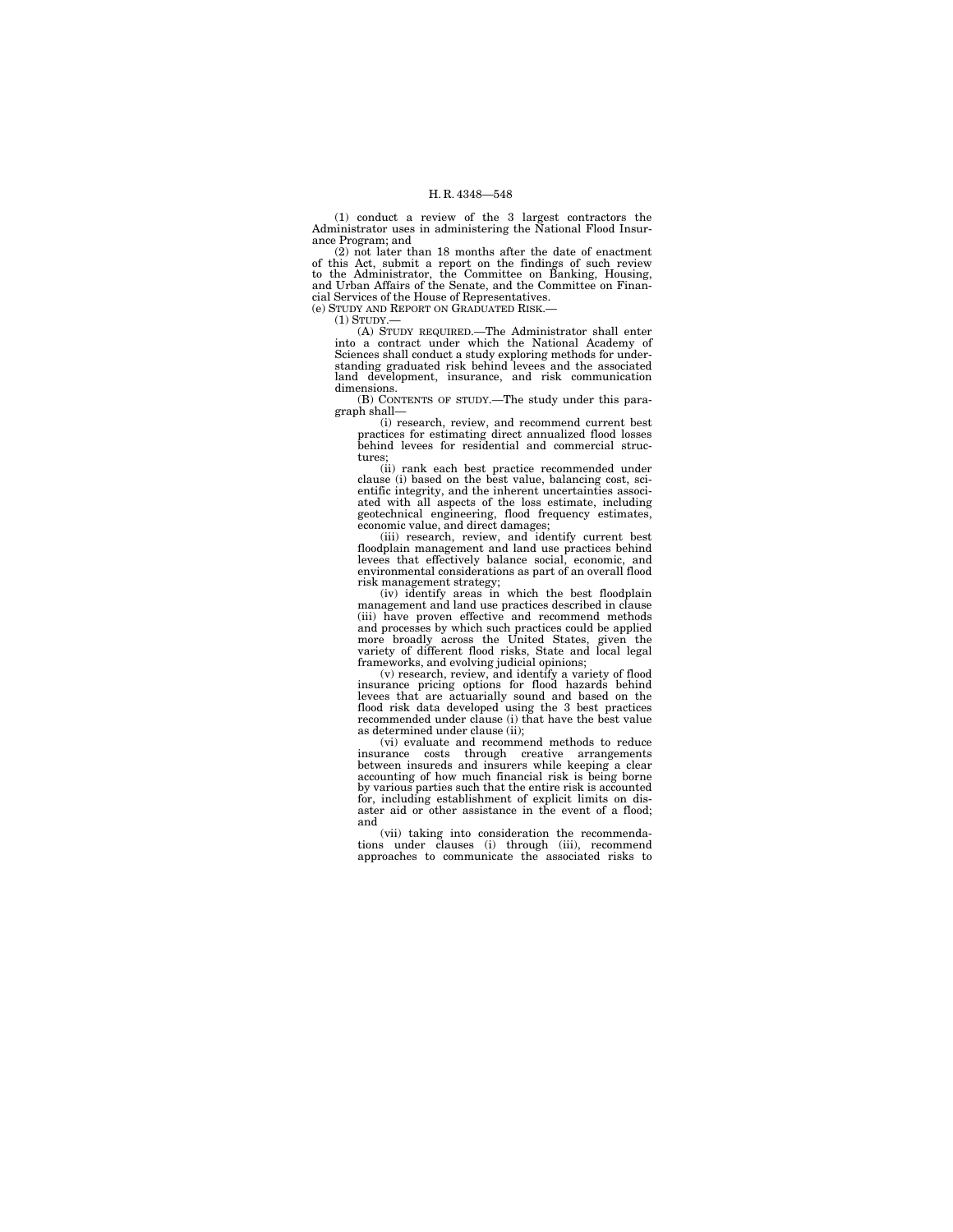community officials, homeowners, and other residents of communities.

(2) REPORT.—The contract under paragraph (1)(A) shall provide that not later than 12 months after the date of enactment of this Act, the National Academy of Sciences shall submit to the Committee on Banking, Housing, and Urban Affairs of the Senate and the Committee on Financial Services and the Committee on Science, Space, and Technology of the House of Representatives a report on the study under paragraph (1) that includes the information and recommendations required under paragraph (1).

#### **SEC. 100232. REINSURANCE.**

(a) FEMA AND GAO REPORTS ON PRIVATIZATION.—Not later than 18 months after the date of enactment of this Act, the Administrator and the Comptroller General of the United States shall each—

(1) conduct a separate study to assess a broad range of options, methods, and strategies for privatizing the National Flood Insurance Program; and

(2) submit a report to the Committee on Financial Services of the House of Representatives and the Committee on Banking, Housing, and Urban Affairs of the Senate with recommendations for the best manner to accomplish the privatization described in paragraph (1).

(b) PRIVATE RISK-MANAGEMENT INITIATIVES.—The Administrator may carry out such private risk-management initiatives as are otherwise authorized under applicable law, as the Administrator considers appropriate to determine the capacity of private insurers, reinsurers, and financial markets to assist communities, on a voluntary basis only, in managing the full range of financial risks associated with flooding.

(c) REINSURANCE ASSESSMENT.—

(1) PRIVATE MARKET PRICING ASSESSMENT.—Not later than 12 months after the date of enactment of this Act, the Adminis-

trator shall submit to Congress a report that— (A) assesses the capacity of the private reinsurance, capital, and financial markets to assist communities, on a voluntary basis, in managing the full range of financial risks associated with flooding by requesting proposals to assume a portion of the insurance risk of the National Flood Insurance Program;

(B) describes any responses to the request for proposals under subparagraph (A);

(C) assesses whether the rates and terms contained in any proposals received by the Administrator are—

(i) reasonable and appropriate; and

(ii) in an amount sufficient to maintain the ability

of the National Flood Insurance Program to pay claims; (D) describes the extent to which carrying out the

proposals received by the Administrator would minimize the likelihood that the Administrator would use the borrowing authority under section 1309 of the National Flood Insurance Act of 1968 (42 U.S.C. 4016);

(E) describes fluctuations in historical reinsurance rates; and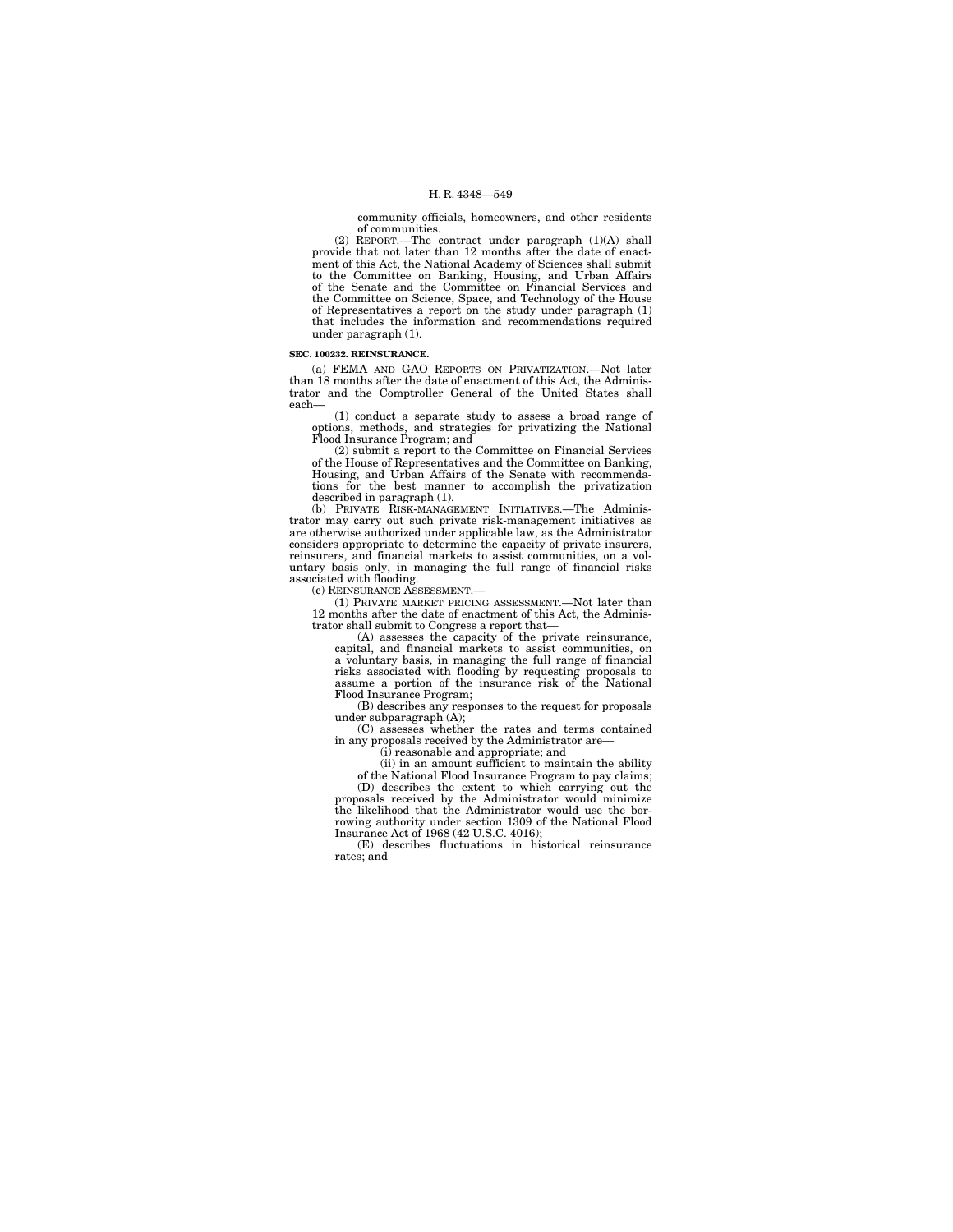(F) includes an economic cost-benefit analysis of the impact on the National Flood Insurance Program if the Administrator were to exercise the authority under section 1335(a)(2) of the National Flood Insurance Act of 1968 (42 U.S.C. 4055(a)(2)), as added by this section, to secure

reinsurance of coverage provided by the National Flood<br>Insurance Program from the private market.<br>(2) PROTOCOL FOR RELEASE OF DATA.—The Administrator<br>shall develop a protocol, including adequate privacy protections,<br>to pro

 $(42 \text{ U.S.C. } 4001 \text{ et seq.})$  is amended—<br>(1) in section 1331(a)(2) (42 U.S.C. 4051(a)(2)), by inserting

'', including as reinsurance of coverage provided by the flood insurance program'' before '', on such terms''; (2) in section 1332(c)(2) (42 U.S.C. 4052(c)(2)), by inserting

''or reinsurance'' after ''flood insurance coverage'';

(3) in section 1335(a) (42 U.S.C. 4055(a)—<br>(A) by striking "The Director" and inserting the following:<br>"(1) In GENERAL.—The Administrator"; and

(B) by adding at the end the following:

"(2) PRIVATE REINSURANCE.—The Administrator is authorized to secure reinsurance of coverage provided by the flood insurance program from the private market at rates and on terms determined by the Administrator to be reasonable and appropriate, in an amount sufficient to maintain the ability of the program to pay claims.''; (4) in section 1346(a) (42 U.S.C. 4082(a))—

(A) in the matter preceding paragraph (1), by inserting after ''for the purpose of'' the following: ''securing reinsurance of insurance coverage provided by the program or for the purpose of'';

(B) in paragraph (1)—

(i) by striking ''estimating'' and inserting ''Esti-mating''; and (ii) by striking the semicolon at the end and

inserting a period; (C) in paragraph (2)—

(i) by striking "receiving" and inserting (ii) by striking the semicolon at the end and (iii) by striking the semicolon at the end and inserting a period;

 $(D)$  in paragraph  $(3)$ 

(i) by striking ''making'' and inserting ''Making'';

and<br>
(i) by striking "; and" and inserting a period;<br>
(E) by redesignating paragraph (4) as paragraph (5);<br>
(F) in paragraph (5), as so redesignated, by striking<br>
"otherwise" and inserting "Otherwise"; and<br>
(G) by inserti

paragraph:<br>"(4) Placing reinsurance coverage on insurance provided

by such program."; and<br>
(5) in section  $1370(a)(3)$  (42 U.S.C. 4121(a)(3)), by striking

"include any" and all that follows and inserting the following: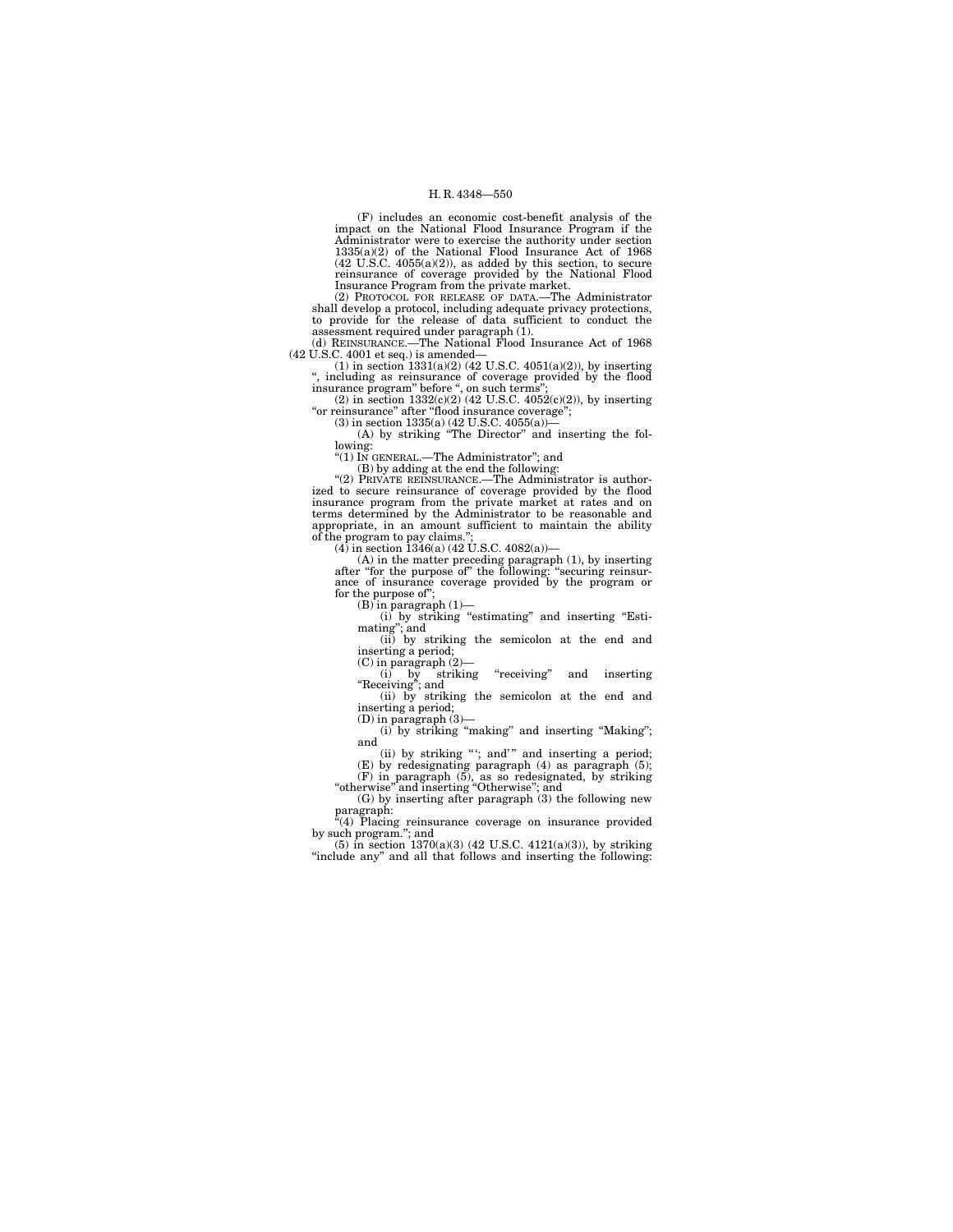''include any organization or person that is authorized to engage in the business of insurance under the laws of any State, subject to the reporting requirements of the Securities Exchange Act of 1934 pursuant to section 13(a) or 15(d) of such Act (15 U.S.C. 78m(a) and 78o(d)), or authorized by the Administrator to assume reinsurance on risks insured by the flood insurance program;''.

(e) ASSESSMENT OF CLAIMS-PAYING ABILITY.—

(1) ASSESSMENT.— (A) ASSESSMENT REQUIRED.—

(i) IN GENERAL.—Not later than September 30 of each year, the Administrator shall conduct an assessment of the ability of the National Flood Insurance Program to pay claims.

(ii) PRIVATE MARKET REINSURANCE.—The assessment under this paragraph for any year in which the Administrator exercises the authority under section 1335(a)(2) of the National Flood Insurance Act of 1968 (42 U.S.C. 4055(a)(2)), as added by this section, to secure reinsurance of coverage provided by the National Flood Insurance Program from the private market shall include information relating the use of private sector reinsurance and reinsurance equivalents by the Administrator, whether or not the Administrator used the borrowing authority under section 1309 of the National Flood Insurance Act of 1968 (42 U.S.C. 4016).

(iii) FIRST ASSESSMENT.—The Administrator shall

conduct the first assessment required under this para-<br>graph not later than September 30, 2012.<br>(B) CONSIDERATIONS.—In conducting an assessment<br>under subparagraph (A), the Administrator shall take into consideration regional concentrations of coverage written by the National Flood Insurance Program, peak flood zones,

and relevant mitigation measures. (2) ANNUAL REPORT OF THE ADMINISTRATOR OF ACTIVITIES UNDER THE NATIONAL FLOOD INSURANCE PROGRAM.—The Administrator shall—

(A) include the results of each assessment in the report required under section 100231(b); and

(B) not later than 30 days after the date on which the Administrator completes an assessment required under paragraph (1), make the results of the assessment available to the public.

#### **SEC. 100233. GAO STUDY ON BUSINESS INTERRUPTION AND ADDI-TIONAL LIVING EXPENSES COVERAGES.**

(a) STUDY.—The Comptroller General of the United States shall

conduct a study concerning— (1) the availability of additional living expenses and business interruption coverage in the private marketplace for flood insurance;

(2) the feasibility of allowing the National Flood Insurance Program to offer such coverage at the option of the consumer; (3) the estimated cost to consumers if the National Flood

Insurance Program priced such optional coverage at true actuarial rates;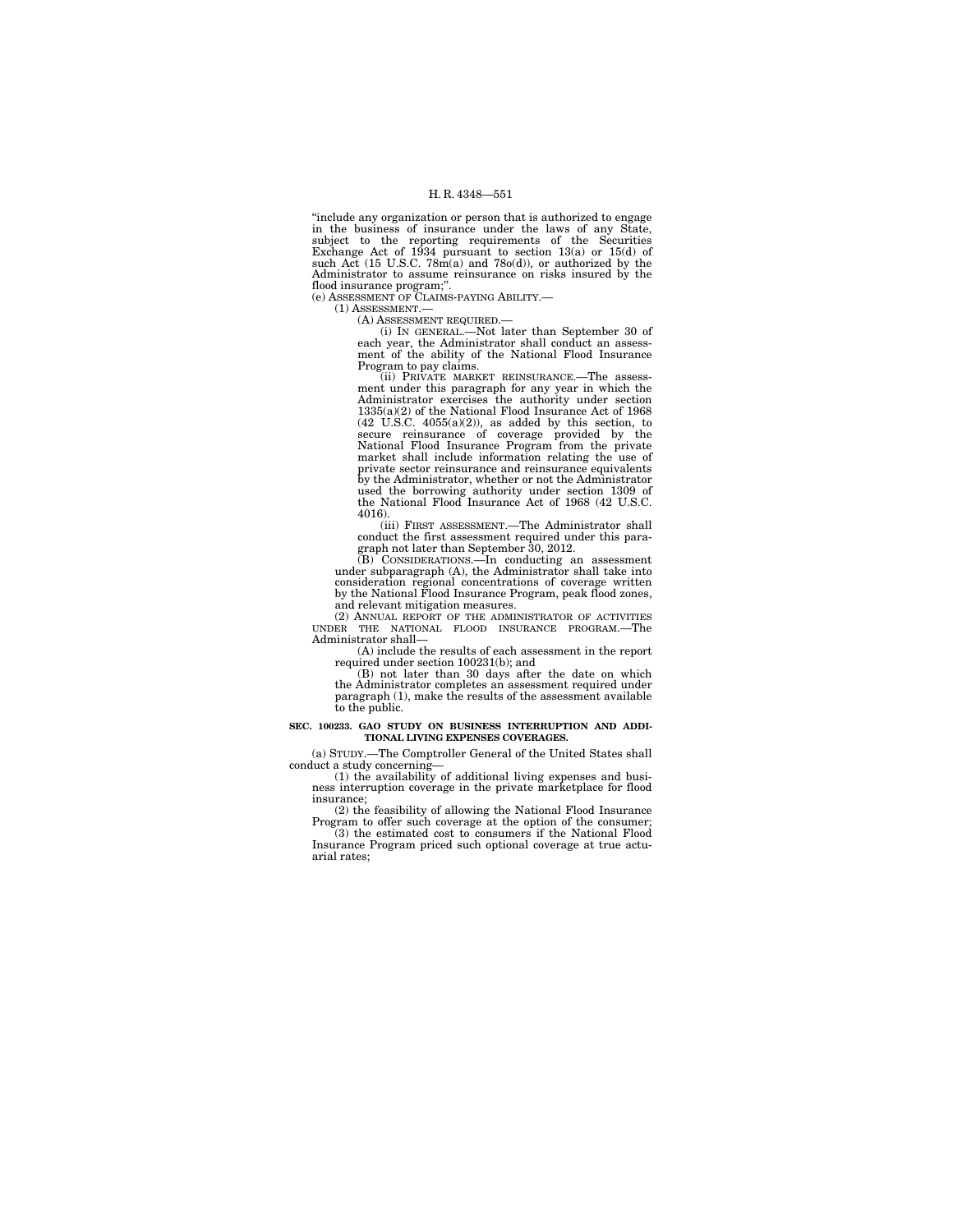(4) the impact such optional coverage would have on con-sumer participation in the National Flood Insurance Program; and

(5) the fiscal impact such optional coverage would have upon the National Flood Insurance Fund if such optional coverage were included in the National Flood Insurance Program, as described in paragraph (2), at the price described in para-

graph (3). (b) REPORT.—Not later than 1 year after the date of enactment of this Act, the Comptroller General shall submit to the Committee on Banking, Housing, and Urban Affairs of the Senate and the Committee on Financial Services of the House of Representatives a report containing the results of the study under subsection (a).

#### **SEC. 100234. POLICY DISCLOSURES.**

(a) IN GENERAL.—Notwithstanding any other provision of law, in addition to any other disclosures that may be required, each policy under the National Flood Insurance Program shall state all conditions, exclusions, and other limitations pertaining to coverage under the subject policy, regardless of the underlying insur-<br>ance product, in plain English, in boldface type, and in a font<br>size that is twice the

(b) VIOLATIONS.—The Administrator may impose a civil penalty of not more than \$50,000 on any person that fails to comply with subsection (a).

#### **SEC. 100235. REPORT ON INCLUSION OF BUILDING CODES IN FLOOD-PLAIN MANAGEMENT CRITERIA.**

Not later than 6 months after the date of enactment of this Act, the Administrator of the Federal Emergency Management Agency shall conduct a study and submit a report to the Committee on Banking, Housing, and Urban Affairs of the Senate and the Committee on Financial Services of the House of Representatives regarding the impact, effectiveness, and feasibility of amending section 1361 of the National Flood Insurance Act of 1968 (42 U.S.C. 4102) to include widely used and nationally recognized building codes as part of the floodplain management criteria developed under such section, and shall determine—

(1) the regulatory, financial, and economic impacts of such a building code requirement on homeowners, States and local communities, local land use policies, and the Federal Emer-

gency Management Agency;<br>
(2) the resources required of State and local communities<br>
to administer and enforce such a building code requirement;<br>
(3) the effectiveness of such a building code requirement<br>
in reducing flood gram;

(5) the effectiveness of nationally recognized codes in allowing innovative materials and systems for flood-resistant construction;

(6) the feasibility and effectiveness of providing an incentive in lower premium rates for flood insurance coverage under such Act for structures meeting whichever of such widely used and nationally recognized building codes or any applicable local building codes provides greater protection from flood damage;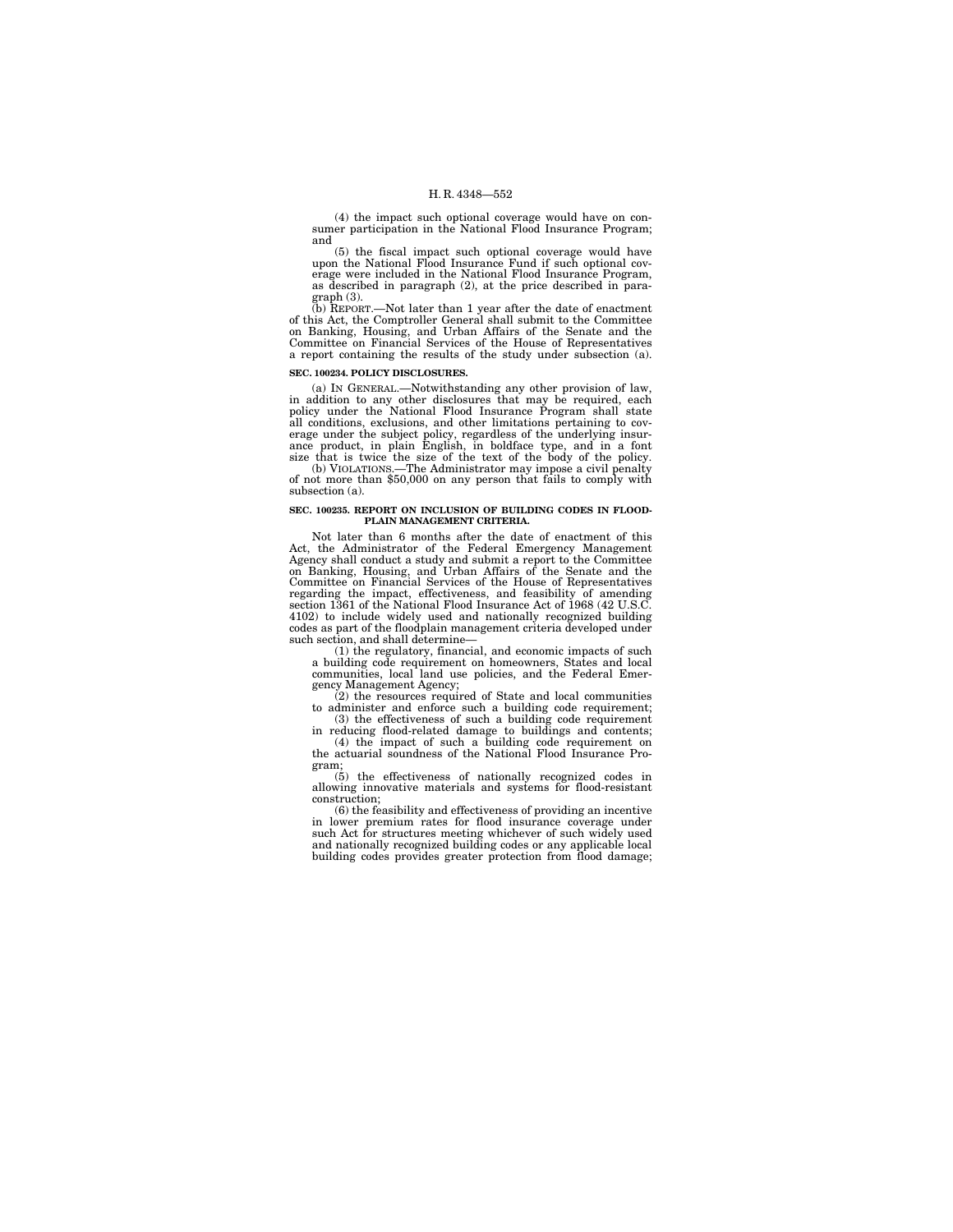(7) the impact of such a building code requirement on rural communities with different building code challenges than urban communities; and

(8) the impact of such a building code requirement on Indian reservations.

#### **SEC. 100236. STUDY OF PARTICIPATION AND AFFORDABILITY FOR CER-TAIN POLICYHOLDERS.**

(a) FEMA STUDY.—The Administrator shall conduct a study of—

(1) methods to encourage and maintain participation in the National Flood Insurance Program; (2) methods to educate consumers about the National Flood

Insurance Program and the flood risk associated with their property;

(3) methods for establishing an affordability framework for the National Flood Insurance Program, including methods to aid individuals to afford risk-based premiums under the National Flood Insurance Program through targeted assistance rather than generally subsidized rates, including means-tested vouchers; and

(4) the implications for the National Flood Insurance Program and the Federal budget of using each such method.<br>(b) NATIONAL ACADEMY OF SCIENCES ECONOMIC ANALYSIS.

To inform the Administrator in the conduct of the study under subsection (a), the Administrator shall enter into a contract under which the National Academy of Sciences, in consultation with the Comptroller General of the United States, shall conduct and submit to the Administrator an economic analysis of the costs and benefits to the Federal Government of a flood insurance program with full risk-based premiums, combined with means-tested Federal assistance to aid individuals who cannot afford coverage, through an insurance voucher program. The analysis shall compare the costs of a program of risk-based r to the current system of subsidized flood insurance rates and feder-

ally funded disaster relief for people without coverage. (c) REPORT.—Not later than 270 days after the date of enact-ment of this Act, the Administrator shall submit to the Committee on Banking, Housing, and Urban Affairs of the Senate and the Committee on Financial Services of the House of Representatives a report that contains the results of the study and analysis under this section.

(d) FUNDING.—Notwithstanding section 1310 of the National Flood Insurance Act of 1968 (42 U.S.C. 4017), there shall be avail-able to the Administrator from the National Flood Insurance Fund, of amounts not otherwise obligated, not more than \$750,000 to carry out this section.

#### **SEC. 100237. STUDY AND REPORT CONCERNING THE PARTICIPATION OF INDIAN TRIBES AND MEMBERS OF INDIAN TRIBES IN THE NATIONAL FLOOD INSURANCE PROGRAM.**

(a) DEFINITION.—In this section, the term ''Indian tribe'' has the meaning given that term in section 4 of the Indian Self-Deter-mination and Education Assistance Act (25 U.S.C. 450b).

(b) FINDINGS.—Congress finds that participation by Indian tribes in the National Flood Insurance Program is low. Only 45 of 565 Indian tribes participate in the National Flood Insurance Program.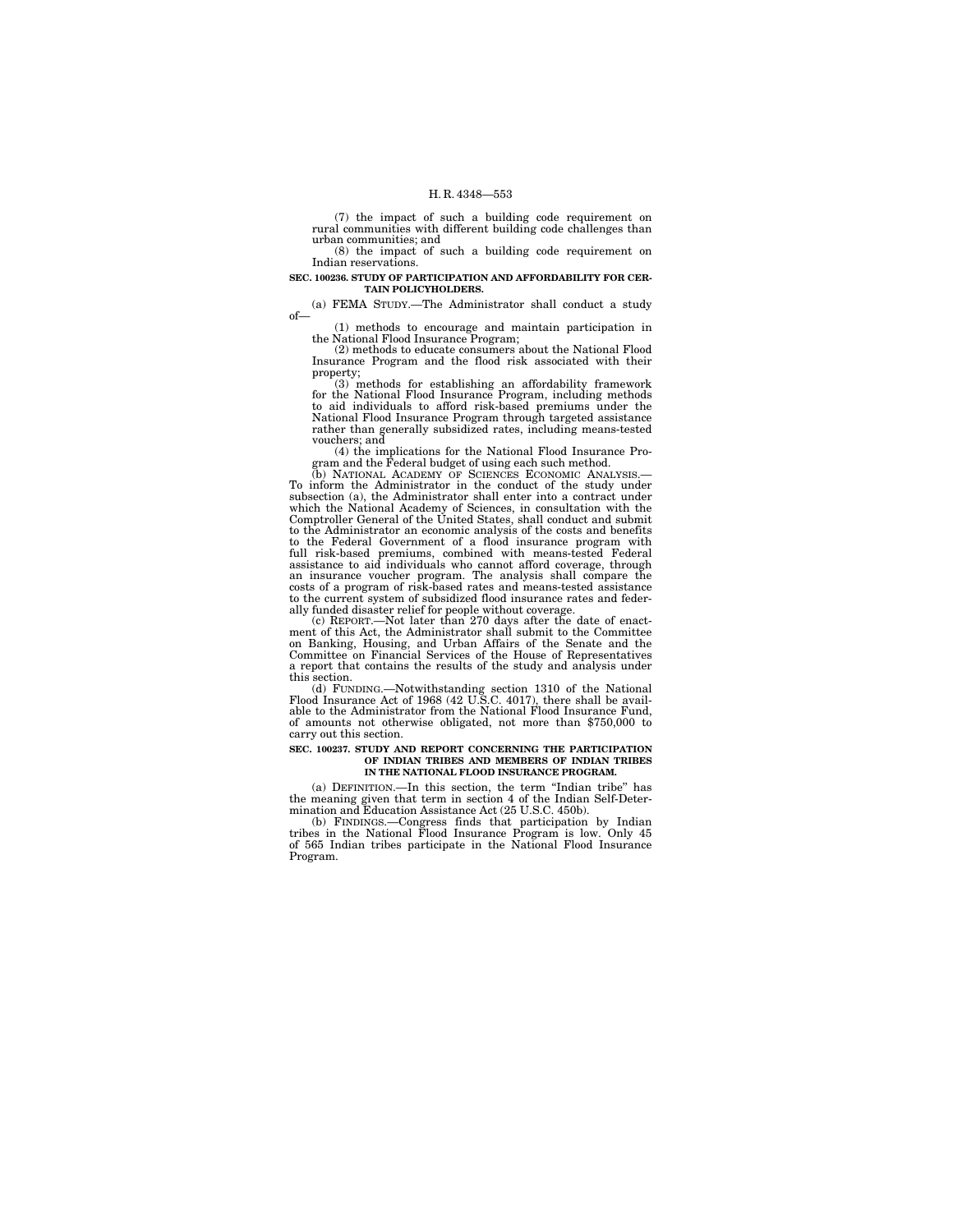(c) STUDY.—The Comptroller General of the United States, in coordination and consultation with Indian tribes and members of Indian tribes throughout the United States, shall carry out a study that examines—

(1) the factors contributing to the current rates of participation by Indian tribes and members of Indian tribes in the National Flood Insurance Program; and

(2) methods of encouraging participation by Indian tribes and members of Indian tribes in the National Flood Insurance Program. (d) REPORT.—Not later than 6 months after the date of enact-

ment of this Act, the Comptroller General shall submit to Congress a report that—

(1) contains the results of the study carried out under subsection (c); (2) describes the steps that the Administrator should take

to increase awareness and encourage participation by Indian tribes and members of Indian tribes in the National Flood Insurance Program; and

(3) identifies any legislative changes that would encourage participation by Indian tribes and members of Indian tribes in the National Flood Insurance Program.

#### **SEC. 100238. TECHNICAL CORRECTIONS.**

(a) FLOOD DISASTER PROTECTION ACT OF 1973.—The Flood Disaster Protection Act of 1973 (42 U.S.C. 4002 et seq.) is amended—

(1) by striking "Director" each place that term appears, except in section  $102(f)(3)$  (42 U.S.C.  $4012a(f)(3)$ ), and inserting ''Administrator''; and

(2) in section  $201(b)$  (42 U.S.C. 4105(b)), by striking "Direc-

tor's" and inserting "Administrator's".<br>
(b) NATIONAL FLOOD INSURANCE ACT OF 1968.—The National<br>
Flood Insurance Act of 1968 (42 U.S.C. 4001 et seq.) is amended—<br>
(1) by striking "Director" each place that term appears

and inserting "Administrator" (2) in section 1363 (42 U.S.C. 4104), by striking ''Director's''

each place that term appears and inserting "Administrator's"; and (3) in section  $1370(a)(9)$  (42 U.S.C.  $4121(a)(9)$ ), by striking

"the Office of Thrift Supervision,".<br>
(c) FEDERAL FLOOD INSURANCE ACT OF 1956.—Section 15(e)<br>
of the Federal Flood Insurance Act of 1956 (42 U.S.C. 2414(e))<br>
is amended by striking "Director" each place that term appears<br>

# **SEC. 100239. USE OF PRIVATE INSURANCE TO SATISFY MANDATORY PURCHASE REQUIREMENT.**

(a) AMENDMENTS.—Section 102(b) of the Flood Disaster Protection Act of 1973 (42 U.S.C.  $4012a(b)$ ) is amended—

(1) in paragraph (1)— (A) by striking the period at the end and inserting "; and";

(B) by striking ''lending institutions not to make'' and inserting "lending institutions—<br>"(A) not to make"; and

(C) by adding at the end the following: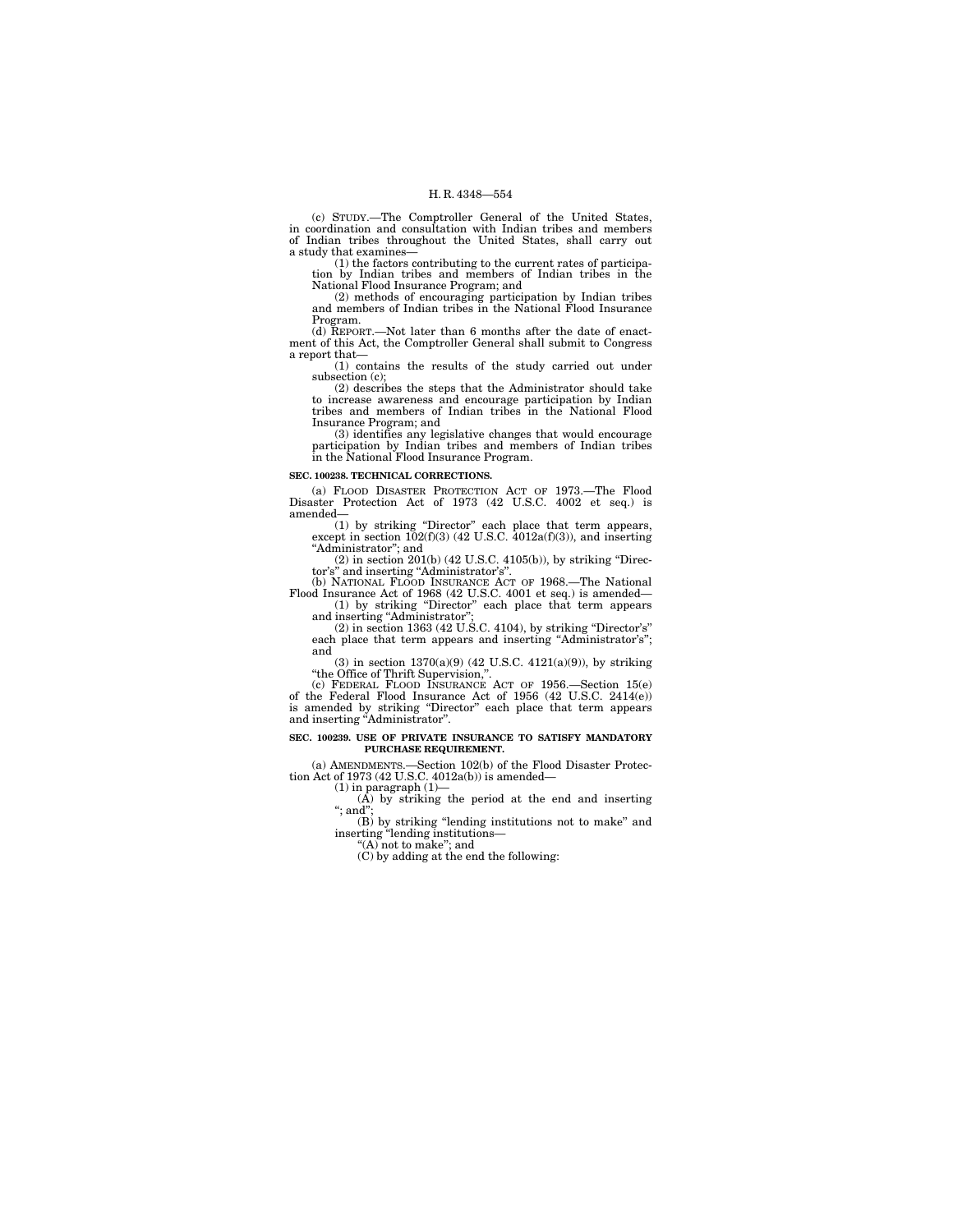''(B) to accept private flood insurance as satisfaction of the flood insurance coverage requirement under subparagraph (A) if the coverage provided by such private flood insurance meets the requirements for coverage under such subparagraph.'';

(2) in paragraph (2)— (A) by striking ''paragraph (1)'' each place that term appears and inserting "paragraph  $(1)(A)$ "; and  $(B)$  by inserting after the first sentence the following:

''Each Federal agency lender shall accept private flood insurance as satisfaction of the flood insurance coverage requirement under the preceding sentence if the flood insurance coverage provided by such private flood insurance meets the requirements for coverage under such sentence.

(3) in paragraph (3), in the matter following subparagraph (B), by striking ''paragraph (1).'' and inserting ''paragraph (1)(A). The Federal National Mortgage Association and the Federal Home Loan Mortgage Corporation shall accept private flood insurance as satisfaction of the flood insurance coverage requirement under paragraph (1)(A) if the flood insurance coverage provided by such private flood insurance meets the requirements for coverage under such paragraph and any requirements established by the Federal National respectively, relating to the financial solvency, strength, or claims-paying ability of private insurance companies from which the Federal National Mortgage Association or the Federal Home Loan Mortgage Corporation will accept private flood insurance.''; and

(4) by adding at the end the following:

"(5) RULE OF CONSTRUCTION.—Nothing in this subsection<br>shall be construed to supersede or limit the authority of a<br>Federal entity for lending regulation, the Federal Housing<br>Finance Agency, a Federal agency lender, the Fede Mortgage Association, or the Federal Home Loan Mortgage Corporation to establish requirements relating to the financial solvency, strength, or claims-paying ability of private insurance companies from which the entity or agency will accept private flood insurance.

"(6) NOTICE.

''(A) IN GENERAL.—Each lender shall disclose to a borrower that is subject to this subsection that—<br>"(i) flood insurance is available from private insur-

ance companies that issue standard flood insurance policies on behalf of the national flood insurance program or directly from the national flood insurance program;

''(ii) flood insurance that provides the same level of coverage as a standard flood insurance policy under the national flood insurance program may be available from a private insurance company that issues policies on behalf of the company; and

''(iii) the borrower is encouraged to compare the flood insurance coverage, deductibles, exclusions, conditions and premiums associated with flood insurance policies issued on behalf of the national flood insurance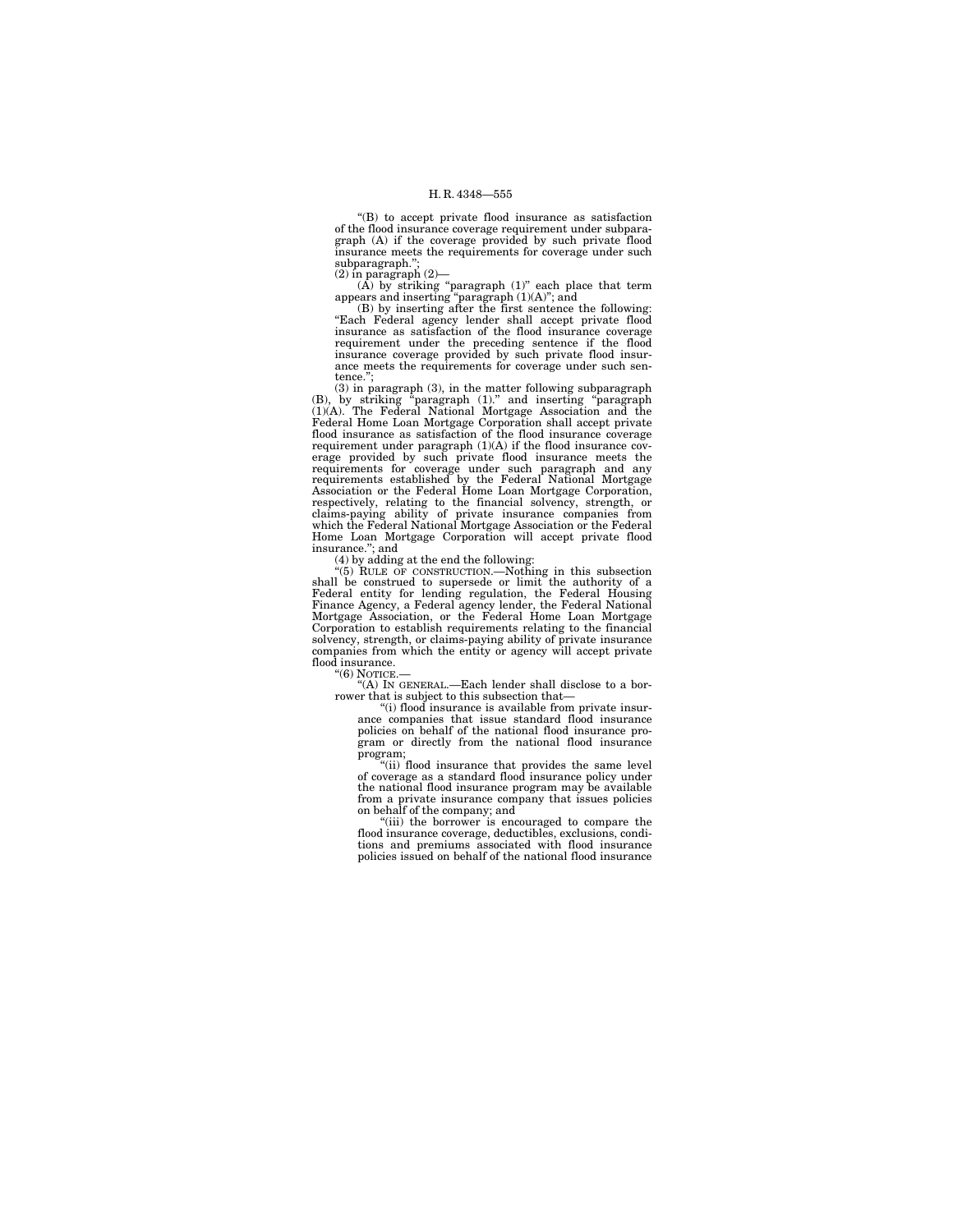program and policies issued on behalf of private insurance companies and to direct inquiries regarding the availability, cost, and comparisons of flood insurance coverage to an insurance agent.

''(B) RULE OF CONSTRUCTION.—Nothing in this paragraph shall be construed as affecting or otherwise limiting the authority of a Federal entity for lending regulation to approve any disclosure made by a regulated lending institution for purposes of complying with subparagraph (A).

''(7) PRIVATE FLOOD INSURANCE DEFINED.—In this subsection, the term 'private flood insurance' means an insurance policy that—

''(A) is issued by an insurance company that is—

''(i) licensed, admitted, or otherwise approved to engage in the business of insurance in the State or jurisdiction in which the insured building is located, by the insurance regulator of that State or jurisdiction; or

"(ii) in the case of a policy of difference in conditions, multiple peril, all risk, or other blanket coverage insuring nonresidential commercial property, is recognized, or not disapproved, as a surplus lines insurer by the insurance regulator of the State or jurisdiction where the property to be insured is located; ''(B) provides flood insurance coverage which is at least

as broad as the coverage provided under a standard flood insurance policy under the national flood insurance program, including when considering deductibles, exclusions, and conditions offered by the insurer;

''(C) includes—

"(i) a requirement for the insurer to give 45 days' written notice of cancellation or non-renewal of flood insurance coverage to—

''(I) the insured; and

''(II) the regulated lending institution or Federal agency lender;

''(ii) information about the availability of flood insurance coverage under the national flood insurance program;

''(iii) a mortgage interest clause similar to the clause contained in a standard flood insurance policy under the national flood insurance program; and

" $(iv)$  a provision requiring an insured to file suit not later than 1 year after date of a written denial of all or part of a claim under the policy; and

''(D) contains cancellation provisions that are as restrictive as the provisions contained in a standard flood insur-

ance policy under the national flood insurance program.''. (b) TECHNICAL AND CONFORMING AMENDMENT.—Section 1364(a)(3)(C) of the National Flood Insurance Act of 1968 (42 U.S.C.

 $4104a(a)(3)(C)$  is amended by inserting after "private insurers" the following: ", as required under section  $102(b)(6)$  of the Flood Disaster Protection Act of 1973 (42 U.S.C. 4012a(b)(6))''.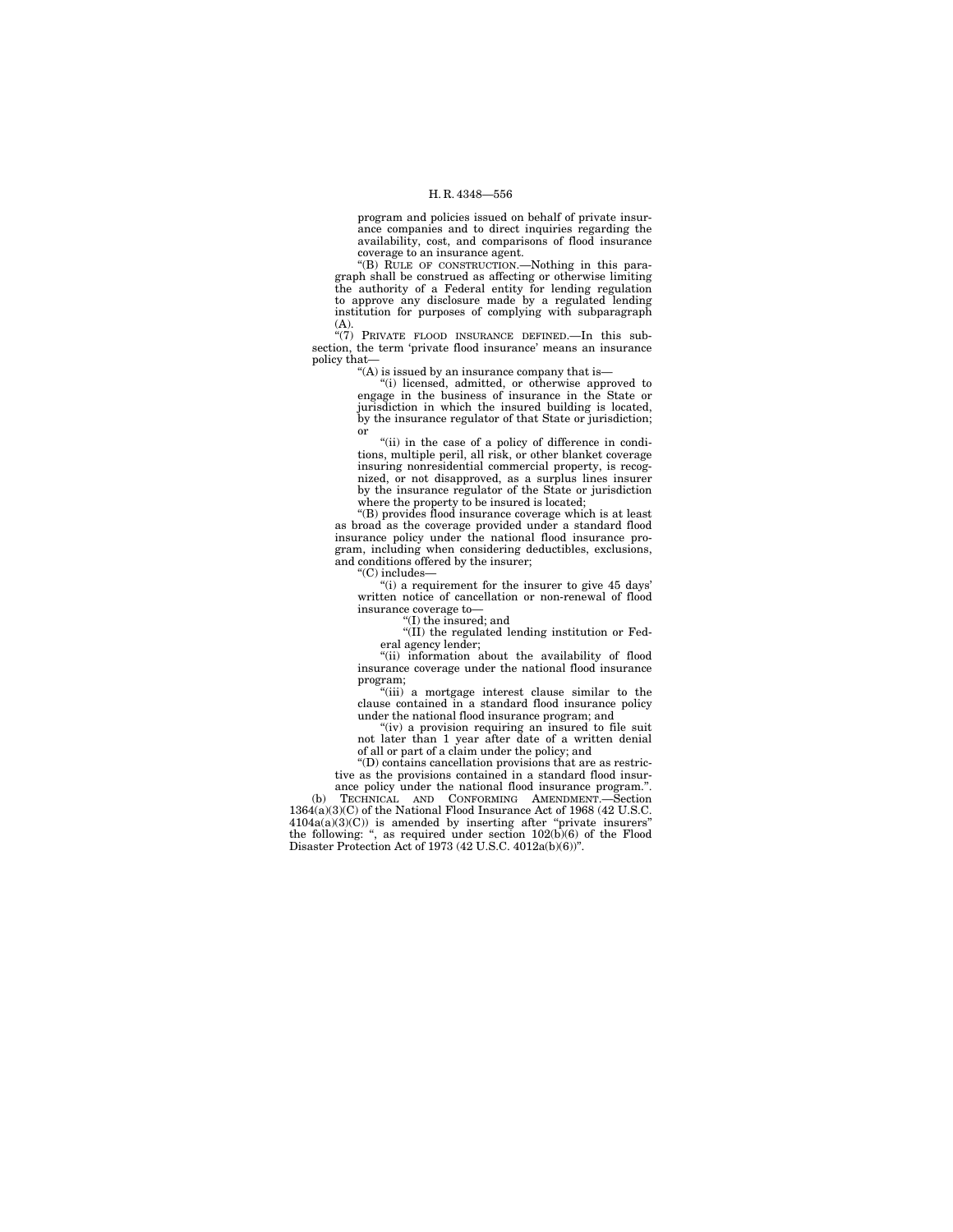#### **SEC. 100240. LEVEES CONSTRUCTED ON CERTAIN PROPERTIES.**

(a) DEFINITION.—In this section, the term ''covered hazard mitigation land'' means land that—

(1) was acquired and deed restricted under section 1366 of the National Flood Insurance Act of 1968 (42 U.S.C. 4104c) during the period beginning on January 1, 1999, and ending December 31, 2011;

 $(2)$  is located at-

(A) 1029 Oak Street, Fargo, North Dakota; (B) 27 South Terrace, Fargo, North Dakota; (C) 1033 Oak Street, Fargo, North Dakota;

(D) 308 Schnell Drive, Oxbow, North Dakota; or

(E) 306 Schnell Drive, Oxbow, North Dakota; and (3) is located in a community that—

(A) is participating in the National Flood Insurance Program on the date on which a State, local, or tribal government submits an application requesting to construct a permanent flood risk reduction levee under subsection  $(b)$ ; and

(B) certifies to the Administrator and the Chief of Engineers that the community will continue to participate in the National Flood Insurance Program.

(b) AUTHORITY.—Notwithstanding any other prohibition on construction on property acquired with funding from the Federal Emergency Management Agency for conversion to open space pur-<br>poses, the Administrator shall allow the construction of a permanent<br>flood risk reduction levee on covered hazard mitigation land if—

(1) the Administrator and the Chief of Engineers make a determination that—

(A) construction of the proposed permanent flood risk reduction levee would more effectively mitigate against flooding risk than an open floodplain or other flood risk reduction measures;

(B) the proposed permanent flood risk reduction levee complies with Federal, State, and local requirements, including mitigation of adverse impacts and implementation of floodplain management requirements, which shall include an evaluation of whether the construction, oper-ation, and maintenance of the proposed levee—

(i) would continue to meet best available industry standards and practices; (ii) would be the most cost-effective measure to

protect against the assessed flood risk; and (iii) minimizes future costs to the Federal Government;

(C) the State, local, or tribal government seeking to construct the proposed permanent flood risk reduction levee has provided an adequate maintenance plan that docu-ments the procedures the State, local, or tribal government will use to ensure that the stability, height, and overall<br>integrity of the proposed levee and the structure and sys-<br>tems of the proposed levee are maintained, including—<br>(i) specifying the maintenance activities to be pe

formed;

(ii) specifying the frequency with which maintenance activities will be performed;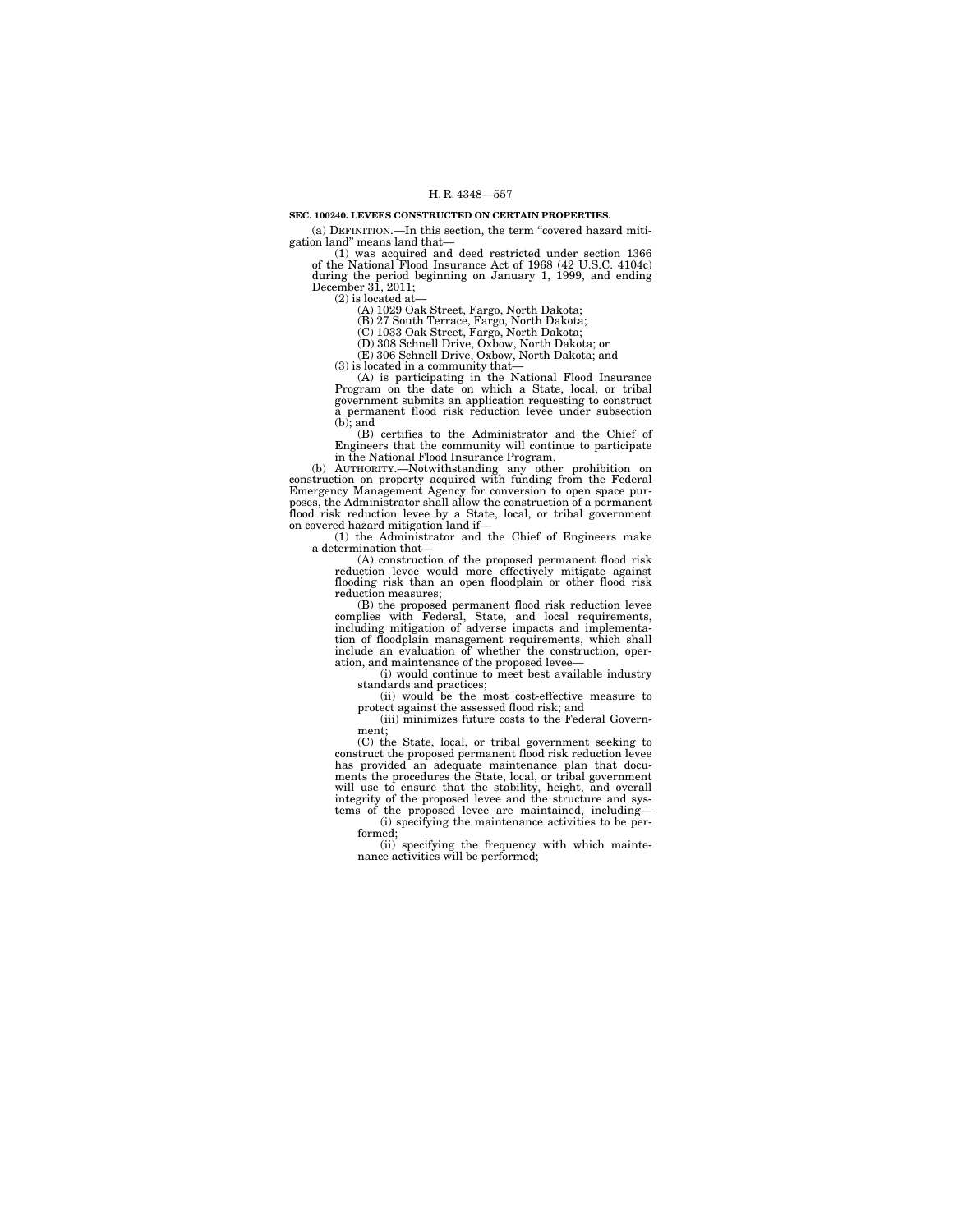(iii) specifying the person responsible for performing each maintenance activity (by name or title); (iv) detailing the plan for financing the maintenance of the levee; and

(v) documenting the ability of the State, local, or tribal government to finance the maintenance of the levee; and

(2) before the commencement of construction, the State, local, or tribal government provides to the Administrator an amount-

(A) equal to the Federal share of all project costs previously provided by the Administrator under the applicable program for each deed restricted parcel of the covered hazard mitigation land, which the Administrator shall deposit in the National Flood Insurance Fund; and (B) that does not include any Federal funds.

(c) MAINTENANCE CERTIFICATION.—

(1) IN GENERAL.—A State, local, or tribal government that constructs a permanent flood risk reduction levee under subsection (b) shall submit to the Administrator and the Chief of Engineers an annual certification indicating whether the State, local, or tribal government is in compliance with the maintenance plan provided under subsection (b)(1)(C).

(2) REVIEW.—The Chief of Engineers shall review each certification submitted under paragraph (1) and determine whether the State, local, or tribal government has complied with the maintenance plan.

#### **SEC. 100241. INSURANCE COVERAGE FOR PRIVATE PROPERTIES AFFECTED BY FLOODING FROM FEDERAL LANDS.**

Section 1306(c)(2) of the National Flood Insurance Act of 1968

(42 U.S.C. 4013(c)(2)) is amended—<br>
(1) in subparagraph (A), by striking "or" at the end;<br>
(2) in subparagraph (B), by striking the period at the<br>
end and inserting "; or"; and

(3) by adding at the end the following: ''(C) the initial purchase of flood insurance coverage for private property if—

''(i) the Administrator determines that the property is affected by flooding on Federal land that is a result of, or is exacerbated by, post-wildfire conditions, after consultation with an authorized employee of the Federal agency that has jurisdiction of the land on which the wildfire that caused the post-wildfire conditions occurred; and

"(ii) the flood insurance coverage was purchased not later than 60 days after the fire containment date, as determined by the appropriate Federal employee, relating to the wildfire that caused the post-wildfire conditions described in clause (i).''.

#### **SEC. 100242. PERMISSIBLE LAND USE UNDER FEDERAL FLOOD INSUR-ANCE PLAN.**

Chapter I of the National Flood Insurance Act of 1968 (42 U.S.C. 4011 et seq.) is amended by adding at the end the following: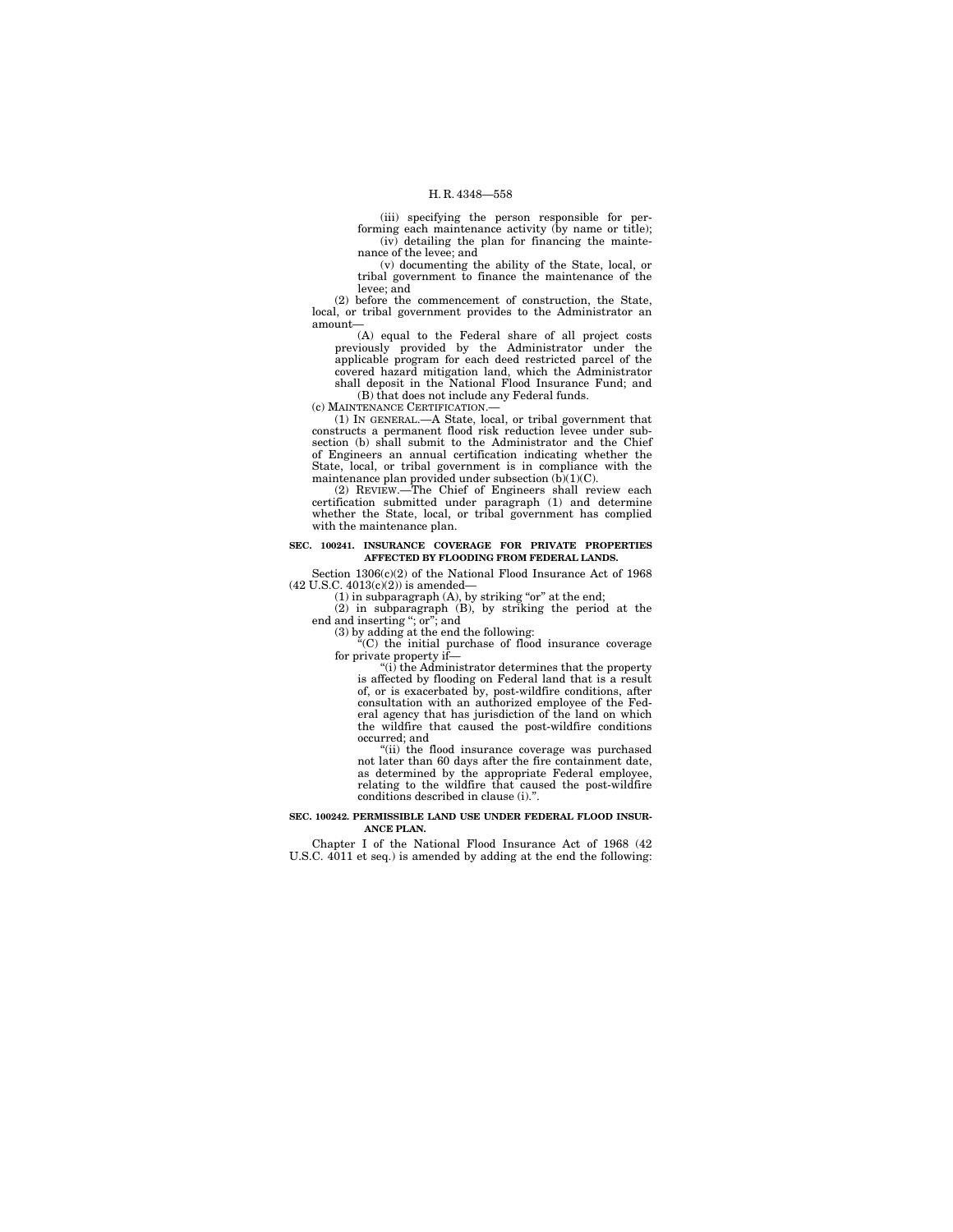#### **''SEC. 1325. TREATMENT OF SWIMMING POOL ENCLOSURES OUTSIDE OF HURRICANE SEASON.**

''(a) IN GENERAL.—Notwithstanding any other provision of law, including the adequate land use and control measures developed pursuant to section 1361 and applicable to non-one- and two-family structures located within coastal areas, as identified by the Administrator, the following may be permitted:<br>
"(1) Nonsupporting breakaway walls in the space below

the lowest elevated floor of a building, if the space is used solely for a swimming pool between November 30 and June 1 of any year, in an area designated as Zone V on a flood insurance rate map.

"(2) Openings in walls in the space below the lowest elevated floor of a building, if the space is used solely for a swimming pool between November 30 and June 1 of any year, in an area designated as Zone A on a flood insurance rate map.

"(b) RULE OF CONSTRUCTION.—Nothing in subsection (a) shall be construed to alter the terms and conditions of eligibility and insurability of coverage for a building under the standard flood insurance policy under the national flood insurance program.''.

# **SEC. 100243. CDBG ELIGIBILITY FOR FLOOD INSURANCE OUTREACH ACTIVITIES AND COMMUNITY BUILDING CODE ADMINISTRATION GRANTS.**

(a) AMENDMENTS.—Section 105(a) of the Housing and Community Development Act of 1974 (42 U.S.C. 5305(a)) is amended—

(1) by redesignating paragraph (25) as paragraph (26); (2) by redesignating the second paragraph designated as paragraph (24) (relating to tornado-safe shelters) as paragraph

(25); (3) in paragraph (24) (relating to homeownership among persons with low and moderate income), by striking ''and'' at the end;

 $(4)$  in paragraph  $(25)$ , as so redesignated, by striking "and" at the end;

(5) in paragraph (26), as so redesignated, by striking the period at the end and inserting a semicolon; and

(6) by adding at the end the following new paragraphs:  $(27)$  supplementing existing State or local funding for administration of building code enforcement by local building code enforcement departments, including for increasing staffing, providing staff training, increasing staff competence and professional qualifications, and supporting individual certification or departmental accreditation, and for capital expenditures specifi-cally dedicated to the administration of the building code enforcement department, except that, to be eligible to use amounts as provided in this paragraph—

"(A) a building code enforcement department shall provide matching, non-Federal funds to be used in conjunction

with amounts used under this paragraph in an amount—<br>"(i) in the case of a building code enforcement department serving an area with a population of more than 50,000, equal to not less than 50 percent of the total amount of any funds made available under this title that are used under this paragraph;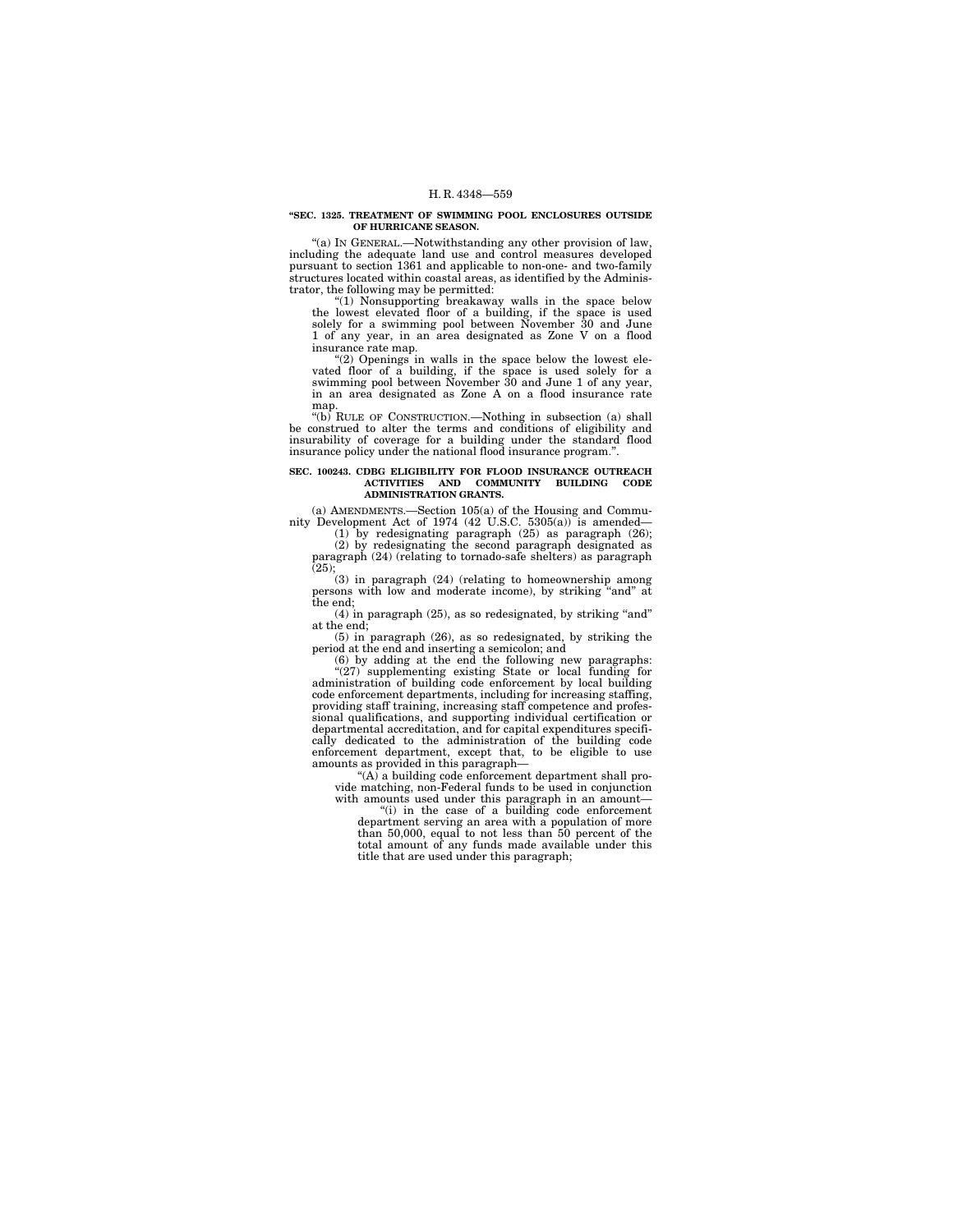''(ii) in the case of a building code enforcement department serving an area with a population of between 20,001 and 50,000, equal to not less than 25 percent of the total amount of any funds made available under this title that are used under this

paragraph; and<br>"(iii) in the case of a building code enforcement department serving an area with a population of less than 20,000, equal to not less than 12.5 percent of the total amount of any funds made available under this title that are used under this paragraph,

except that the Secretary may waive the matching fund requirements under this subparagraph, in whole or in part, based upon the level of economic distress of the jurisdiction in which is located the local building code enforcement department that is using amounts for purposes under this paragraph, and shall waive such matching fund requirements in whole for any recipient jurisdiction that has dedicated all building code permitting fees to the conduct of local building code enforcement; and

''(B) any building code enforcement department using funds made available under this title for purposes under this paragraph shall empanel a code administration and enforcement team consisting of at least 1 full-time building code enforcement officer, a city planner, and a health

planner or similar officer; and ''(28) provision of assistance to local governmental agencies responsible for floodplain management activities (including<br>such agencies of Indians tribes, as such term is defined in<br>section 4 of the Native American Housing Assistance and Self-<br>Determination Act of 1996 (25 U.S.C. 410 the National Flood Insurance Act of 1968 (42 U.S.C. 4001 et seq.), only for carrying out outreach activities to encourage and facilitate the purchase of flood insurance protection under such Act by owners and renters of properties in such communities and to promote educational activities that increase awareness of flood risk reduction; except that—

''(A) amounts used as provided under this paragraph shall be used only for activities designed to—

''(i) identify owners and renters of properties in communities that participate in the national flood insurance program, including owners of residential and

commercial properties;<br>"(ii) notify such owners and renters when their properties become included in, or when they are excluded from, an area having special flood hazards and the effect of such inclusion or exclusion on the applicability of the mandatory flood insurance purchase requirement under section 102 of the Flood Disaster Protection Act of 1973 (42 U.S.C. 4012a) to such properties;

''(iii) educate such owners and renters regarding the flood risk and reduction of this risk in their community, including the continued flood risks to areas that are no longer subject to the flood insurance mandatory purchase requirement;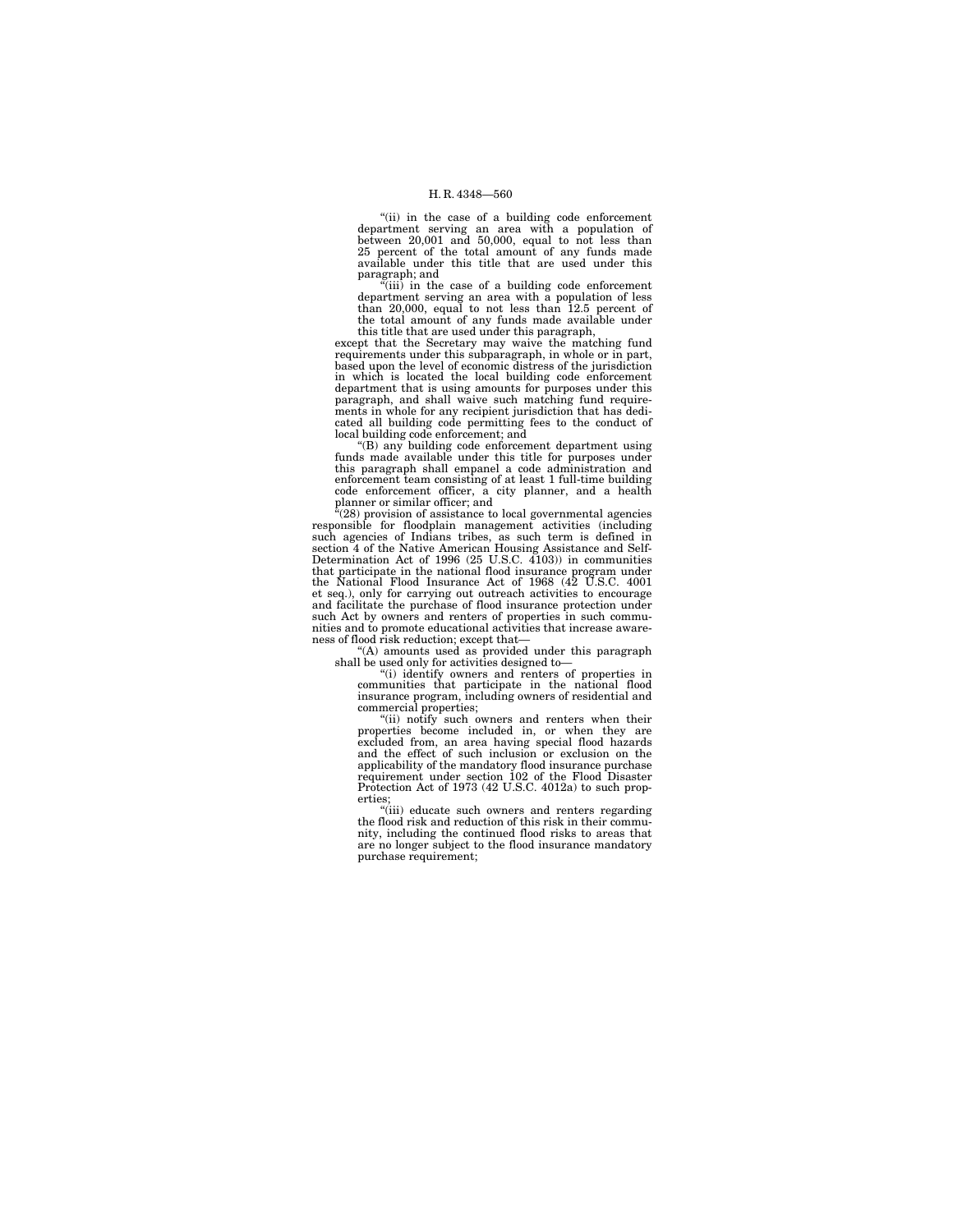"(iv) educate such owners and renters regarding the benefits and costs of maintaining or acquiring flood insurance, including, where applicable, lower-cost preferred risk policies under this title for such properties

and the contents of such properties;<br>"(v) encourage such owners and renters to maintain or acquire such coverage;

"(vi) notify such owners of where to obtain information regarding how to obtain such coverage, including a telephone number, mailing address, and Internet site of the Administrator of the Federal Emergency Management Agency (in this paragraph referred to as the 'Administrator') where such information is available; and

''(vii) educate local real estate agents in commu-nities participating in the national flood insurance program regarding the program and the availability of coverage under the program for owners and renters of properties in such communities, and establish coordination and liaisons with such real estate agents to facilitate purchase of coverage under the National Flood Insurance Act of 1968 and increase awareness of flood risk reduction;

 $f(B)$  in any fiscal year, a local governmental agency may not use an amount under this paragraph that exceeds 3 times the amount that the agency certifies, as the Secretary, in consultation with the Administrator, shall require, that the agency will contribute from non-Federal funds to be used with such amounts used under this paragraph only for carrying out activities described in subparagraph (A); and for purposes of this subparagraph, the term 'non-Federal funds' includes State or local government agency amounts, in-kind contributions, any salary paid to staff to carry out the eligible activities of the local governmental agency involved, the value of the time and services contributed by volunteers to carry out such services (at a rate determined by the Secretary), and the value of any donated material or building and the value of any lease on a building;

''(C) a local governmental agency that uses amounts as provided under this paragraph may coordinate or con-tract with other agencies and entities having particular capacities, specialties, or experience with respect to certain populations or constituencies, including elderly or disabled families or persons, to carry out activities described in subparagraph (A) with respect to such populations or constituencies; and

''(D) each local government agency that uses amounts as provided under this paragraph shall submit a report to the Secretary and the Administrator, not later than 12 months after such amounts are first received, which shall include such information as the Secretary and the Administrator jointly consider appropriate to describe the activities conducted using such amounts and the effect of such activities on the retention or acquisition of flood insurance coverage.''.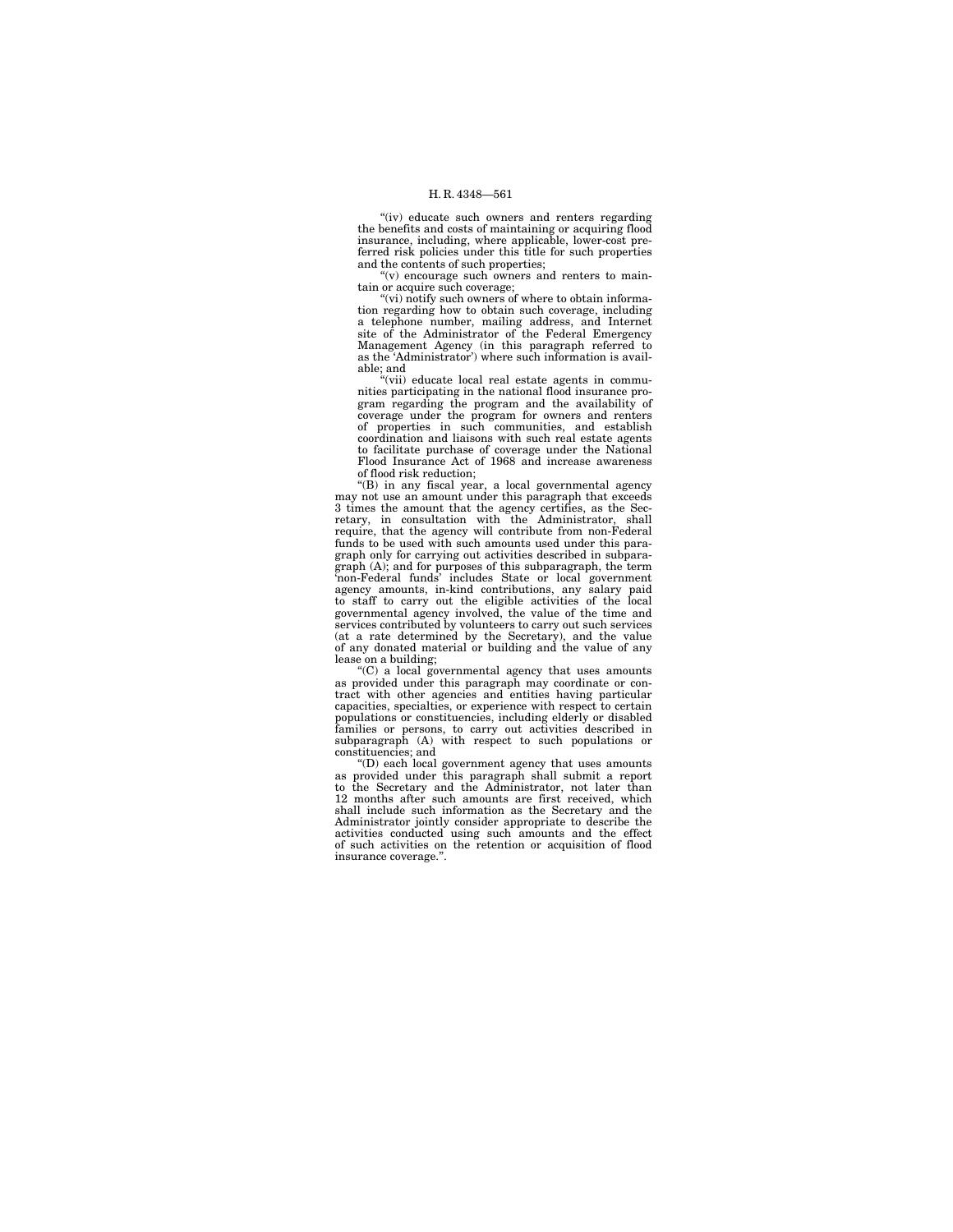(b) SUNSET.—Effective on the date that is 2 years after the date of enactment of this Act, section 105(a) of the Housing and Community Development Act of 1974 (42 U.S.C. 5305(a)) is amended—

(1) in paragraph (25), as so redesignated by subsection (a) of this subsection, by adding ''and'' at the end; (2) in paragraph (26), as so redesignated by subsection

(a) of this subsection, by striking the semicolon at the end and inserting a period; and

(3) by striking paragraphs (27) and (28), as added by sub-section (a) of this subsection.

#### **SEC. 100244. TERMINATION OF FORCE-PLACED INSURANCE.**

(a) IN GENERAL.—Section 102(e) of the Flood Disaster Protection Act of 1973 (42 U.S.C. 4012a(e)) is amended—

(1) in paragraph (2), by striking ''purchasing the insurance'' and inserting ''purchasing the insurance, including premiums or fees incurred for coverage beginning on the date on which flood insurance coverage lapsed or did not provide a sufficient coverage amount";<br>(2) by redesign

(2) by redesignating paragraphs (3) and (4) as paragraphs (5) and (6), respectively; and

(3) by inserting after paragraph (2) the following new paragraphs:

''(3) TERMINATION OF FORCE-PLACED INSURANCE.—Within 30 days of receipt by the lender or servicer of a confirmation of a borrower's existing flood insurance coverage, the lender or servicer shall—

''(A) terminate any insurance purchased by the lender

or servicer under paragraph (2); and ''(B) refund to the borrower all premiums paid by the borrower for any insurance purchased by the lender or servicer under paragraph (2) during any period during which the borrower's flood insurance coverage and the insurance coverage purchased by the lender or servicer were each in effect, and any related fees charged to the borrower with respect to the insurance purchased by the lender or servicer during such period.

''(4) SUFFICIENCY OF DEMONSTRATION.—For purposes of confirming a borrower's existing flood insurance coverage, a lender or servicer for a loan shall accept from the borrower an insurance policy declarations page that includes the existing flood insurance policy number and the identity of, and contact information for, the insurance company or agent.''.

#### **SEC. 100245. FEMA AUTHORITY ON TRANSFER OF POLICIES.**

Section 1345 of the National Flood Insurance Act of 1968 (42 U.S.C. 4081) is amended by adding at the end the following new subsection:

''(d) FEMA AUTHORITY ON TRANSFER OF POLICIES.—Notwith-standing any other provision of this title, the Administrator may, at the discretion of the Administrator, refuse to accept the transfer of the administration of policies for coverage under the flood insur-ance program under this title that are written and administered by any insurance company or other insurer, or any insurance agent or broker.''.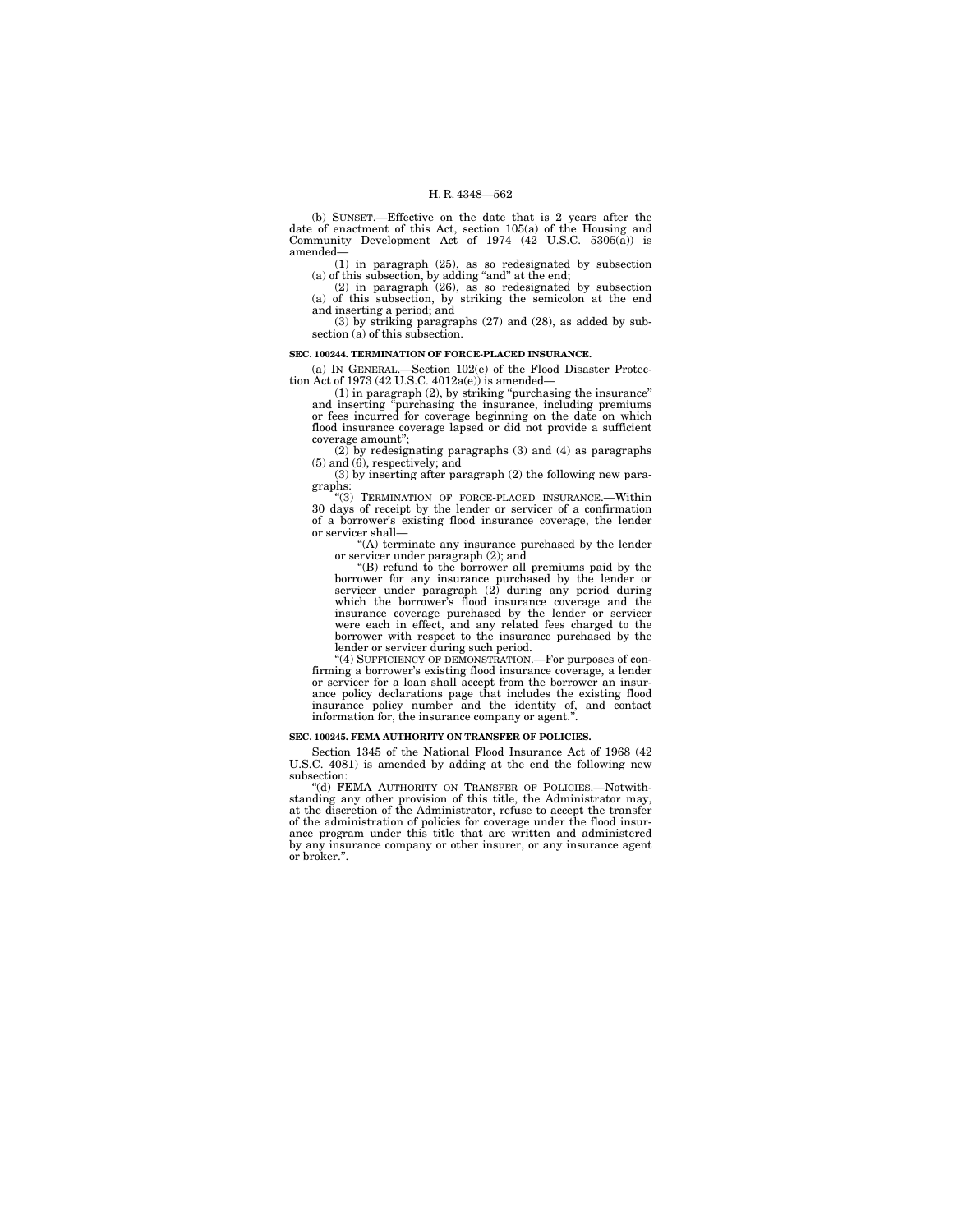#### **SEC. 100246. REIMBURSEMENT OF CERTAIN EXPENSES.**

Section 1363 of the National Flood Insurance Act of 1968 (42 U.S.C. 4104) is amended by striking subsection (f) and inserting the following:

''(f) REIMBURSEMENT OF CERTAIN EXPENSES.—When, incident to any appeal under subsection (b) or (c) of this section, the owner or lessee of real property or the community, as the case may be, incurs expense in connection with the services of surveyors, engineers, or similar services, but not including legal services, in the effecting of an appeal based on a scientific or technical error on the part of the Federal Emergency Management Agency, which is successful in whole or part, the Administrator shall reimburse such individual or community to an extent measured by the ratio of the successful portion of the appeal as compared to the entire appeal and applying such ratio to the reasonable value of all such services, but no reimbursement shall be made by the Administrator in respect to any fee or expense payment, the payment of which was agreed to be contingent upon the result of the appeal. The amounts available for implementing this subsection shall not exceed \$250,000. The Administrator shall promulgate regulations to carry out this subsection.''.

#### **SEC. 100247. FIO STUDY ON RISKS, HAZARDS, AND INSURANCE.**

(a) IN GENERAL.—Not later than 1 year after the date of enact-ment of this Act, the Director of the Federal Insurance Office shall conduct a study and submit to the Committee on Banking, Housing, and Urban Affairs of the Senate and the Committee on Financial Services of the House of Representatives a report providing an assessment of the current state of the market for natural catastrophe insurance in the United States.

(b) FACTORS.—The study and report required under subsection (a) shall assess—

(1) the current condition of, as well as the outlook for, the availability and affordability of insurance for natural catas-trophe perils in all regions of the United States;

(2) the current ability of States, communities, and individuals to mitigate their natural catastrophe risks, including the affordability and feasibility of such mitigation activities;

(3) the current state of catastrophic insurance and reinsurance markets and the current approaches in providing insurance protection to different sectors of the population of the United States;

(4) the current financial condition of State residual markets and catastrophe funds in high-risk regions, including the likelihood of insolvency following a natural catastrophe, the con-centration of risks within such funds, the reliance on postevent assessments and State funding, and the adequacy of rates; and

(5) the current role of the Federal Government and State and local governments in providing incentives for feasible risk mitigation efforts and the cost of providing post-natural catas-

trophe aid in the absence of insurance. (c) ADDITIONAL FACTORS.—The study and report required under subsection (a) shall also contain an assessment of current approaches to insuring natural catastrophe risks in the United States and such other information as the Director of the Federal Insurance Office determines necessary or appropriate.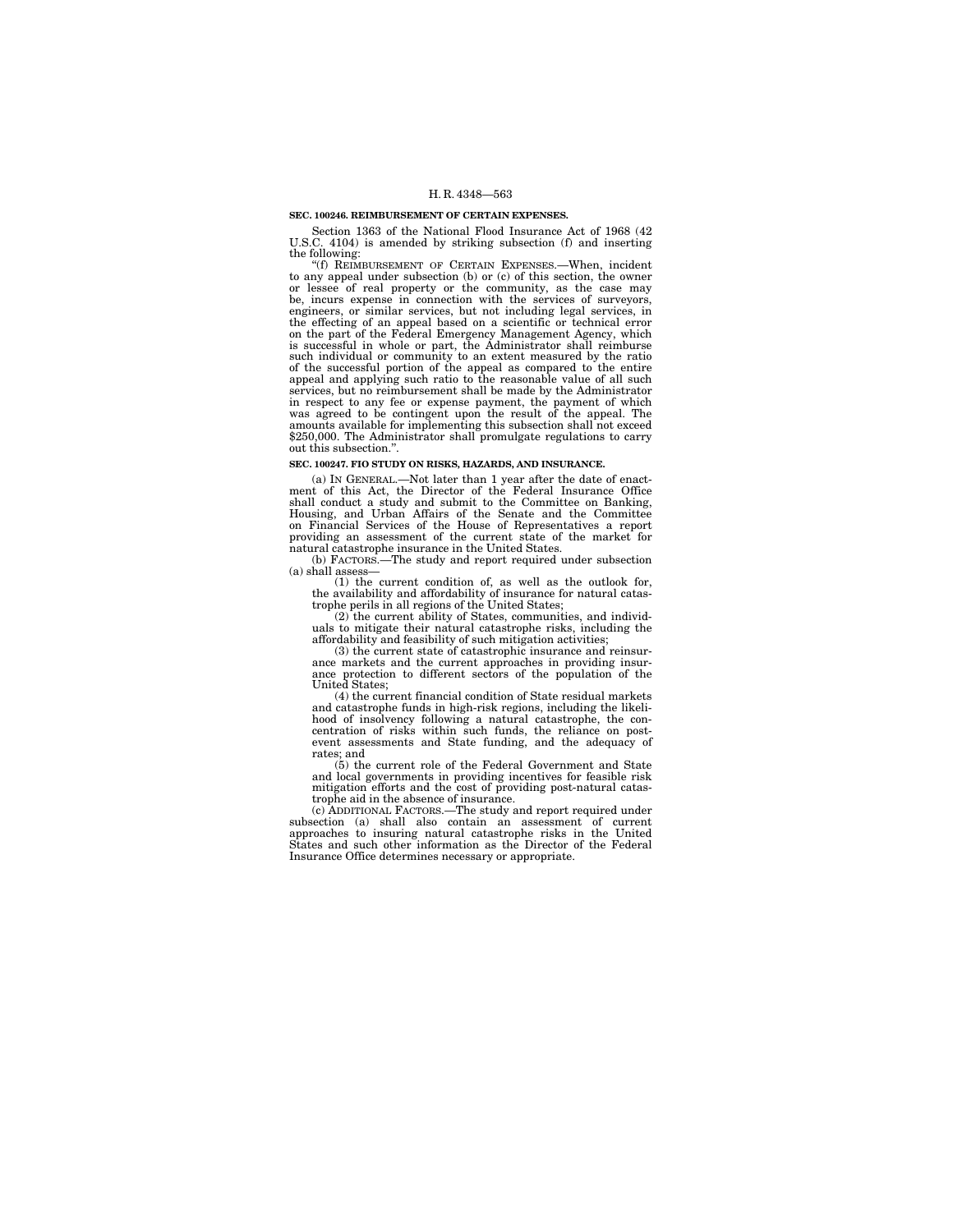(d) CONSULTATION.—In carrying out the study and report under subsection (a), the Director of the Federal Insurance Office shall consult with the National Academy of Sciences, State insurance regulators, consumer organizations, representatives of the insurance and reinsurance industry, policyholders, and other organizations and experts, as appropriate.

#### **SEC. 100248. FLOOD PROTECTION IMPROVEMENTS CONSTRUCTED ON CERTAIN PROPERTIES.**

(a) DEFINITION.—In this section, the term ''covered hazard mitigation land'' means land that—

(1) was acquired and deed restricted under section 1366 of the National Flood Insurance Act of 1968 (42 U.S.C. 4104c) during the period beginning on March 1, 2008, and ending on December 31, 2008;

(2) is located at—

or

(A) 809 East Main Cross Street, Findlay, Ohio, 45840; (B) 801 East Main Cross Street, Findlay, Ohio, 45840;

(C) 725 East Main Cross Street, Findlay, Ohio, 45840;

(D) 631 East Main Cross Street, Findlay, Ohio, 45840; and

(3) is located in a community that—

(A) is participating in the National Flood Insurance Program on the date on which a State, local, or tribal government submits an application requesting to construct a flood protection improvement under subsection (b); and

(B) certifies to the Administrator and the Chief of Engineers that the community will continue to participate

in the National Flood Insurance Program. (b) AUTHORITY.—Notwithstanding any other prohibition on construction on property acquired with funding from the Federal Emergency Management Agency for conversion to open space purposes, the Administrator shall allow the construction of a flood protection improvement by a State, local, or tribal government on covered hazard mitigation land if—

(1) the Administrator and the Chief of Engineers make a determination that—

(A) construction of the proposed flood protection improvement would more effectively mitigate against flooding risk than an open floodplain or other flood risk reduction measures;

(B) the proposed flood protection improvement complies with Federal, State, and local requirements, including mitigation of adverse impacts and implementation of floodplain management requirements, which shall include an evalua-tion of whether the construction, operation, and maintenance of the proposed flood protection improvement-

(i) would continue to meet best available industry standards and practices;

(ii) would be the most cost-effective measure to protect against the assessed flood risk; and

(iii) minimizes future costs to the Federal Government;

(C) the State, local, or tribal government seeking to construct the flood protection improvement has provided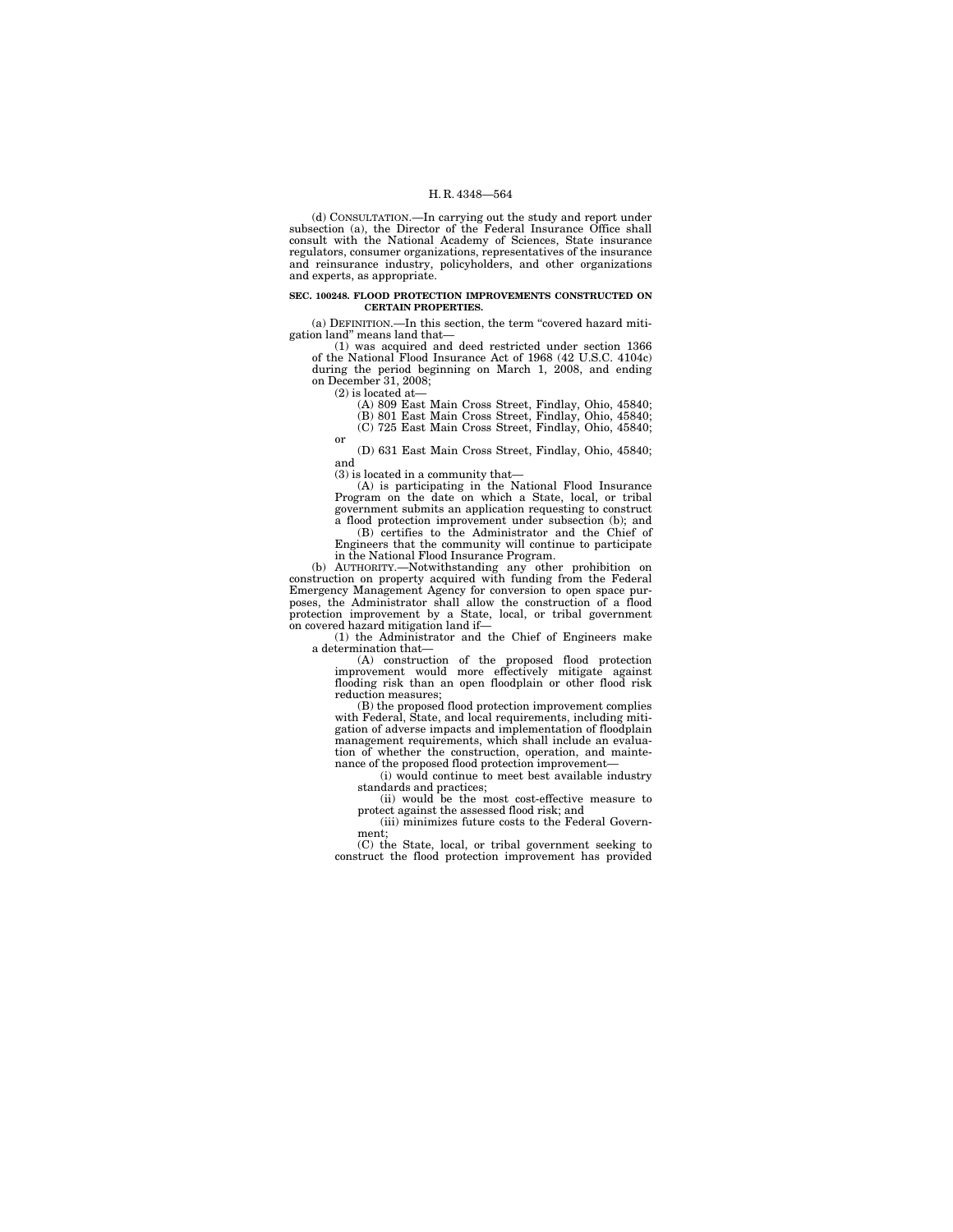an adequate maintenance plan that documents the proce-dures the State, local, or tribal government will use to ensure that the stability, height, and overall integrity of the proposed flood protection improvement and the struc-ture and systems of the proposed flood protection improvement are maintained, including—

(i) specifying the maintenance activities to be per-formed;

(ii) specifying the frequency with which maintenance activities will be performed;

(iii) specifying the person responsible for per-forming each maintenance activity (by name or title); (iv) detailing the plan for financing the mainte-nance of the flood protection improvement; and

(v) documenting the ability of the State, local, or tribal government to finance the maintenance of the

flood protection improvement; and (2) before the commencement of construction, the State, local, or tribal government provides to the Administrator an amount—

(A) equal to the Federal share of all project costs previously provided by the Administrator under the applicable program for each deed restricted parcel of the covered hazard mitigation land, which the Administrator shall deposit in the National Flood Insurance Fund; and

(B) that does not include any Federal funds.<br>(c) MAINTENANCE CERTIFICATION.—

(c) MAINTENANCE CERTIFICATION.— (1) IN GENERAL.—A State, local, or tribal government that constructs a flood protection improvement under subsection (b) shall submit to the Administrator and the Chief of Engineers an annual certification indicating whether the State, local, or tribal government is in compliance with the maintenance plan provided under subsection  $(b)(1)(C)$ .

(2) REVIEW.—The Chief of Engineers shall review each certification submitted under paragraph (1) and determine whether the State, local, or tribal government has complied with the maintenance plan.

## **SEC. 100249. NO CAUSE OF ACTION.**

No cause of action shall exist and no claim may be brought against the United States for violation of any notification require-ment imposed upon the United States by this subtitle or any amendment made by this subtitle.

## **Subtitle B—Alternative Loss Allocation**

#### **SEC. 100251. SHORT TITLE.**

This subtitle may be cited as the ''Consumer Option for an Alternative System to Allocate Losses Act of 2012" or the ''COASTAL Act of 2012''.

#### **SEC. 100252. ASSESSING AND MODELING NAMED STORMS OVER COASTAL STATES.**

Subtitle C of title XII of the Omnibus Public Land Management Act of 2009 (33 U.S.C. 3601 et seq.) (also known as the ''Integrated Coastal and Ocean Observation System Act of 2009'') is amended by adding at the end the following: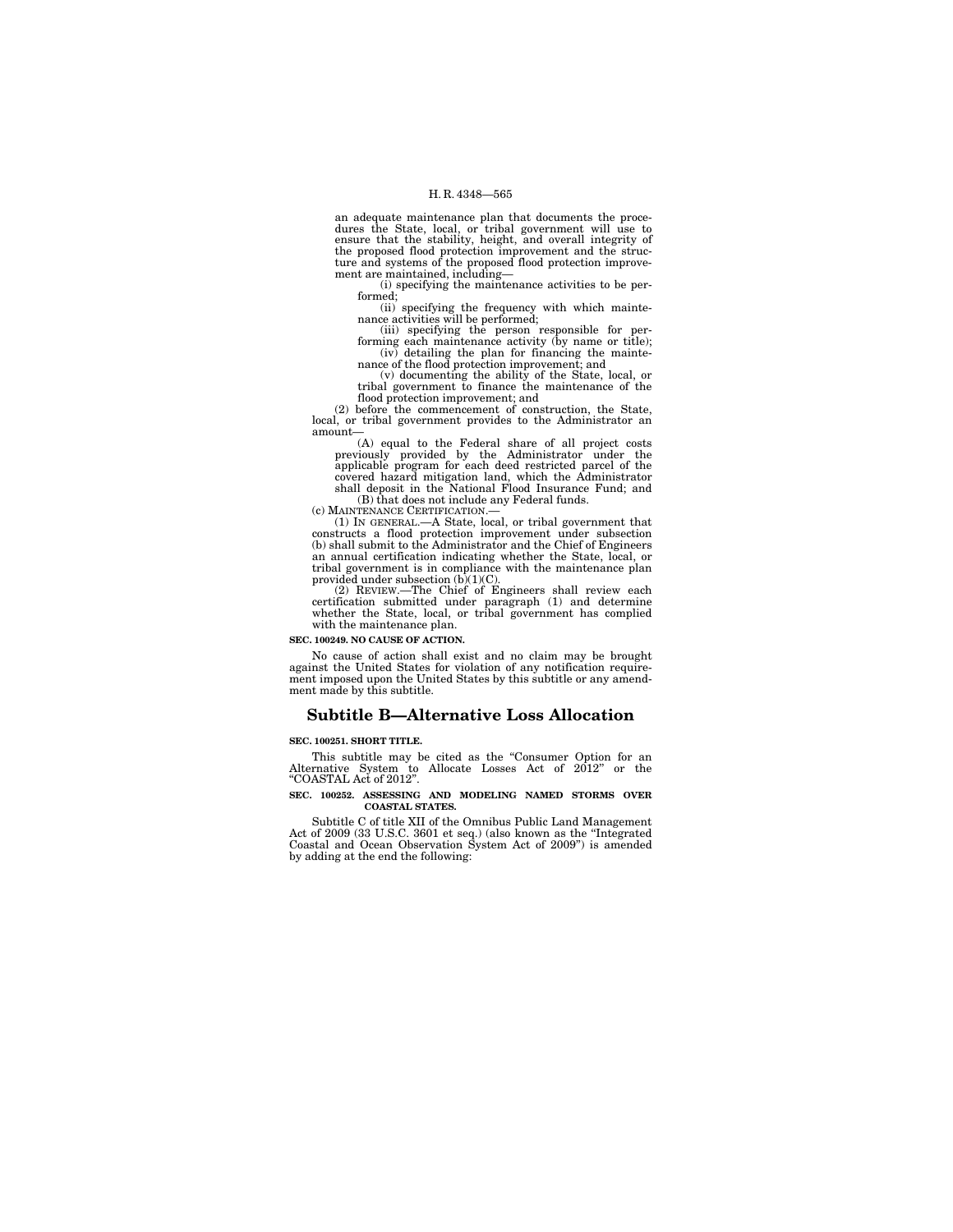#### **''SEC. 12312. ASSESSING AND MODELING NAMED STORMS OVER COASTAL STATES.**

''(a) DEFINITIONS.—In this section:

''(1) COASTAL FORMULA.—The term 'COASTAL Formula' has the meaning given the term in section 1337(a) of the National Flood Insurance Act of 1968.

''(2) COASTAL STATE.—The term 'coastal State' has the meaning given the term 'coastal state' in section 304 of the Coastal Zone Management Act of 1972 (16 U.S.C. 1453).

''(3) COASTAL WATERS.—The term 'coastal waters' has the meaning given the term in such section.

"(4) COVERED DATA.—The term 'covered data' means, with respect to a named storm identified by the Administrator under subsection  $(b)(2)(A)$ , empirical data that are-

 $\mathcal{L}(\mathbf{A})$  collected before, during, or after such storm; and ''(B) necessary to determine magnitude and timing of wind speeds, rainfall, the barometric pressure, river flows, the extent, height, and timing of storm surge, topographic and bathymetric data, and other measures required to accurately model and assess damage from such storm.

''(5) INDETERMINATE LOSS.—The term 'indeterminate loss' has the meaning given the term in section 1337(a) of the National Flood Insurance Act of 1968.

"(6) NAMED STORM.-The term 'named storm' means any organized weather system with a defined surface circulation and maximum winds of at least 39 miles per hour which the National Hurricane Center of the United States National Weather Service names as a tropical storm or a hurricane.

''(7) NAMED STORM EVENT MODEL.—The term 'Named Storm Event Model' means the official meteorological and oceanographic computerized model, developed by the Administrator under subsection (b)(1)(A), which utilizes covered data to replicate the magnitude, timing, and spatial variations of winds, rainfall, and storm surges associated with named storms that threaten any portion of a coastal State.

''(8) PARTICIPANT.—The term 'participant' means a Federal, State, or private entity that chooses to cooperate with the Administrator in carrying out the provisions of this section by collecting, contributing, and maintaining covered data.

''(9) POST-STORM ASSESSMENT.—The term 'post-storm assessment' means a scientific assessment produced and cer-tified by the Administrator to determine the magnitude, timing, and spatial variations of winds, rainfall, and storm surges associated with a specific named storm to be used in the

COASTAL Formula. ''(10) STATE.—The term 'State' means a State of the United States, the District of Columbia, the Commonwealth of Puerto Rico, and any other territory or possession of the United States. ''(b) NAMED STORM EVENT MODEL AND POST-STORM ASSESS-MENT.—

''(1) ESTABLISHMENT OF NAMED STORM EVENT MODEL.— ''(A) IN GENERAL.—Not later than 540 days after the date of the enactment of the Consumer Option for an Alternative System to Allocate Losses Act of 2012, the Administrator shall develop by regulation the Named Storm Event Model.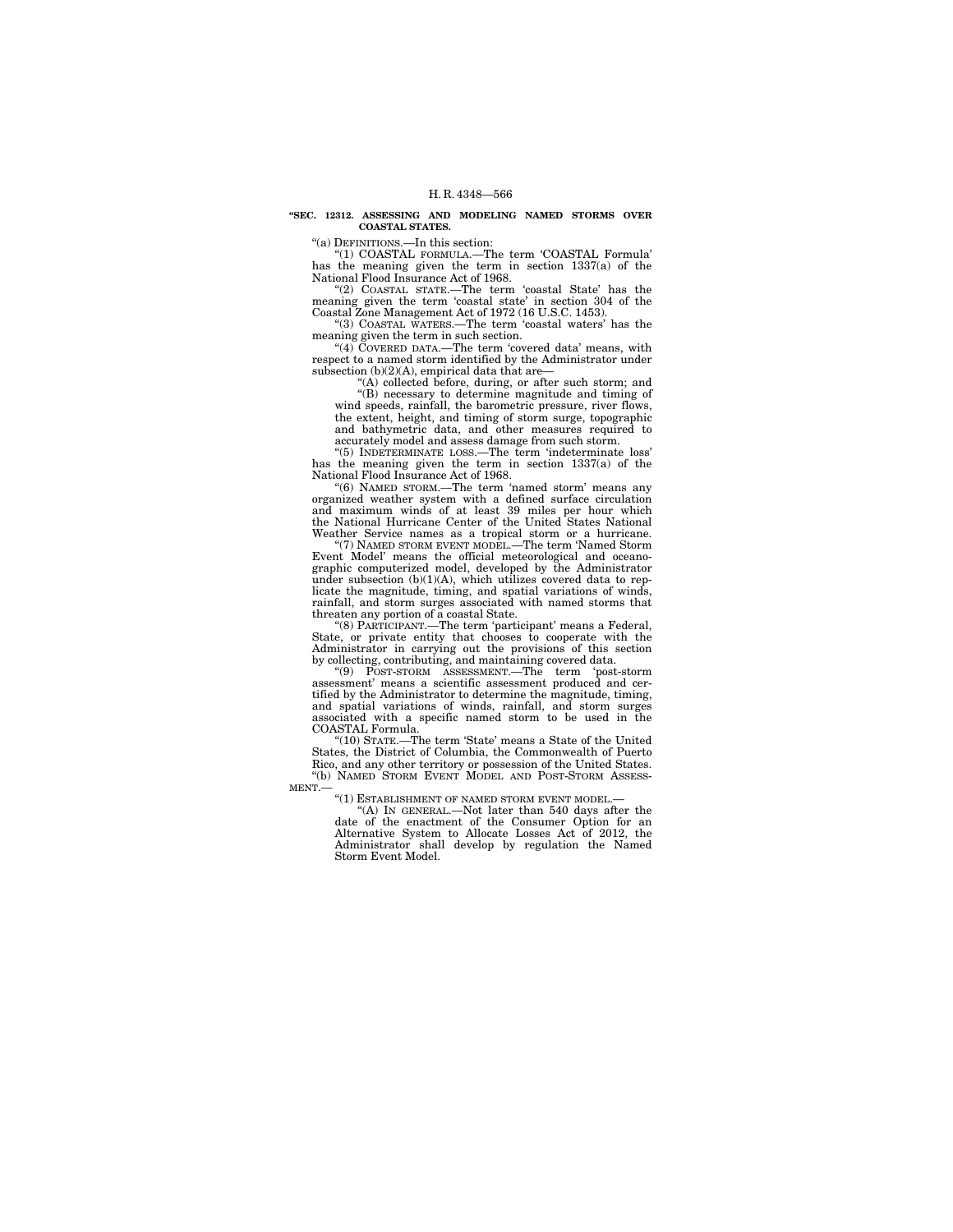''(B) ACCURACY.—The Named Storm Event Model shall be designed to generate post-storm assessments, as pro-vided in paragraph (2), that have a degree of accuracy of not less than 90 percent for every indeterminate loss for which a post-storm assessment is utilized.

''(2) POST-STORM ASSESSMENT.—

''(A) IDENTIFICATION OF NAMED STORMS THREATENING COASTAL STATES.—After the establishment of the COASTAL Formula, the Administrator shall, in consultation with the Secretary of Homeland Security, identify named storms that may reasonably constitute a threat to any portion of a coastal State.

''(B) POST-STORM ASSESSMENT REQUIRED.—Upon identification of a named storm under subparagraph (A), the Administrator shall develop a post-storm assessment for such named storm using the Named Storm Event Model and covered data collected for such named storm pursuant to the protocol established under subsection  $(c)(1)$ .

 $(C)$  SUBMITTAL OF POST-STORM ASSESSMENT. later than 90 days after an identification of a named storm is made under subparagraph (A), the Administrator shall submit to the Secretary of Homeland Security the poststorm assessment developed for such storm under subpara-

graph (B). ''(3) ACCURACY.—The Administrator shall ensure, to the greatest extent practicable, that each post-storm assessment developed under paragraph (2) has a degree of accuracy of not less than 90 percent.

''(4) CERTIFICATION.—For each post-storm assessment carried out under paragraph (2), the Administrator shall—

 $\mathcal{L}$ <sup>1</sup>(A) certify the degree of accuracy for such assessment, including specific reference to any segments or geographic areas for which the assessment is less than 90 percent accurate; and

 $\degree$ (B) report such certification to the Secretary of Homeland Security for the purposes of use with indeterminate loss claims under section 1337 of the National Flood Insurance Act of 1968.

''(5) FINALITY OF DETERMINATIONS.—A certification of the degree of accuracy of a post-storm assessment under this subsection by the Administrator shall be final and shall not be

subject to judicial review. ''(6) AVAILABILITY.—The Administrator shall make available to the public the Named Storm Event Model and any post-storm assessment developed under this subsection.

 $^{i}$ (c) ESTABLISHMENT OF A PROTOCOL FOR POST-STORM ASSESS-MENT.—

''(1) IN GENERAL.—Not later than 540 days after the date of the enactment of the Consumer Option for an Alternative System to Allocate Losses Act of 2012, the Administrator shall establish a protocol, based on the plan submitted under sub-section (d)(3), to collect and assemble all covered data required by the Administrator to produce post-storm assessments required by subsection (b), including assembling data collected by participants and stored in the database established under subsection (f) and from such other sources as the Administrator considers appropriate.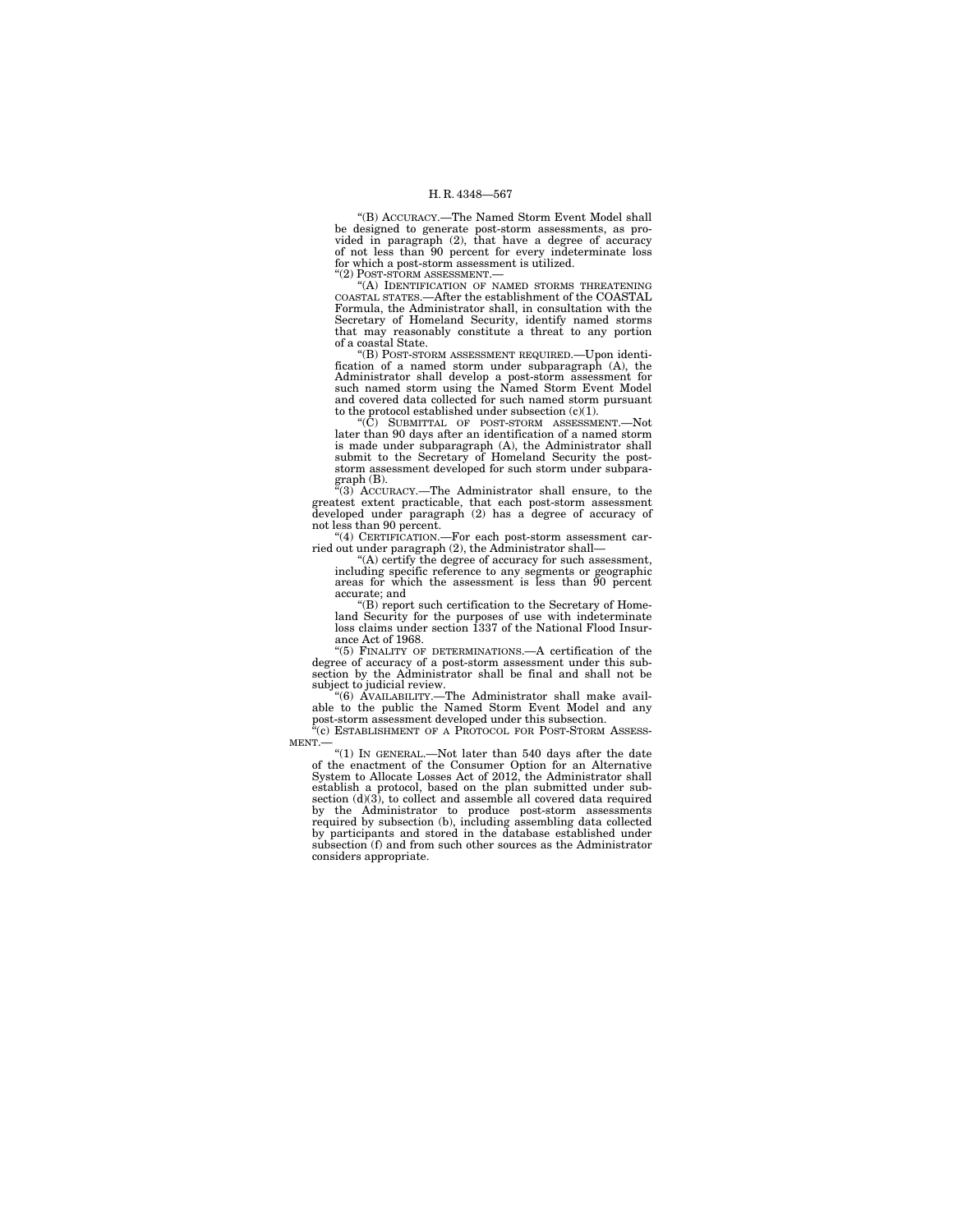"(2) ACQUISITION OF SENSORS AND STRUCTURES.—If the Administrator is unable to use a public or private asset to obtain covered data as part of the protocol established under paragraph (1), the Administrator may acquire such sensors and structures for the placement of sensors as may be necessary to obtain such data.

''(3) USE OF FEDERAL ASSETS.—If the protocol requires placement of a sensor to develop assessments pursuant to subsection (b), the Administrator shall, to the extent practicable, use Federal assets for the placement of such sensors.

"(4) USE OF ACQUIRED STRUCTURES.

''(A) IN GENERAL.—If the Administrator acquires a structure for the placement of a sensor for purposes of such protocol, the Administrator shall to the extent practical permit other public and private entities to place sensors on such structure to collect-

''(i) meteorological data;

"(ii) national security-related data;

''(iii) navigation-related data;

''(iv) hydrographic data; or

''(v) such other data as the Administrator considers appropriate.

''(B) RECEIPT OF CONSIDERATION.—The Administrator may receive consideration for the placement of a sensor on a structure under subparagraph (A).

''(C) IN-KIND CONSIDERATION.—Consideration received under subparagraph (B) may be received in-kind.

''(D) USE OF CONSIDERATION.—To the extent practicable, consideration received under subparagraph (B) shall be used for the maintenance of sensors used to collect covered data.

"(5) COORDINATED DEPLOYMENTS AND DATA COLLECTION<br>PRACTICES.—The Administrator shall, in consultation with the<br>Office of the Federal Coordinator for Meteorology, coordinate<br>the deployment of sensors as part of the protocol under paragraph (1) and related data collection carried out by Federal, State, academic, and private entities who choose to cooperate with the Administrator in carrying out this subsection.<br>" $(6)$ 

PRIORITY ACQUISITION AND DEPLOYMENT.—The Administrator shall give priority in the acquisition for and deployment of sensors under the protocol required by paragraph (1) to areas of coastal States that have the highest risk of being harmed by named storms.

"(d) ASSESSMENT OF SYSTEMS AND EFFORTS TO COLLECT COV-ERED DATA.—

"(1) IDENTIFICATION OF SYSTEMS AND EFFORTS TO COLLECT COVERED DATA.—Not later than 180 days after the date of the enactment of the Consumer Option for an Alternative System to Allocate Losses Act of 2012, the Administrator shall, in consultation with the Office of the Federal Coordinator for Meteorology—

"(A) carry out a survey to identify all Federal and State efforts and systems that are capable of collecting covered data; and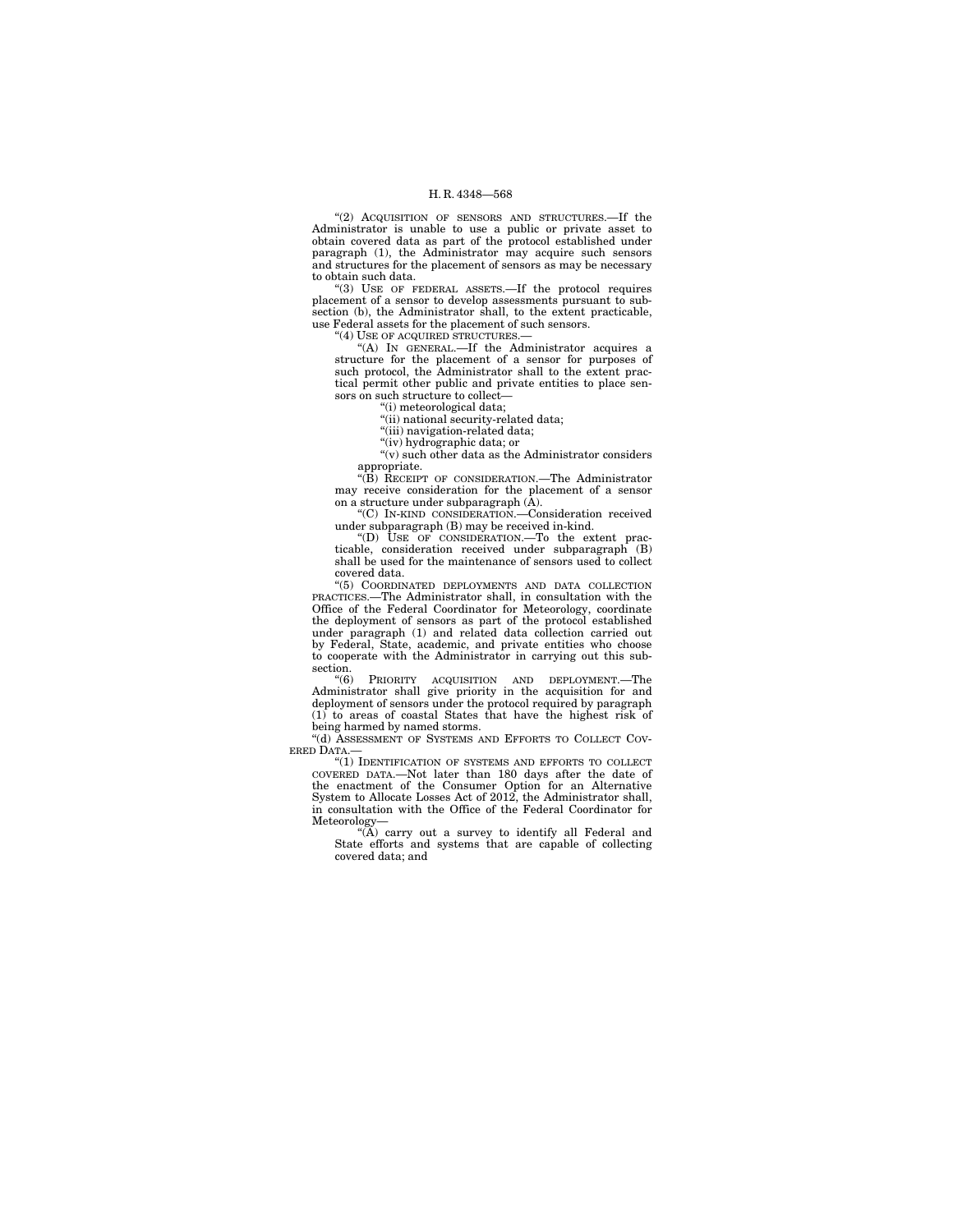''(B) consult with private and academic sector entities to identify domestic private and academic systems that are capable of collecting covered data.

''(2) IDENTIFICATION OF GAPS.—The Administrator shall, in consultation with the Office of the Federal Coordinator for Meteorology and individuals and entities consulted under subsection  $(e)(3)$ , assess the systems identified under paragraph (1) and identify which systems meet the needs of the National Oceanic and Atmospheric Administration for the collection of covered data, including with respect to the accuracy require-ment for post-storm assessment under subsection (b)(3). ''(3) PLAN.—Not later than 270 days after the date of the

enactment of the Consumer Option for an Alternative System to Allocate Losses Act of 2012, the Administrator shall, in consultation with the Office of the Federal Coordinator for Meteorology, submit to Congress a plan for the collection of covered data necessary to develop the Named Storm Event Model and post-storm assessment required by subsection (b) that addresses any gaps identified in paragraph (2). ''(e) COORDINATION OF COVERED DATA COLLECTION AND MAINTE-

NANCE BY PARTICIPANTS.—

''(1) IN GENERAL.—The Administrator shall, in consultation with the Office of the Federal Coordinator for Meteorology, coordinate the collection and maintenance of covered data by participants under this section—

''(A) to streamline the process of collecting covered data in accordance with the protocol established under subsection (c)(1); and

 $(0, 0)$  to maintain transparency of such process and the

database established under subsection (f).<br>
"(2) SHARING INFORMATION.—The Administrator shall<br>
establish a process for sharing among participants information<br>
relevant to collecting and using covered data for—<br>
"(A) acade

''(B) private sector use;

''(C) public outreach; and ''(D) such other purposes as the Administrator con-

siders appropriate. ''(3) CONSULTATION.—In carrying out paragraphs (1) and

(2), the Administrator shall consult with the following: ''(A) The Commanding General of the Corps of Engi-

neers.<br>
"(B) The Administrator of the Federal Emergency Management Agency. ''(C) The Commandant of the Coast Guard.

''(D) The Director of the United States Geological Survey.<br>"(E) The Office of the Federal Coordinator for Meteor-

ology.<br>
"(F) The Director of the National Science Foundation.<br>
"(G) The Administrator of the National Aeronautics

and Space Administration. ''(H) Such public, private, and academic sector entities as the Administrator considers appropriate for purposes

of carrying out the provisions of this section.<br>"(f) ESTABLISHMENT OF COASTAL WIND AND WATER EVENT DATABASE<sup>-</sup>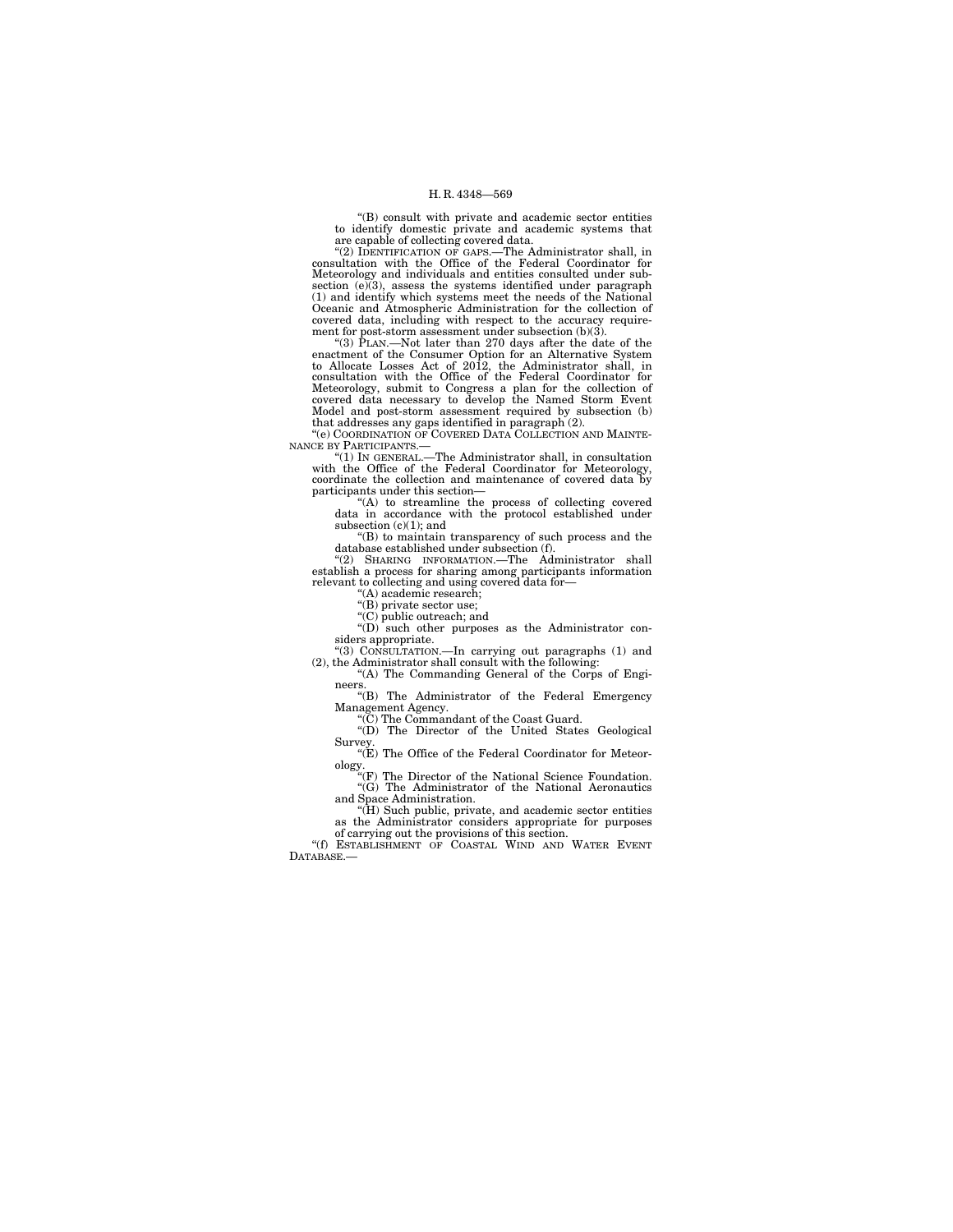"(1) IN GENERAL.—Not later than 1 year after the date of the enactment of the Consumer Option for an Alternative System to Allocate Losses Act of 2012, the Administrator shall establish a database for the collection and compilation of covered data—

''(A) to support the protocol established under subsection  $(c)(1)$ ; and <br>"(B) for the purposes listed in subsection  $(e)(2)$ .

''(2) DESIGNATION.—The database established under paragraph (1) shall be known as the 'Coastal Wind and Water Event Database'.

''(g) COMPTROLLER GENERAL STUDY.—Not later than 1 year after the date of the enactment of the Consumer Option for an Alternative System to Allocate Losses Act of 2012, the Comptroller General of the United States shall—

 $(1)$  complete an audit of Federal efforts to collect covered data for purposes of the Consumer Option for an Alternative System to Allocate Losses Act of 2012, which audit shall— ''(A) examine duplicated Federal efforts to collect cov-

ered data; and

"(B) determine the cost effectiveness of such efforts; and

''(2) submit to the Committee on Banking, Housing, and Urban Affairs and the Commerce, Science, and Transportation of the Senate and the Committee on Financial Services and the Committee on Science, Space, and Technology of the House of Representatives a report on the findings of the Comptroller General with respect to the audit completed under paragraph  $(1).$ ".

#### **SEC. 100253. ALTERNATIVE LOSS ALLOCATION SYSTEM FOR INDETER-MINATE CLAIMS.**

Part A of chapter II of the National Flood Insurance Act of 1968 (42 U.S.C. 4051 et seq.) is amended by adding at the end the following:

**''SEC. 1337. ALTERNATIVE LOSS ALLOCATION SYSTEM FOR INDETERMI-NATE CLAIMS.** 

''(a) DEFINITIONS.—In this section:

"(1) ADMINISTRATOR.—The term 'Administrator' means the Administrator of the Federal Emergency Management Agency.<br>
"(2) COASTAL FORMULA.—The term 'COASTAL Formula'<br>
means the formula established under subsection (b).

''(3) COASTAL STATE.—The term 'coastal State' has the meaning given the term 'coastal state' in section 304 of the Coastal Zone Management Act of 1972 (16 U.S.C. 1453).

''(4) INDETERMINATE LOSS.— ''(A) IN GENERAL.—The term 'indeterminate loss' means, as determined by an insurance claims adjuster certified under the national flood insurance program and in consultation with an engineer as appropriate, a loss resulting from physical damage to, or loss of, property located in any coastal State arising from the combined perils of flood and wind associated with a named storm.

''(B) REQUIREMENTS.—An insurance claims adjuster certified under the national flood insurance program shall only determine that a loss is an indeterminate loss if the claims adjuster determines that—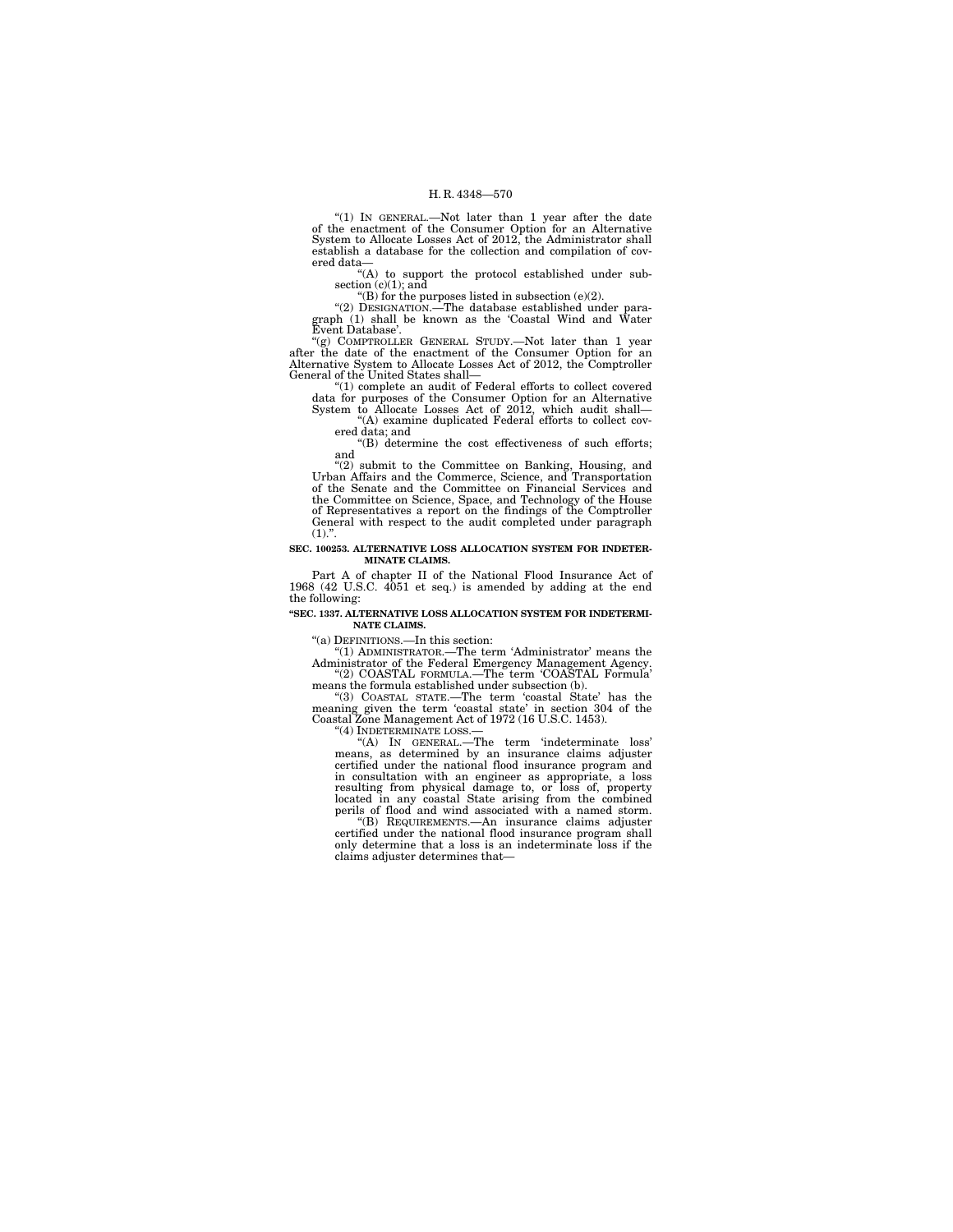''(i) no material remnant of physical buildings or man-made structures remain except building foundations for the specific property for which the claim is made; and

''(ii) there is insufficient or no tangible evidence created, yielded, or otherwise left behind of the specific property for which the claim is made as a result of

the named storm. ''(5) NAMED STORM.—The term 'named storm' means any organized weather system with a defined surface circulation and maximum winds of not less than 39 miles per hour which the National Hurricane Center of the United States National Weather Service names as a tropical storm or a hurricane.

''(6) POST-STORM ASSESSMENT.—The term 'post-storm assessment' means the post-storm assessment developed under section 12312(b) of the Omnibus Public Land Management Act of 2009.

''(7) STATE.—The term 'State' means a State of the United States, the District of Columbia, the Commonwealth of Puerto Rico, and any other territory or possession of the United States.

''(8) SECRETARY.—The term 'Secretary' means the Secretary of Homeland Security.

''(9) STANDARD INSURANCE POLICY.—The term 'standard insurance policy' means any insurance policy issued under the national flood insurance program that covers loss or damage to property resulting from water peril.

''(10) PROPERTY.—The term 'property' means real or per-sonal property that is insured under a standard insurance policy for loss or damage to structure or contents.

''(11) UNDER SECRETARY.—The term 'Under Secretary' means the Under Secretary of Commerce for Oceans and Atmosphere, in the Under Secretary's capacity as Administrator of the National Oceanic and Atmospheric Administration.

'(b) ESTABLISHMENT OF FLOOD LOSS ALLOCATION FORMULA FOR INDETERMINATE CLAIMS.—

''(1) IN GENERAL.—Not later than 180 days after the date on which the protocol is established under section  $12312(c)(1)$ of the Omnibus Public Land Management Act of 2009, the Secretary, acting through the Administrator and in consultation with the Under Secretary, shall establish by rule a standard formula to determine and allocate wind losses and flood losses for claims involving indeterminate losses.

''(2) CONTENTS.—The standard formula established under paragraph (1) shall—

''(A) incorporate data available from the Coastal Wind and Water Event Database established under section 12312(f) of the Omnibus Public Land Management Act of 2009;

''(B) use relevant data provided on the National Flood Insurance Program Elevation Certificate for each indeterminate loss for which the formula is used;

''(C) consider any sufficient and credible evidence, approved by the Administrator, of the pre-event condition of a specific property, including the findings of any policy-holder or insurance claims adjuster in connection with the indeterminate loss to that specific property;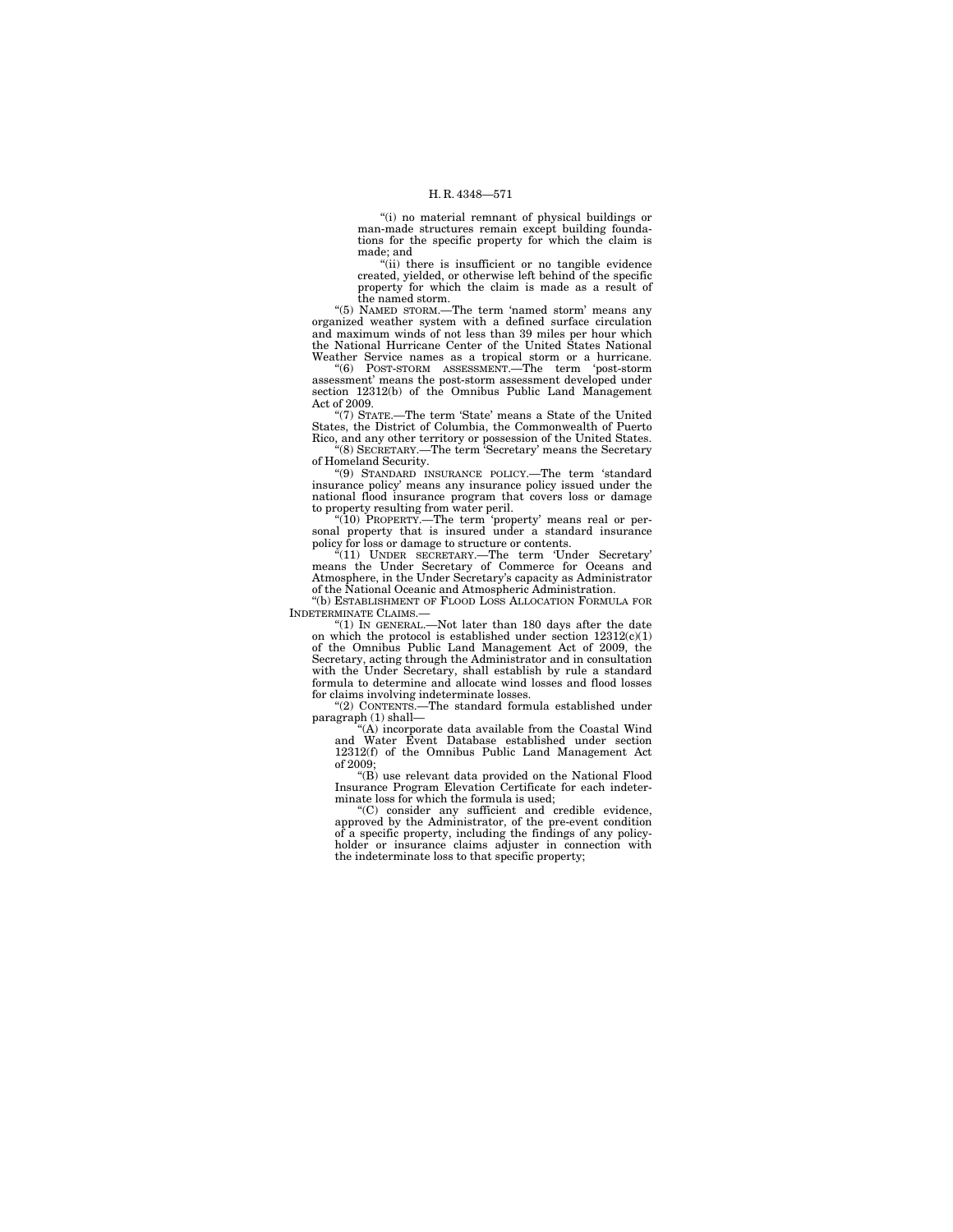''(D) include other measures, as the Administrator considers appropriate, required to determine and allocate by mathematical formula the property damage caused by flood or storm surge associated with a named storm; and

 $E(E)$  subject to paragraph  $(3)$ , for each indeterminate loss, use the post-storm assessment to allocate water dam-

age (flood or storm surge) associated with a named storm.<br>
"(3) DEGREE OF ACCURACY REQUIRED.—The standard for-<br>
mula established under paragraph (1) shall specify that the Administrator may only use the post-storm assessment for pur-poses of the formula if the Under Secretary certifies that the post-storm assessment has a degree of accuracy of not less than 90 percent in connection with the specific indeterminate loss for which the assessment and formula are used.<br>"(c) AUTHORIZED USE OF POST-STORM ASSESSMENT

AUTHORIZED USE OF POST-STORM COASTAL FORMULA.—

''(1) IN GENERAL.—Subject to paragraph (3), the Administrator may use the post-storm assessment and the COASTAL Formula to—

''(A) review flood loss payments for indeterminate losses, including as part of the quality assurance reinspec-tion program of the Federal Emergency Management Agency for claims under the national flood insurance program and any other process approved by the Administrator to review and validate payments under the national flood insurance program for indeterminate losses following a named storm; and

''(B) assist the national flood insurance program to— ''(i) properly cover qualified flood loss for claims for indeterminate losses; and

''(ii) avoid paying for any loss or damage to property caused by any peril (including wind), other than flood or storm surge, that is not covered under a standard policy under the national flood insurance program.

"(2) FEDERAL DISASTER DECLARATION.—Subject to paragraph (3), in order to expedite claims and reduce costs to the national flood insurance program, following any major disaster declared by the President under section 401 of the Robert T. Stafford Disaster Relief and Emergency Assistance Act (42 U.S.C. 5170) relating to a named storm in a coastal State, the Administrator may use the COASTAL Formula to deter-mine and pay for any flood loss covered under a standard insurance policy under the national flood insurance program, if the loss is an indeterminate loss.

''(3) NATIONAL ACADEMY OF SCIENCES EVALUATION.—

''(A) EVALUATION REQUIRED.—

''(i) EVALUATION.—Upon the issuance of the rule establishing the COASTAL Formula, and each time the Administrator modifies the COASTAL Formula, the National Academy of Sciences shall—

''(I) evaluate the expected financial impact on the national flood insurance program of the use of the COASTAL Formula as so established or modified; and

''(II) evaluate the validity of the scientific assumptions upon which the formula is based and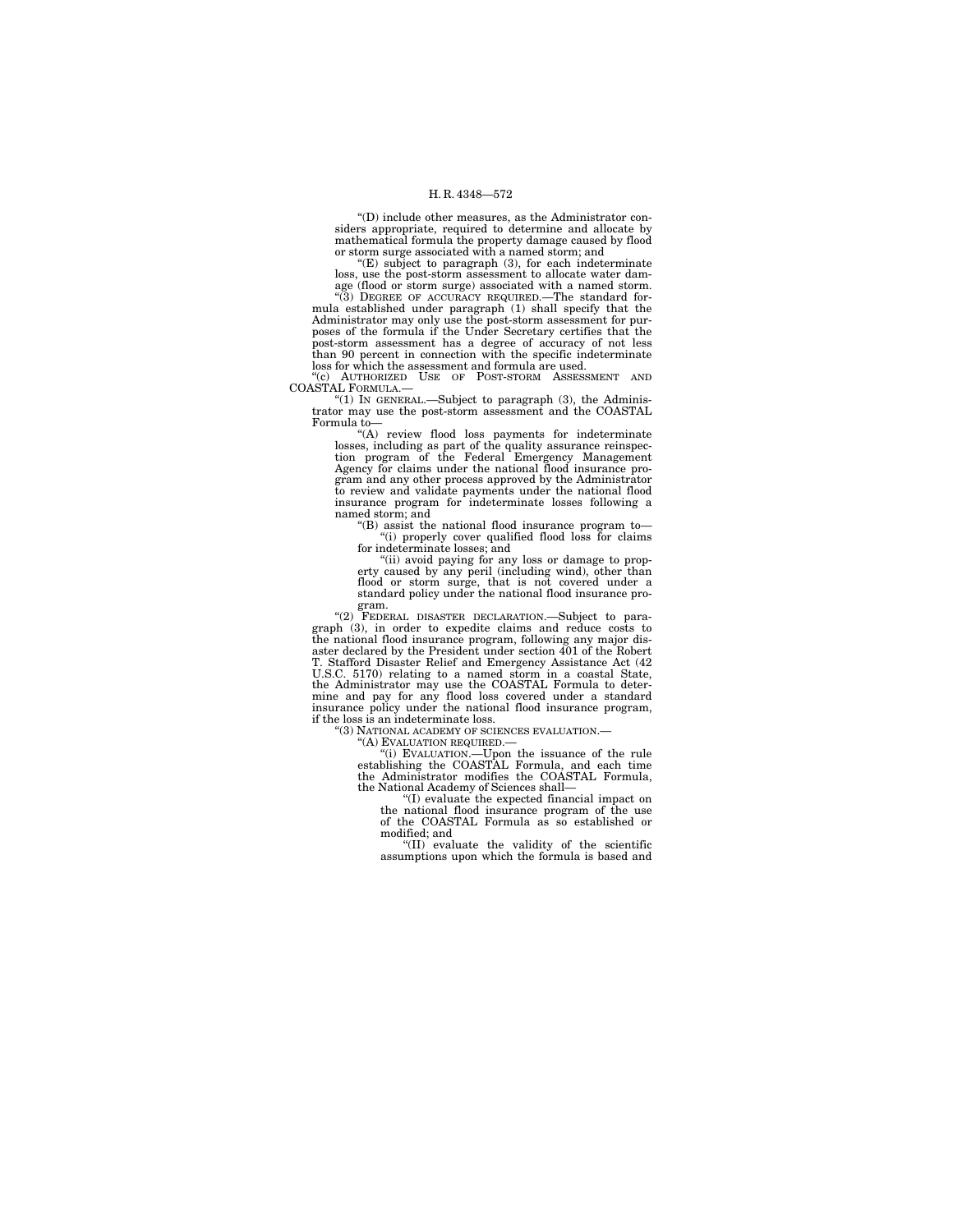determine whether the COASTAL Formula can achieve a degree of accuracy of not less than 90 percent in allocating flood losses for indeterminate losses.

''(ii) REPORT.—The National Academy of Sciences shall submit a report containing the results of each evaluation under clause (i) to the Administrator, the Committee on Banking, Housing, and Urban Affairs and the Committee on Commerce, Science, and Transportation of the Senate, and the Committee on Financial Services and the Committee on Science, Space, and Technology of the House of Representatives. ''(B) EFFECTIVE DATE AND APPLICABILITY.—

''(i) EFFECTIVE DATE.—Paragraphs (1) and (2) of this subsection shall not take effect unless the report under subparagraph (A) relating to the establishment of the COASTAL Formula concludes that the use of the COASTAL Formula for purposes of paragraph (1) and (2) would not have an adverse financial impact on the national flood insurance program and that the COASTAL Formula is based on valid scientific assump-tions that would allow a degree of accuracy of not less than 90 percent to be achieved in allocating flood losses for indeterminate losses.

''(ii) EFFECT OF MODIFICATIONS.—Unless the report under subparagraph (A) relating to a modification of<br>the COASTAL Formula concludes that the use of the<br>COASTAL Formula, as so modified, for purposes of<br>paragraphs (1) and (2) would not have an adverse<br>financial impact on t valid scientific assumptions that would allow a degree of accuracy of not less than 90 percent to be achieved in allocating flood losses for indeterminate losses the Administrator may not use the COASTAL Formula, as so modified, for purposes of paragraphs (1) and

(2).<br>
"(C) FUNDING.—Notwithstanding section 1310 of the<br>
National Flood Insurance Act of 1968 (42 U.S.C. 4017),<br>
there shall be available to the Administrator from the National Flood Insurance Fund, of amounts not otherwise obligated, not more than \$750,000 to carry out this paragraph. ''(d) DISCLOSURE OF COASTAL FORMULA.—Not later than 30

days after the date on which a post-storm assessment is submitted to the Secretary under section 12312(b)(2)(C) of the Omnibus Public Land Management Act of 2009, for each indeterminate loss for which the COASTAL Formula is used pursuant to subsection (c)(2), the Administrator shall disclose to the policyholder that makes a claim relating to the indeterminate loss—

''(1) that the Administrator used the COASTAL Formula with respect to the indeterminate loss; and

''(2) a summary of the results of the use of the COASTAL Formula.

''(e) CONSULTATION.—In carrying out subsections (b) and (c), the Secretary shall consult with—<br>"(1) the Under Secretary for Oceans and Atmosphere;